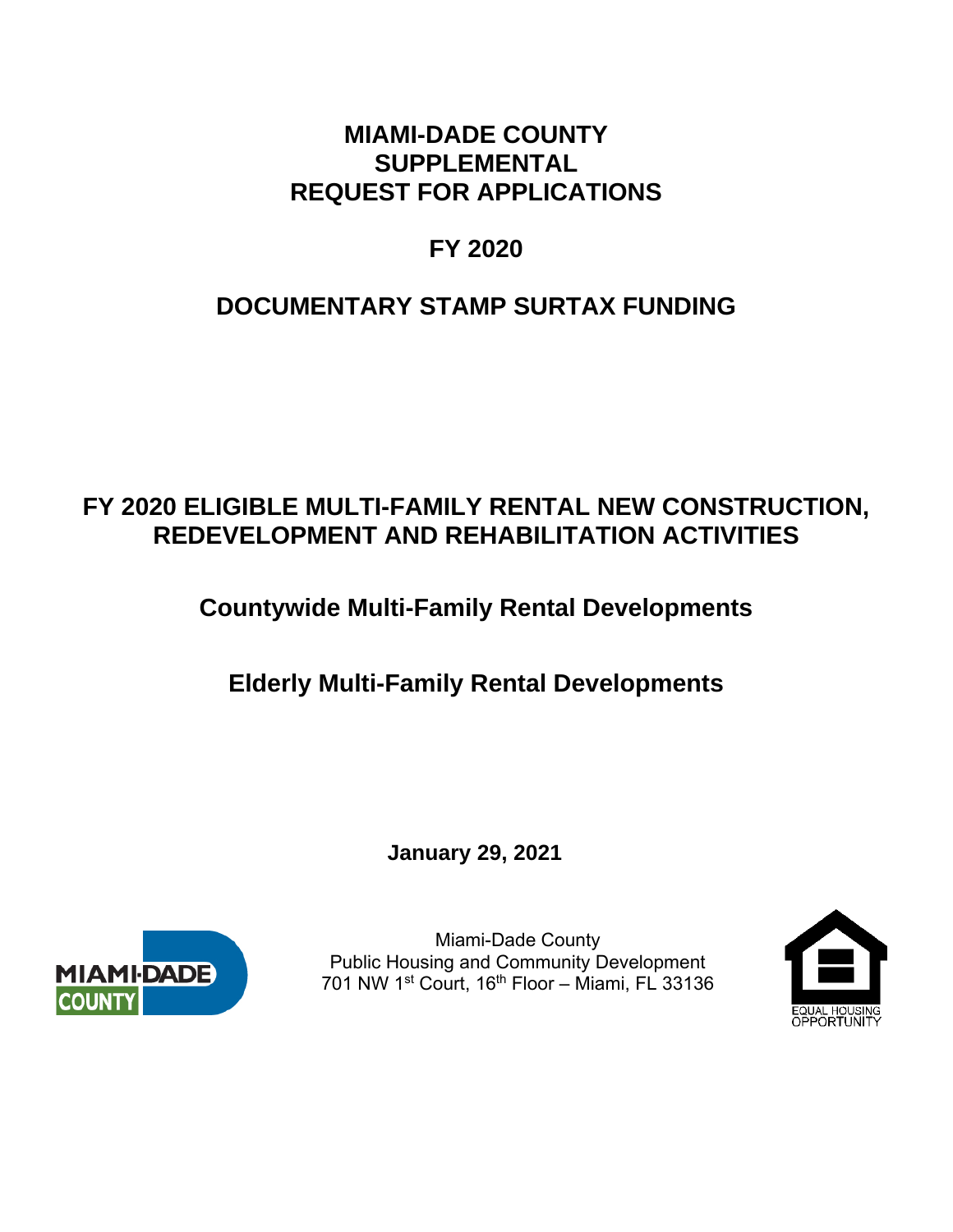**Daniella Levine Cava**  *Mayor* 

# **BOARD OF COUNTY COMMISSIONERS**

**Jose 'Pepe' Diaz** *Chairman* 

**Oliver G. Gilbert III** *Vice Chairman*

**Oliver G. Gilbert III**  *District 1*

**Jean Monestime**  *District 2*

**Keon Hardemon**  *District 3*

**Sally A. Heyman**  *District 4*

**Eileen Higgins**  *District 5*

**Rebeca Sosa**  *District 6*

**Raquel A. Regalado**  *District 7* 

> **Harvey Ruvin**  *Clerk of Courts*

**Pedro Garcia**  *Property Appraiser*

**Geri Bonzon Keenan**  *County Attorney*

 **Danielle Cohen-Higgins**  *District 8*

 **Kionne L. McGhee**  *District 9*

 **Senator Javier D. Souto**  *District 10*

 **Joe A. Martinez**  *District 11*

 **José "Pepe" Diaz**  *District 12*

 **René Garcia**  *District 13*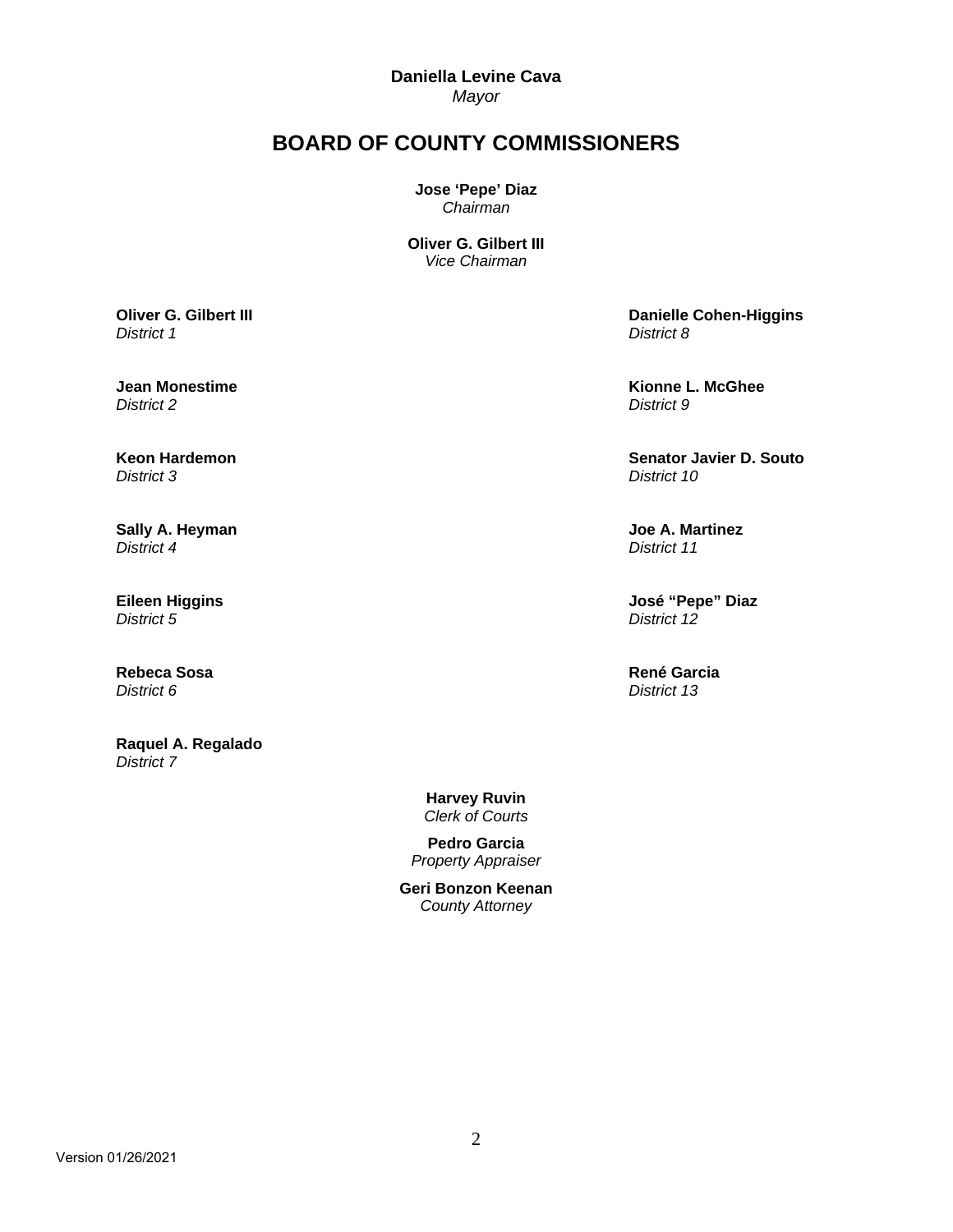# **\*\*\* APPLICATION DISCLAIMER \*\*\***

Updates to the FY 2020 Supplemental RFA will be posted on the Department of Public Housing and Community Development (PHCD) website. Applicants should periodically check the website for potential changes in funding availability, submission dates or requirements: https://www8.miamidade.gov/global/housing/requests.page

Miami-Dade County and its Department of Public Housing and Community Development does not discriminate based on race, sex, color, religion, marital status, national origin, disability, ancestry, sexual orientation, age, pregnancy or familial status in the access to, admissions to, or employment in, housing programs or activities. If you need a sign language interpreter or materials in accessible format for this event, call 786-469-2155 at least five days in advance. TDD/TTY users may contact the Florida Relay Service at 800-955-8771.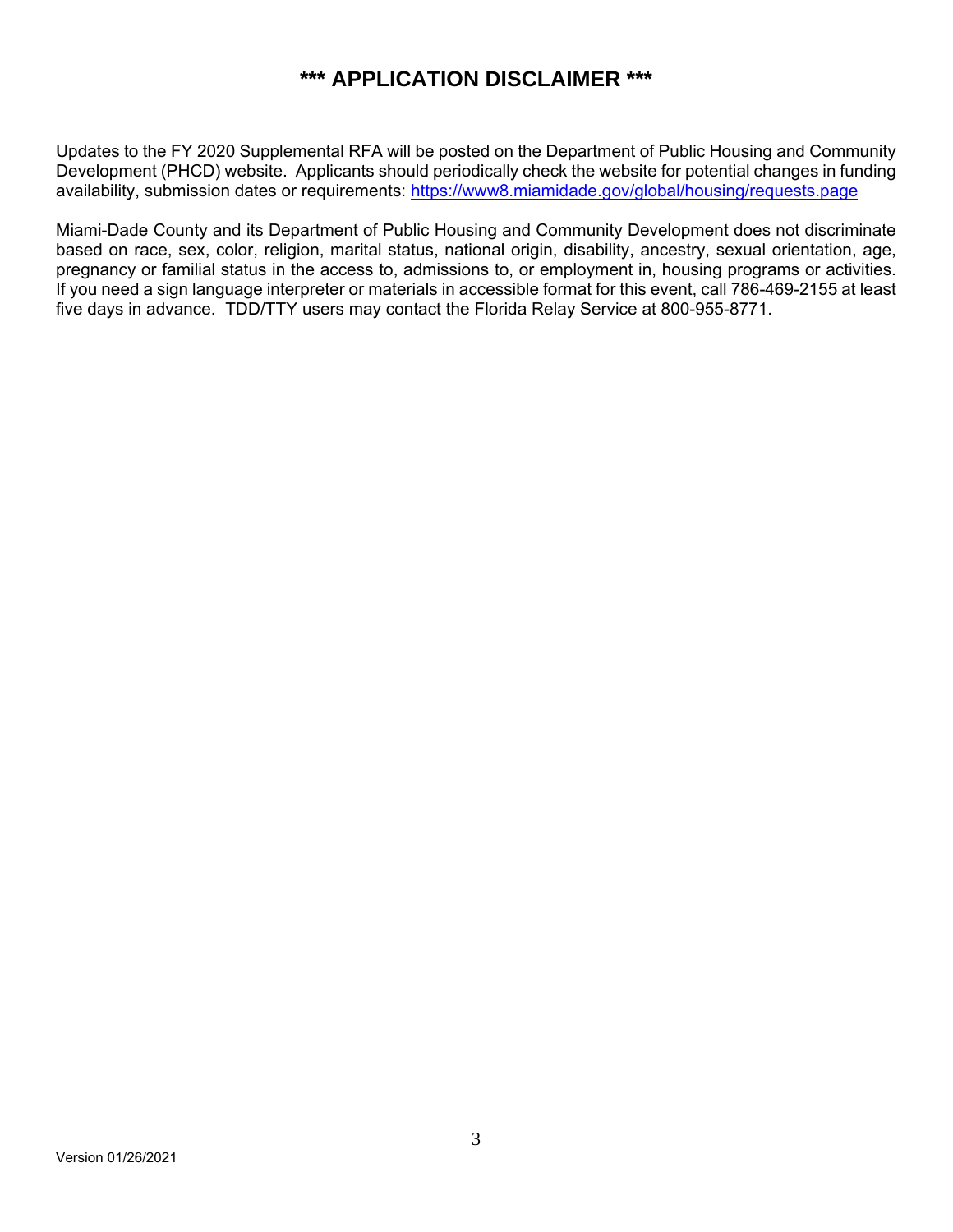# **MIAMI-DADE COUNTY**  FY 2020 SUPPLEMENTAL REQUEST FOR APPLICATIONS (RFA) **SURTAX FUNDING**

# **TABLE OF CONTENTS**

|                                                  | Page 1  |
|--------------------------------------------------|---------|
|                                                  | Page 2  |
|                                                  | Page 3  |
|                                                  | Page 5  |
|                                                  | Page 6  |
|                                                  | Page 7  |
|                                                  | Page 15 |
|                                                  | Page 17 |
|                                                  | Page 19 |
|                                                  | Page 26 |
|                                                  | Page 28 |
|                                                  | Page 31 |
|                                                  | Page 33 |
| APPLICANT CERTIFICATION AND ACKNOWLEDGEMENT FORM | Page 35 |
|                                                  | Page 37 |
|                                                  | Page 38 |
|                                                  | Page 39 |
|                                                  | Page 42 |
|                                                  | Page 57 |
|                                                  | Page 57 |
|                                                  | Page 61 |
|                                                  | Page 64 |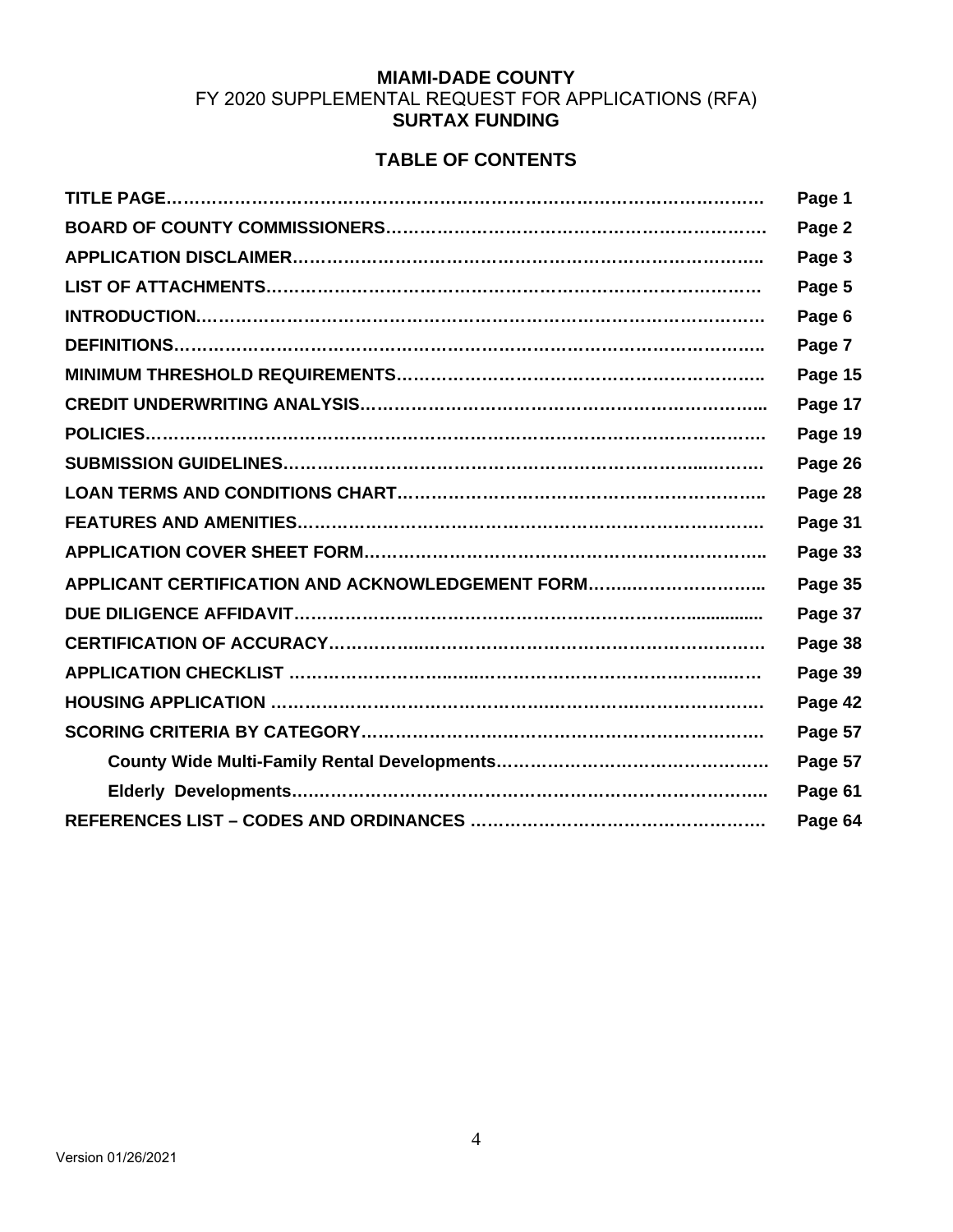# **TABLE OF CONTENTS Part II - ATTACHMENTS**

**Available online only: http://www.miamidade.gov/housing** 

# **Attachments may apply to Federal and Non-Federal funding sources**

- 1 Department of HUD Calculations of Annual and Adjusted Income
- 2 Department of HUD Eligibility Matrix Codes
- 3 Miami-Dade County Income Limits
- 4 Construction Cost Breakdown/Scope of Work
- 5 Home Investment Partnerships Program Information
- 6 Fair Housing Act
- 7 26 CFR Part 1.42-10 Utility Allowances
- 8 Miami-Dade County Rent Limits
- 9 Construction Loan Closing Checklist
- 10 HOME Underwriting Analysis Template
- 11 Changes to the HOME Program
- 12 Overview of Lead Safe Housing Rule
- 13 24 CFR Part 35 Department of HUD Lead Based Paint Poison Prevention
- 14 The Renovation Repair and Painting Rule
- 15 Difference between Department of HUD Lead Safe Housing and EPA
- 16 Department of HUD Income Limits
- 17 HOME Subsidy Limits
- 18 HOME Income Limits
- 19 HOME Rent Limits
- 20 SHIP Income Limits and Rent Limits
- 21 Environmental Review Form
- 22 Due diligence checklist
- 23 Partial Funding Certification and Acknowledgment Agreement
- 24 Responsible Contractor Affidavit
- 25 SMART Plan
- 26 RER Pre-Application form
- 27 Applicant Income Averaging Acknowledgement and Certification
- 28 Loan Documents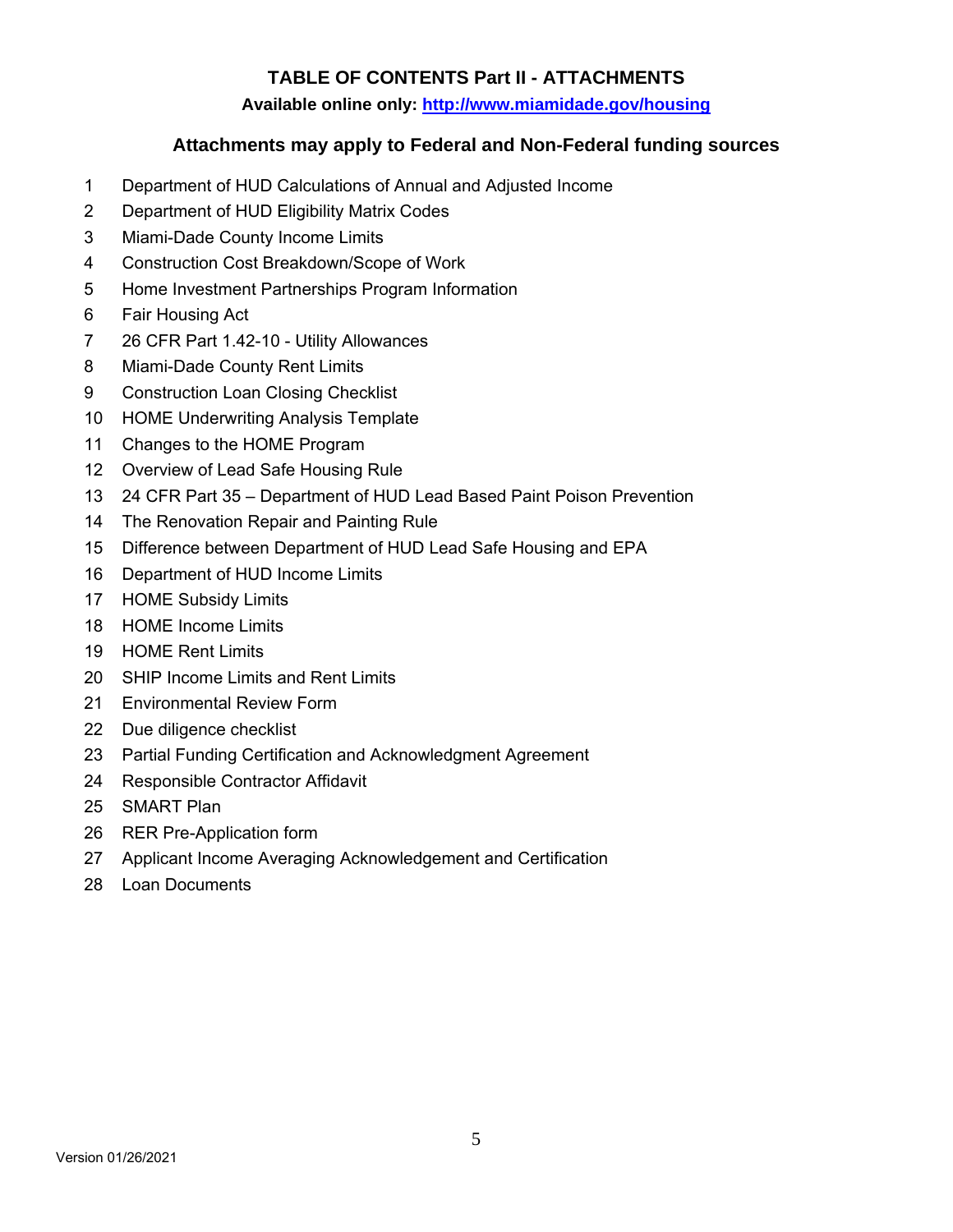# **MIAMI-DADE COUNTY FY 2020 SUPPLEMENTAL REQUEST FOR APPLICATION SURTAX FUNDING**

# **SECTION A**

### **Introduction**

Miami-Dade County, through the Department of Public Housing and Community Development (PHCD) is soliciting applications under a Request for Application (RFA) process to fund activities with Documentary Stamp Surtax (Surtax) funds. This Fiscal Year 2020 Supplemental Surtax and SHIP RFA is seeking proposals to address unmet needs in affordable housing including *multi-family rental housing and elderly projects*. Both for-profit and not-for-profit Developers are encouraged to participate. The County encourages development teams competing for Documentary Stamp Surtax funding to be diversified and aspire to be consistent with and reflect the diversity of the Miami-Dade County community pursuant to policies outlined in Resolution No. R-1080-14.

A conditional loan commitment approved by the Board of County Commissioners (BCC) for development activity will be provided to awardees based upon the application submitted by awardees in response to the FY 2020 Supplemental Request for Applications. Awardees must close on projects within six months of the issuance of the conditional loan commitment.

| <b>Rental Activities</b>            | <b>Surtax Amount</b> | <b>SHIP</b><br><b>Amount</b> | <b>HOME</b>              |
|-------------------------------------|----------------------|------------------------------|--------------------------|
| Multi-Family Rental Countywide      | \$5,000,000          | -                            |                          |
| <b>Elderly Housing Developments</b> | \$2,500,000          | ۰                            | $\overline{\phantom{a}}$ |
|                                     |                      |                              |                          |
| <b>Totals</b>                       | \$7,500,000          | \$0                          | \$0                      |

### **ESTIMATED FUNDING AMOUNTS**

- **Applicants must choose only 1 of the above listed rental activities for each application.**
- **Each application will be evaluated by category, not by funding source.**
- **Funding is only available for use in the indicated categories.**

*NOTE: Projects will be recommended for funding only up to the total amount published in the FY 2020 Supplemental RFA or any additional amounts that may become available, subsequent to this RFA. Any funds not allocated in a category can be made available for another category. Any 2020 awarded Surtax/SHIP funds that are subsequently recaptured shall be added to the funds available for the 2021 RFA or a future year dependent on the date of recapture*.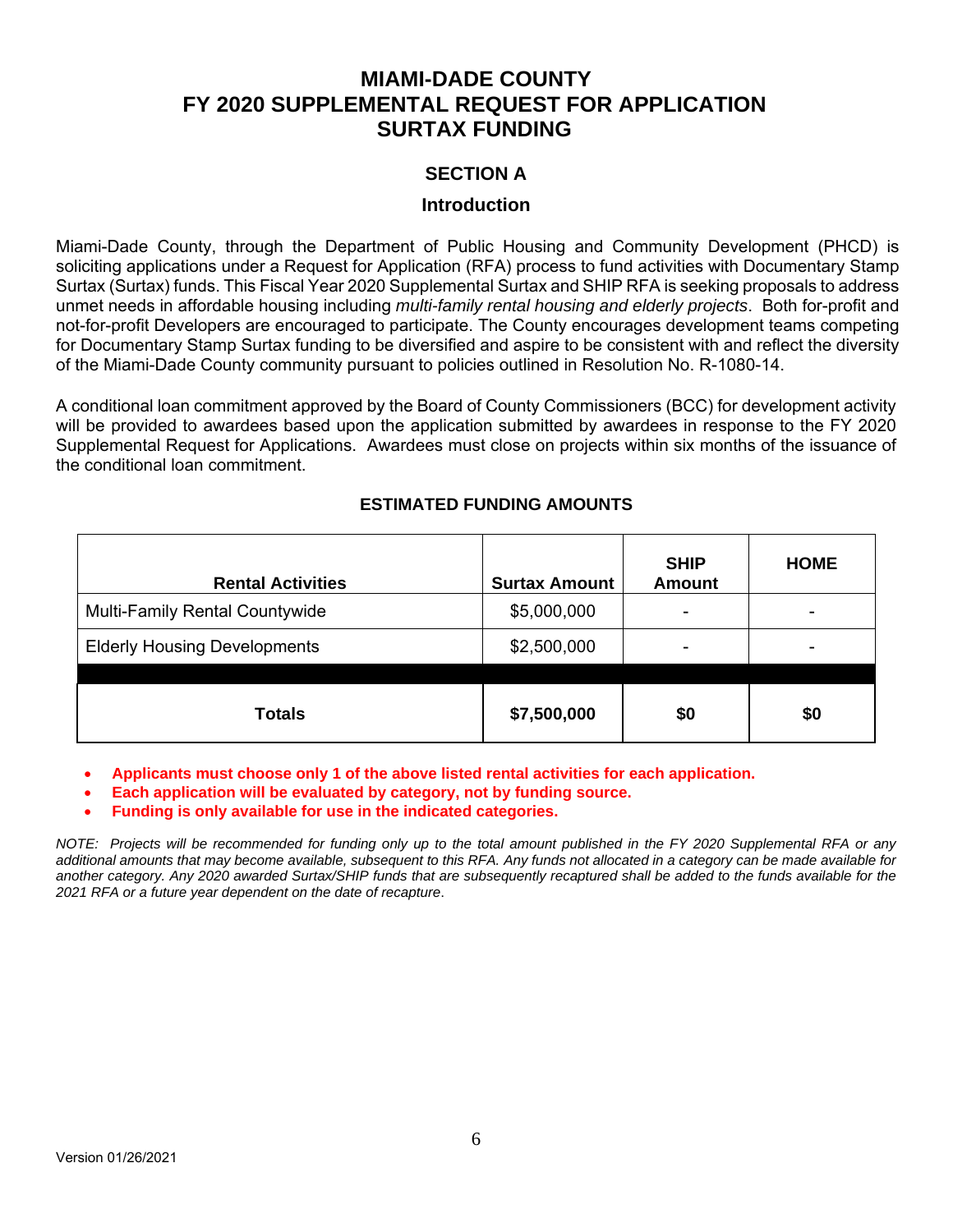# **SECTION B**

# **Definitions**

**Applicant:** Organization submitting a proposal for funding of a housing development project.

**Application Checklist:** Forms identifying documents required to complete this application. **Applications lacking items and/or criteria needed to meet minimum threshold will be deemed non-responsive and will not be scored.** 

**ALF or Assisted Living Facility:** A Florida licensed living facility that complies with Sections 429.01 through 429.54, F.S., and Chapter 58A-5, F.A.C.

**Audited Financial Statements:** Financial Statements that have been prepared as audited financial statements in accordance with Generally Accepted Accounting Principles (GAAP) by an independent third party certified public accountant.

**Bond:** Certificate that serves as evidence of a debt and of the terms under which it is undertaken. This includes among others, multi-family mortgage revenue bonds issued to finance construction of multifamily housing projects where a specified proportion of the units will be rented to low-income families. Bonds include those issued by Miami-Dade County Housing Finance Authority, Miami-Dade County, Florida Housing Finance Corporation and the City of Miami.

**Certified Financial Statements:** Financial statements to include, but not limited to, balance sheet, income statement, and statement of cash flows that have been prepared and certified by an independent third party certified public accountant in accordance with GAAP.

**Code of Federal Regulations (CFR):** The codification of the general and permanent rules and regulations (sometimes called administrative law) published in the Federal Register by the executive departments and agencies of the United States Federal Government. This code governs the HOME program.

**Commitment: 24 CFR 92.2.** The participating jurisdiction (Miami-Dade County) has executed a legally binding written agreement (that includes the date of the signature of each person signing the agreement) that meets the minimum requirements for a written agreement in §92.504(c). **PHCD is unable to commit funds prior to the ER clearance letter being issued**.

**Community Land Trust** – as defined in Section 213 of the Housing and Community Development Act of 1992: A community housing development organization (except that the requirements under subparagraphs (C) and (D) of section 104(6) shall not apply for purposes of this subsection);

(1) that is not sponsored by a for-profit organization;

(2) that is established to carry out the activities under paragraph (3);

(3) that (a) acquires parcels of land, held in perpetuity, primarily for conveyance under long-term leases; (b) transfers ownership of any structural improvements located on such leased parcels to the lessees; and (c) retains a preemptive option to purchase such structural improvement at a price determined by formula that is designed to ensure that the improvement remains affordable to low-and moderate-income families in perpetuity;

(4) whose corporate membership is open to any adult resident of a particular geographic area specified in the bylaws of the organization; and

(5) whose board of directors – (a) includes a majority of members who are elected by the corporate membership; and (b) is comprised of equal numbers of (i) lessees pursuant to paragraph (3)(b), (ii) corporate members who are not lessees, and (iii) any other category of persons described in the bylaws of the organization.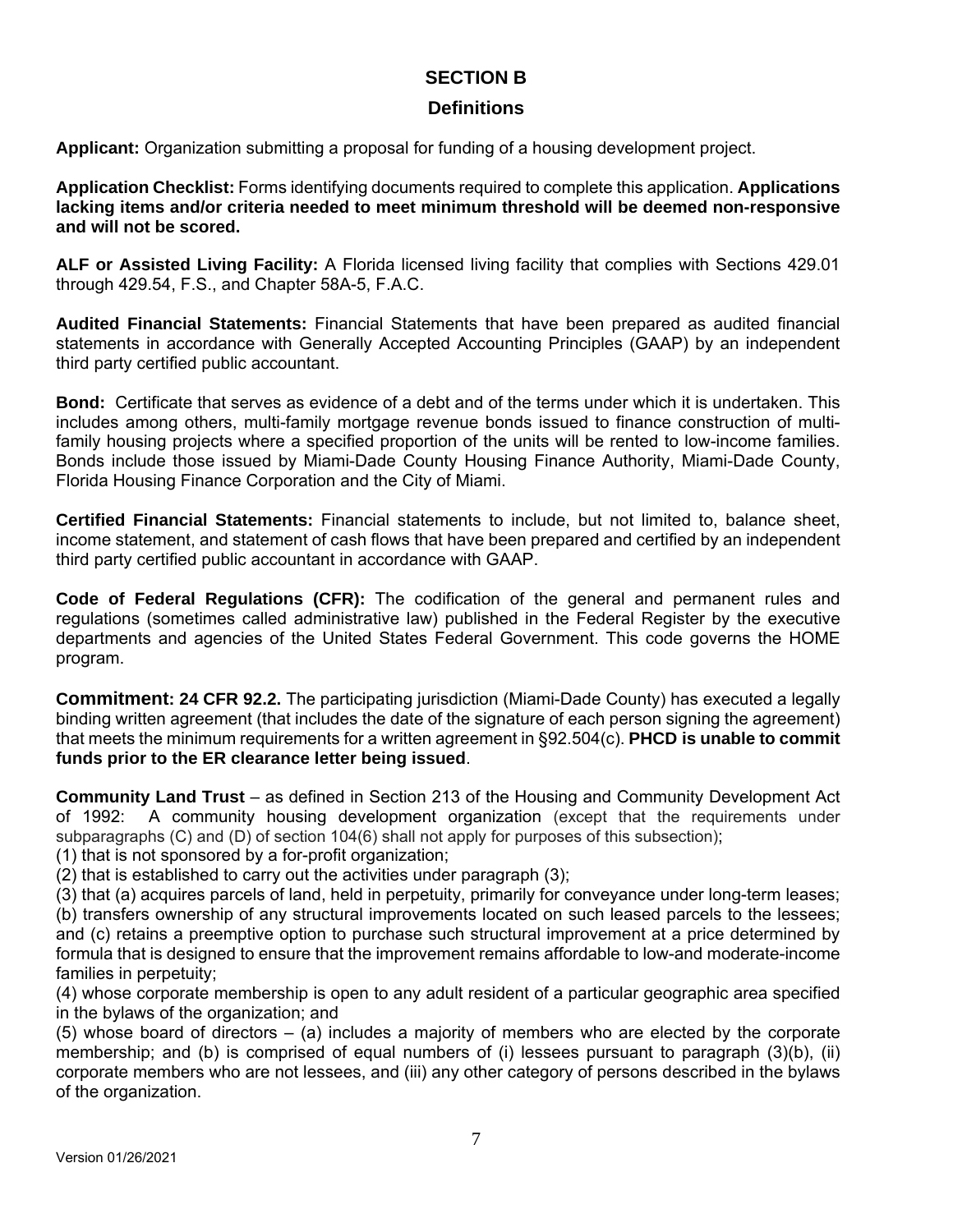**Credit Underwriting (CU):** An analytical process that determines the amount of financing necessary for completion of the construction and development of a project under the direction and oversight of PHCD. While the general intent of credit underwriting is to determine the developer's ability to repay debt, the intent of the subsidy layering review is to determine the appropriate amount of "GAP" financing and the reasonableness of cost allocations. Credit underwriting is also for the purpose of determining the terms of financing and determining whether the project is financially feasible. The terms set forth in the underwriting shall be controlling. (Developer will be responsible for the cost of this analysis; however, this protections for construction workers and has guaranteed a level playing field for construction contractors is a reimbursable expense).

**Davis-Bacon Act:** Since its enactment in 1931, the Davis-Bacon Act (DBA) has provided critical wage bidding on federal projects. Davis-Bacon and Related Acts, apply to contractors and subcontractors performing on federally-funded or assisted contracts in excess of \$2,000 for the construction, alteration, or repair (including painting and decorating) of public buildings or public works. Davis-Bacon Act and Related Act contractors and subcontractors must pay their laborers and mechanics employed under the contract no less than the locally prevailing wages and fringe benefits for corresponding work on similar projects in the area. The Davis-Bacon Act directs the Department of Labor to determine such locally prevailing wage rates. The Davis-Bacon Act applies to contractors and subcontractors performing work on federal or District of Columbia contracts.

The Developer shall ensure that its contractors and their subcontractors are classifying workers properly for Davis-Bacon and Internal Revenue Code purposes and that they maintain proper documentation to support worker classification. In reviewing certified payrolls, the County will be alert to anomalies, and in such cases will consult with federal agencies such as the Internal Revenue Service, Department of Labor, and Department of Housing and Urban Development. **Davis Bacon is triggered when there is an affordable housing development which includes 12 or more HOME assisted units**

**Deferred Developer Fee:** The portion of the Developer Fee that will not be paid to the Developer from the project's funding sources but will be paid to the Developer from the project's cash flow.

**Developer:** Any individual, association, corporation, joint venture or partnership which possesses the requisite skill, experience, and credit worthiness to successfully produce affordable housing as required in the application.

**Developer Fees:** Fees earned by the Developer for providing developer services and guarantees. Developer Fees must be prorated among funding sources. An exception to the fee structure described will apply pursuant to Resolution # R-219-18.

Developer fees for all Developer Fee categories (including Developer's overhead, Developer's fees and consultant fees) combined cannot be more than 16% on 9% competitive Low-Income Housing Tax Credits (LIHTC) deals.

Developer fees for all Developer Fee categories (including Developer's overhead, Developer's fees and consultant fees) combined cannot be more than 18% on deals not utilizing LIHTC.

Developer fees for all Developer Fee categories (including Developer's overhead, Developer's fees and consultant fees) combined cannot be more than 18% for 4% Non-Competitive LIHTC deals with Florida Housing Finance Corporation (FHFC) or Housing Finance Authority (HFA) tax exempt bonds.

**Development Cash Flow:** Development Cash Flow will be considered cash transactions of the Development as calculated in the statement of cash flows prepared in accordance with generally accepted accounting principles, as adjusted for any cash transactions that are subordinate to the loan interest payments including any distribution or payment to the Applicant, Developer or Affiliates, whether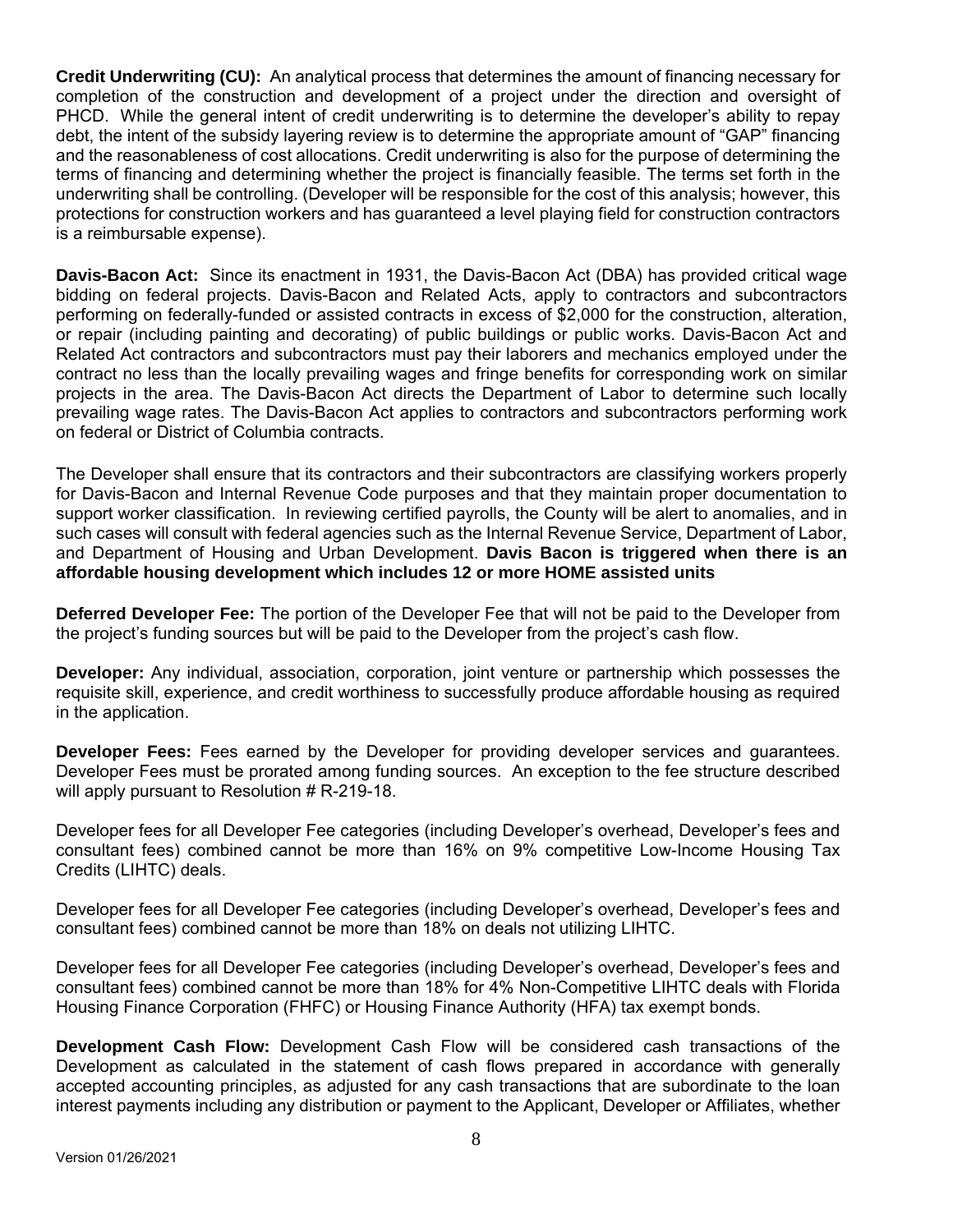paid directly or indirectly. For purposes of this application, the policy for development cash flow outlined on page 20 will apply.

**Development Soft Costs:** Includes costs for appraisals, attorney's fees, architectural fees, construction related engineering fees, and other development costs not associated with the actual hard construction or permanent financing of the development.

**Disabled Household:** Any moderate, low, very low or extremely low income household that has one or more persons who (a) have a physical impairment or mental impairment that substantially limits one or more major life components; (b) have a record of such impairment; or (c) are regarded as having such an impairment in accordance with the Federal Fair Housing Act and Chapter 11A of the Code of Miami-Dade County.

**Diversity:** In an effort to provide the Miami-Dade County community with a full, fair, and meaningful opportunity to participate in County-funded contracting regardless of race, gender or ethnic origin, Resolution R-1080-14 sets forth a request for policy to encourage applicants, that are requesting Surtax funding, to be diversified and aspire to be consistent with the diversity of the population of the Miami-Dade County community. Applicants are encouraged to include hiring practices, mentoring programs, job creation and other planning efforts to meet the diversity of the Miami-Dade County community within their RFA submissions. Bonus points will be provided for the level of diversity evidenced in Development Teams.

**Elderly Housing:** As determined by HUD is a dwelling that is specifically designed for and occupied by an elderly person under a Federal, State, or local government; or is occupied solely by persons who are 62 or older; or a dwelling that houses at least one person who is 55 or older in at least 80% of the occupied units, and adheres to a policy that demonstrates intent to house persons who are 55 or older. Miami-Dade County's elderly housing set-aside is for persons age 55 or older per Resolution No. R-780-15.

**Environmental Review (ER): 24 CFR 58:** This requirement applies to activities and projects where specific statutory authority exists for recipients or other responsible entities to assume environmental responsibilities. **All affordable housing projects must receive an environmental clearance letter issued by PHCD before any construction can commence.** 

**Financial Beneficiary:** One who is to receive a financial benefit from the proceeds of development cost (including deferred fees). This definition includes any party which meets the above criteria, such as the Developer and its principals and principals of the applicant entity. This definition does not include third party lenders, Housing Credit (HC) Syndicators, or Credit Enhancers who are regulated by a state or federal agency.

**Four percent (4%) Tax Credits:** Sec 42 U.S.C.§ of IRS tax code. The four (4%) Low Income Housing Tax Credits (LIHTC) like the nine (9%) LIHTC are designed to cover the GAP between the cost of developing affordable rental housing and the amount of financing that may be raised based on the rents that low-income families can afford. The 4% LIHTCs are administered by the Florida Housing Finance Corporation and are not competitive. Any project financed through tax-exempt private activity bonds that serve families with incomes below 60% of the Area Median Income (AMI), and meets other eligibility criteria qualifies automatically for the 4% LIHTC.

**Firm Commitment:** Match/leverage funds must be explicit, in writing and signed by a person authorized to make the commitment, i.e., applicants MUST show proof of subsidy; and in the case of 9% LIHTC allocations, an invitation to underwriting from FHFC. The commitment must indicate the total dollar value of the commitment and must be valid through financial closing of the project. It must be supported by evidence of funding ability from an industry recognized financial institution and show evidence of initial underwriting by the lender or from a financial source determined through documented evidence to be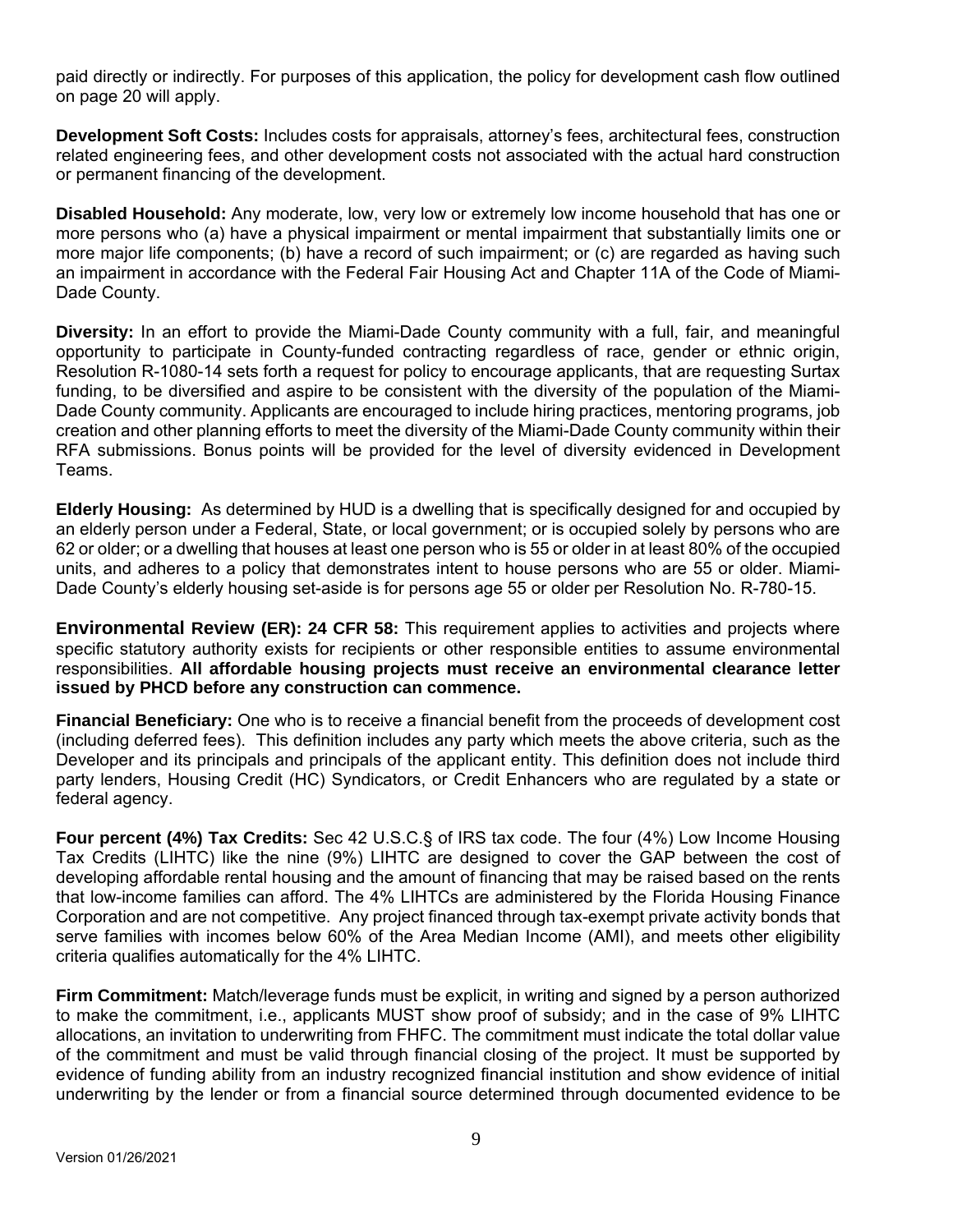able to support the commitment. Final decisions on the issue of "firm commitment" shall be made by PHCD.

**GAP Funding:** Funds that fill the GAP between existing financing commitments to a project and the overall Development Cost of the housing project. Development Cost of the project means the total cost of completing the entire project, from acquisition to issuance of a certificate of occupancy, including but not limited to the cost for acquisition, design and planning, zoning and variances, financing costs, legal costs, construction, permitting, hard costs and development soft costs; GAP as defined by Resolution R-343-15. Deferred Developer Fee is not considered a GAP.

**General Contractor:** A person or entity duly licensed in the state of Florida with the requisite skills, experience and credit worthiness to successfully provide the units required in the Application.

**Green Building Certification:** Miami-Dade County Code (MDC) 9-71 through 9-75 and Implementing Order 8-8 Sustainable Buildings Program: PHCD will adhere to compliance guidelines pursuant to Sections 9-71 through 9-75 of the Code, together with Miami-Dade County Implementing Order IO 8-8, PHCD will adhere to compliance guidelines pursuant to Sections 9-71 through 9-75 of the Code of Miami-Dade County. Sections 9-71 through 9-75 of the Code, together with Implementing Order IO 8-8, are referred to as the "Sustainable Buildings Program." which applies to building(s) owned, financed and/or operated by Miami-Dade County. Sustainable Building (Green) Certification through an independent third-party verifiable sustainable building standard is a contractual requirement for receiving HOME, Surtax and SHIP funding. Applicant must certify to the Green Certification and specify which certification is being sought at the time of application. **Green Certification is a contractual requirement for receiving HOME, Surtax and SHIP funding.** *This is a minimum threshold requirement.*

For proposed developments involving new construction units, regardless of the development category of the application, the applicant must commit that (i) each new construction unit in the proposed development that is eligible for the "Energy Certification Star new homes" (Florida standard) will achieve a home energy rating system (HERS) index of 75 or below, and (ii) each new construction unit in the proposed development that is not eligible for the Energy Star new homes will include, at a minimum, the energy features outlined in Miami-Dade County's Green Code – 9-71 through 9-75 and IO 8-8. Applicant is required to designate which certification will be obtained at the time of the application.

**Guaranty/Guarantee:** An assurance provided to one party that another party will perform under a contract as it relates to financing. A promise to be answerable for the debt or obligation of another in the event of nonpayment or nonperformance.

**Hard Costs:** The monetary costs of physically preparing the project site and building the structure.

**Income Averaging:** The omnibus federal spending bill for FY2018 added a new third minimum set-aside, the Average Income Test, which applicants may now elect to use in lieu of the 20/50 or 40/60 tests to satisfy LIHTC minimum set-aside requirements. To satisfy the Average Income Test, forty percent (40%) or more of the residential units in the project must be both rent restricted and occupied by individuals whose income does not exceed the imputed income limitation designated by the taxpayer. The average of the imputed income limitations designated cannot exceed 60% of AMI. The designated imputed income limitations must be in 10 percent increments as follows: 20%, 30%, 40%, 50%, 60%, 70%, or 80% of the area median gross income. The average income test is only available for elections made after March 23, 2018.

**Income Levels:** An individual or family's economic means based on Area Median Income (AMI) standards.

Moderate Income is above 80% AMI to 140% of AMI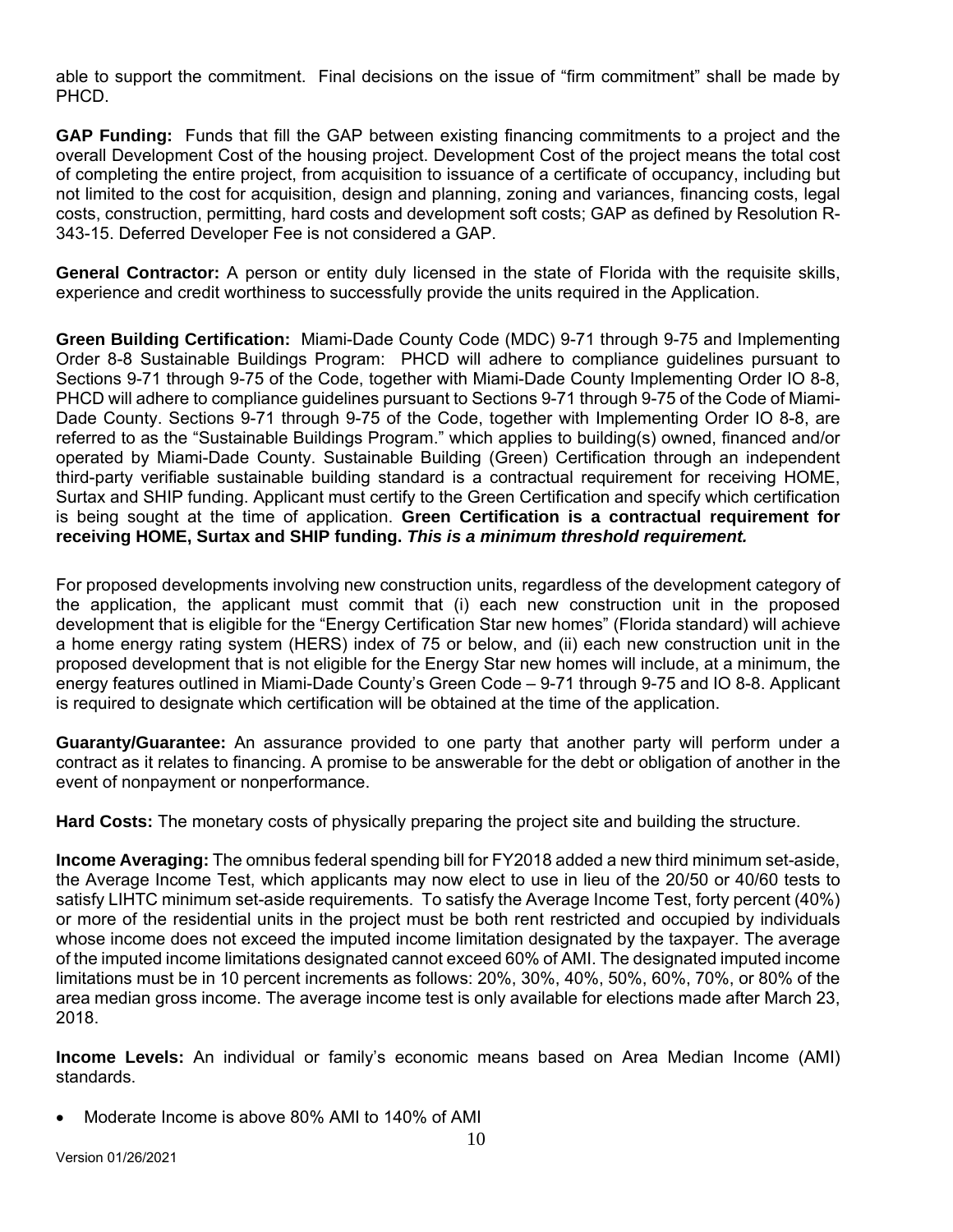- Workforce Housing Income levels are 60% to 140% of AMI
- Low Income is 80% of AMI or lower
- Very Low Income is 50% of AMI or lower
- Extremely Low Income: 33 % or 30% of AMI (as defined by the applicable funding source), or Miami-Dade County's adjusted 28% AMI, or as more specifically defined in the applicable FHFC RFA.

**Lead-Based Paint:** Lead is a highly toxic metal that was used in paint, most common in buildings constructed prior to 1978. Please note U.S. HUD requirements for lead based paint are more stringent than Miami-Dade County.

**Loan Closing Costs:** Costs directly associated with the loan closings which may include but are not limited to financial and legal fees.

#### **Loan Terms:**

Multi-Family Rental - The term of the loan may be 30 years, for projects with LIHTC during which there will be a 0% interest during construction years 1-2. Terms are determined based on the proposed project type, (i.e., multi-family, homeless, and public housing) and the type of entity seeking funds (i.e., Not-For-Profit or For-Profit). Refer to Section G for a table of Loan Terms and Conditions. **Applicants seeking funds for multi-family projects MUST choose between Option 1 OR Option 2. Changes to an option will NOT be allowed after applications are submitted. Financial underwriting will be based on the option selected.** Selection of either funding option will not impact points for scoring.

**Low Income:** The Adjusted Income for a Family which does not exceed 80 percent of the Area Median Income.

**Low Income Housing Tax Credits (LIHTC):** A tax credit issued in exchange for the development of affordable rental housing pursuant to Section 42 of the Internal Revenue Code and the provisions of Rule Chapter 67-48, Florida Administrative Code.

**Market Rate Unit:** A housing unit that is not subsidized and not rent restricted, with rent that is at an amount that is typical of the market rents in the market area.

**Material Change:** Project changes occurring after an initial application has been scored that would affect scoring and have an impact on both ranking and award recommendations.

**Minimum Debt Service Ratio:** The minimum allowable ratio of net operating income to total debt service obligations in one year.

**Minimum Threshold Requirements:** Requirements that must be satisfied for the application to be responsive. Per Resolution No. R-630-13, applicants are required to provide a detailed project budget, sources and uses statement, certifications as to past defaults on agreements with Non-County sources and clear a due diligence check prior to funding commitment. These are minimum threshold requirements. The applicant must have firm commitments of all project funding. This is also a minimum threshold requirement. A report of Due Diligence findings will be submitted to the Board of County Commissioners. **Applications lacking any items and/or criteria needed to meet minimum threshold will be deemed non-responsive and will not be scored.** Other minimum threshold requirements are noted in Section C.

**New Construction:** Development in which 51 percent or more of the units in the proposed development consist of newly constructed units.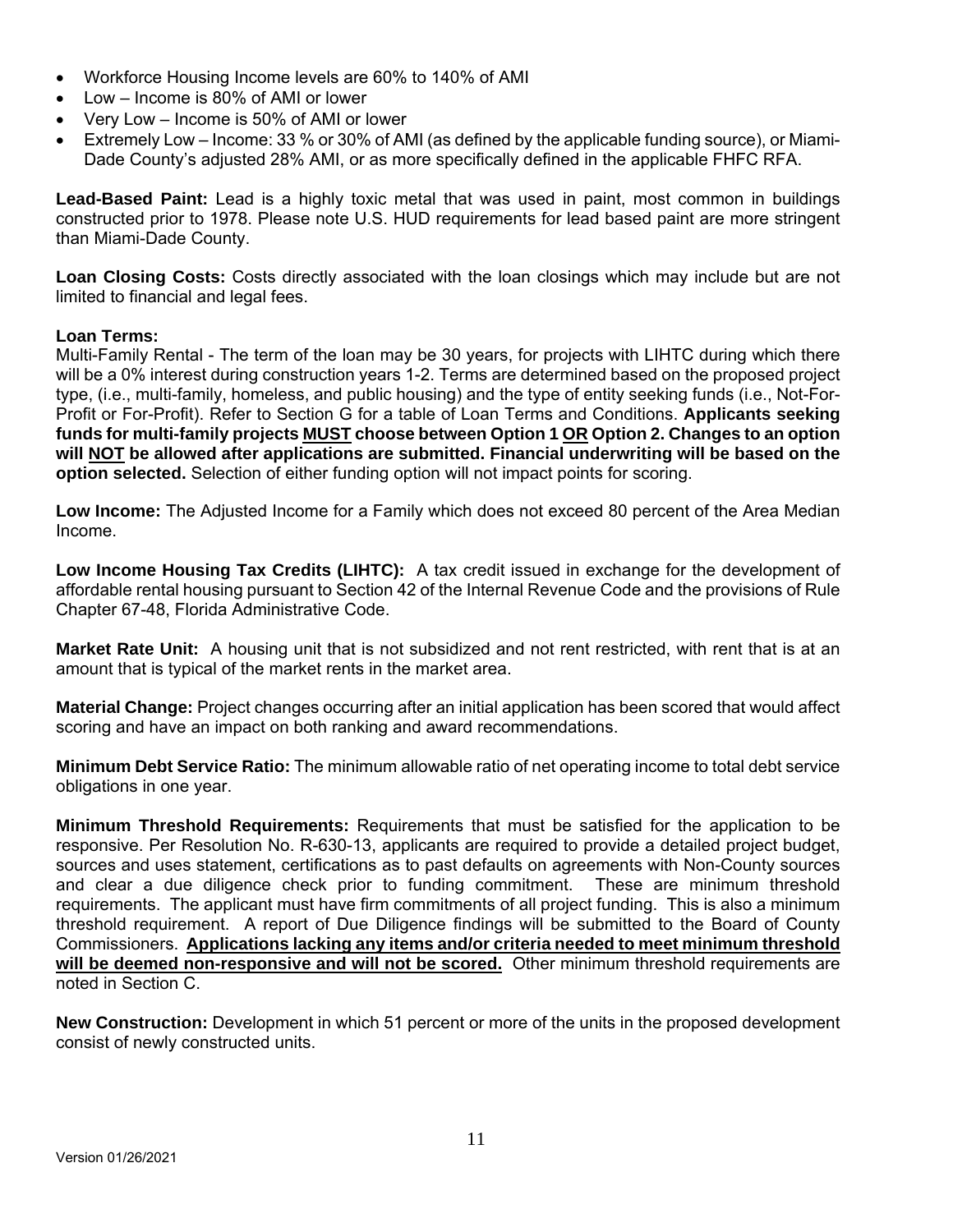**Non-Recourse:** No personal liability. Lenders may take the property as collateral to satisfy a debt, but have no recourse to other assets of the borrower. A Non-Recourse Loan is a loan for which the sole source of satisfaction for default thereon is the real property that was given as collateral.

**PHCD:** Miami-Dade County Department of Public Housing and Community Development or predecessor or successor department.

**Pre-Application Process:** As part of its efforts to improve the development review process, the Department of Regulatory and Economic Resources (RER) now provides for certain applications to follow a pre-application process. This process involves applicants submitting a detailed site plan that includes setbacks, location and dimensions of all existing and proposed buildings or structures, internal circulation, ingress and egress locations, off-street parking, etc. Additionally, floor elevation and landscape plans should be submitted. Applicants will meet with RER and other County reviewing agencies staff to review their project and discuss the agency comments. The comments provided will assist applicants in proceeding with their final submittals for the permitting process.

**Principal:** An applicant, any general partner of an applicant, and any officer, director, or any shareholder of any applicant or shareholder of any general partner of an applicant.

**Project Rule:** Specifies the amount of HOME-assisted occupancy units in each rental at initial occupancy and throughout the period of affordability. In projects of five or more HOME-assisted units, at least 20 percent of the HOME-assisted rental units must be occupied by families with gross annual incomes that are 50 percent or less of Area Median Income (AMI). These very low-income tenants must occupy units with rents at or below the Low HOME Rent limit.

**Recourse:** The ability of a lender to claim money from a borrower in default, in addition to the property pledged as collateral.

**Reconstruction:** Rebuilding of a structure, usually on the same footprint/site as the existing housing which will be demolished.

**Redevelopment:** Development that involves demolition of structures currently existing and New Construction of units on the property.

**Rehabilitation:** The alteration, improvement or modification of an existing structure where less than 50 percent of the proposed construction work consists of New Construction. This includes but may not be limited to the installations of improvements to upgrade substandard electrical, plumbing, roofing, siding, insulation, weatherization, heating systems, hot water heaters, and dry rot repairs. For Multi-Family Rental, the estimated qualified basis in Rehabilitation expenses per set aside unit within one 24-month period for the building(s) being rehabilitated must be at least \$25,000 per set aside unit. For purposes of this application reconstruction is considered rehabilitation.

**Responsible Wages and Benefits:** The Board of County Commissioners established a Responsible Wages and Benefits requirement for minimum payment of specified wages to employees performing work on County construction contracts and privately funded construction on County-owned land. Responsible Wages and Benefits applies to competitively bid construction contracts valued greater than \$100,000 as defined in the provisions of Miami-Dade County's Section 2-11.16 of the Code of Miami-Dade County. The rates paid shall be not less than those contained in the Wage and Benefits Schedule in effect as of January 1st of the year the work is performed. Workers must be paid the appropriate base rate and fringe benefits on the Wages and Benefits Schedule for the classification of work actually being performed without regard to skill. Note: Surtax funded projects on land owned by Miami-Dade County are subject to the Responsible Wages and Benefits requirement.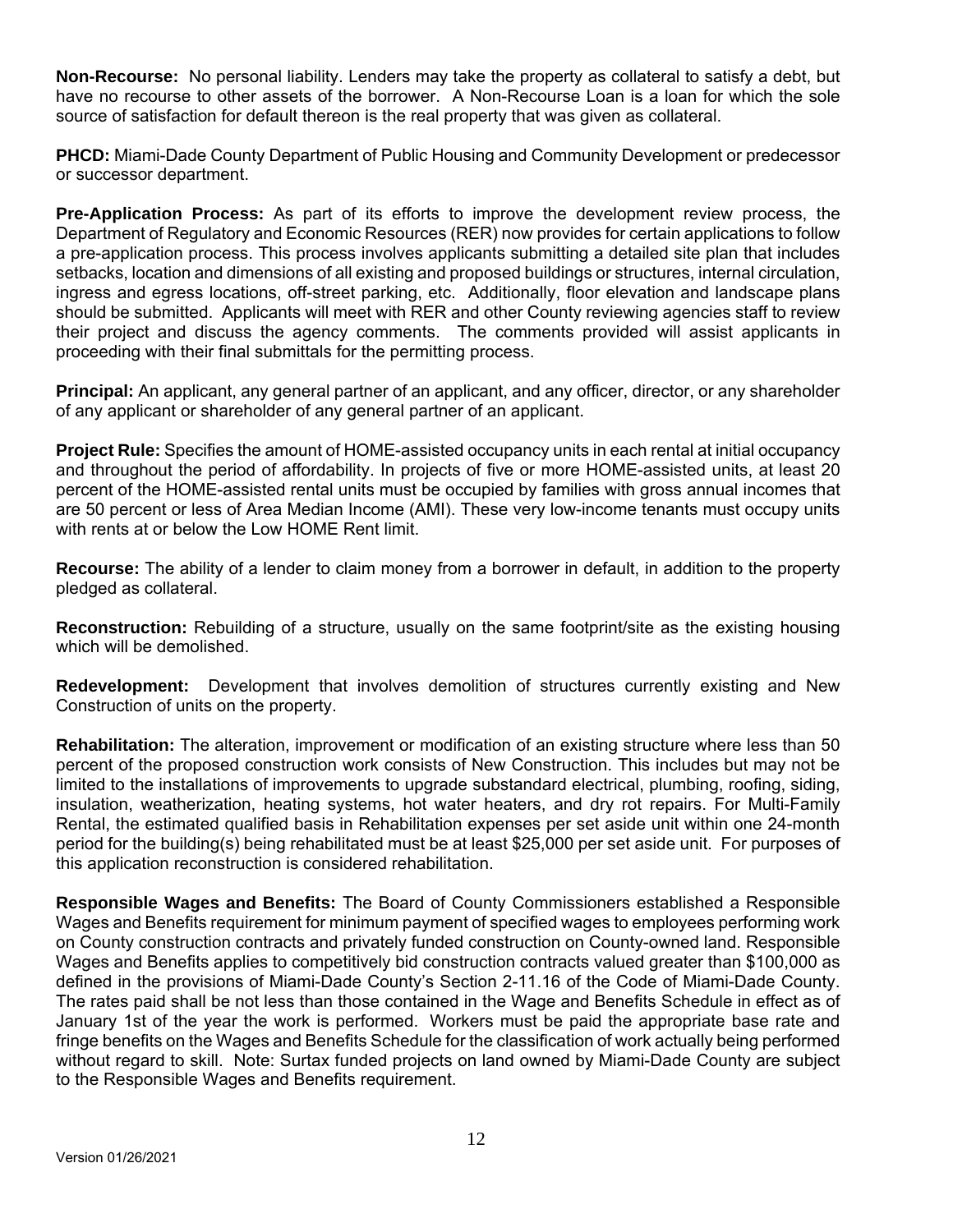**Restrictive Covenant:** A clause, in a deed or lease to real property that limits what the owner of the land or lease can do with the property. This covenant is used in Rental Regulatory Agreements in all multifamily affordable housing projects funded by PHCD.

Site Control: Applicants must demonstrate site control (e.g., recorded title, executed lease agreement, firm purchase contract, Option-to-Purchase, or Local Government Resolution) for the site proposed for funding. A letter from a District Commissioner expressing the intent to convey specific County-owned property in that Commissioner's District may be submitted as evidence of site control, and at the discretion of PHCD may be accepted as evidence of site control for purposes of meeting this RFA's **threshold requirement for site control**. However, prior to financial closing, a formal Board of County Commission Resolution and/or deed naming the application's sponsor or legal representation as the property's controlling entity must be in place.

**Section 3:** The legal basis for providing jobs for residents and awarding contracts to businesses in areas receiving certain types of HUD financial assistance.

**Small Development:** A multi-family development that consists of 40 units or less and includes affordable housing; or a multi-family development that consists of 50 units or less and includes affordable housing shall qualify if the project has a firm commitment from Florida Housing Finance Corporation, where the application commits to serve persons with a disabling condition or persons with developmental disabilities. PHCD, in its sole discretion, may limit the award with a goal to fund multiple projects. This may include, but is not limited to restricting the award to no more than 50% of the allocation.

**Special Needs Population:** A resident or a family member that is considered to be homeless, a survivor of domestic violence, a person with an emotional, mental or physical disability or youth aging out of foster care. These households require initial, intermittent or ongoing supportive services from one or more community-based service providers or long term care program.

**Shovel Ready:** A construction project that is considered to be in the advanced stages of development planning. Shovel-ready means that the project can commence construction with laborers immediately and is past the planning, engineering, and funding stages. More specifically, the Environmental Site Assessment report (Phase I and/or Phase II) are completed with a "No Further Action" recommendation, construction plans and specifications have been completed and approved by all local agencies, full funding of the construction phase is available (less the GAP funding requested) and construction is ready within thirty days of closing of financing to start, pending the selection and award of the general contractor, within one hundred twenty days (120) from the contract execution date with PHCD.

**Single Room Occupancy (SRO):** Housing consisting of single room dwelling units in which each unit is the primary residence of its occupant or occupants. SRO does not include facilities created for students.

**Sponsor:** Means any individual, association, corporation, joint venture, partnership, trust, local government, or other legal entity or any combination thereof which, is qualified to own, construct, acquire, rehabilitate, reconstruct, operate, lease, manage or maintain a project.

**Subrecipient:** A public agency or non-profit organization selected by the participating jurisdiction to administer all or some of the participating jurisdiction's HOME programs to produce affordable housing, provide down payment assistance, or provide tenant-based rental assistance. A public agency or nonprofit organization that receives HOME funds solely as a developer or owner of a housing project is not a subrecipient.

**Subsidy Layering Review (SLR):** A financial analysis that determines the amount of Government (public) financing necessary and the reasonableness of cost allocations. **(Developer will be responsible for the cost of this analysis).**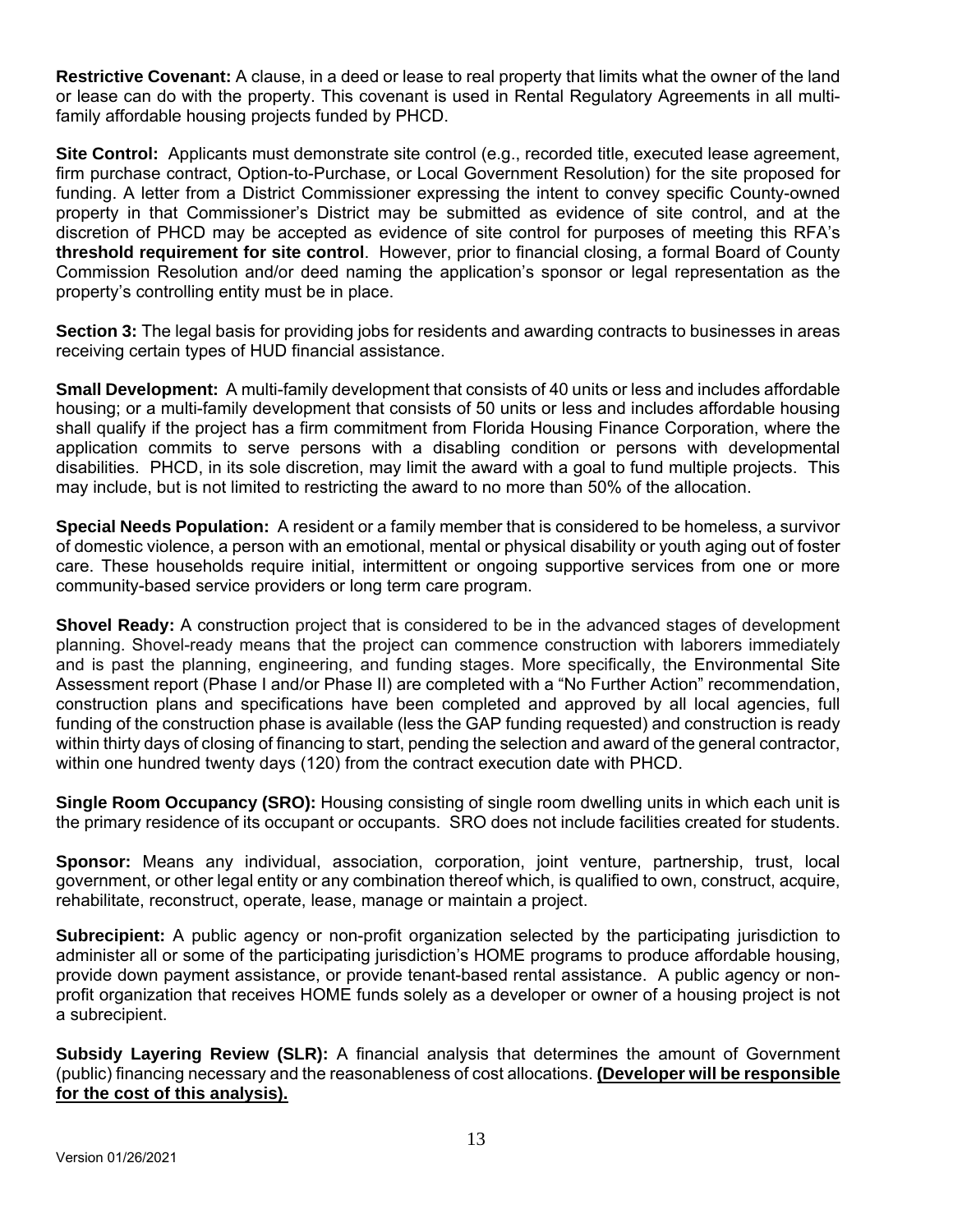**Total Development Cost:** Total development cost is the total cost of completing the project, from acquisition to the issuance of Certificate of Occupancy, including but not limited to, the cost for design, planning, zoning, variances, financing costs, legal costs, and construction and permitting. For construction and rehabilitation projects, the cost of land acquisition shall not be included in the Total Development Costs. In addition, construction costs associated with non-housing features included in the project, or those not deemed to be amenities expected of, typically provided with, or pertinent to affordable housing units, may be deducted from the total development cost by the Mayor or the Mayor's designee. A determination of such a deduction shall be made at the time this project's application is scored by the County.

**Total Maximum Development Cost per Unit:** For Multi-Family Rental Affordable Housing constructed, rehabilitated or acquired with County funds shall have a Maximum Development Cost per Unit as follows:

New Construction Units

- High-Rise \$337,000
- Mid-Rise Enhanced Structural Systems Construction \$295,600
- Mid-Rise Wood \$267,800
- Garden Style Enhanced Structural Systems Construction \$267,800
- Garden Style Wood \$223,500

Rehabilitation Units

- Garden Style \$186,430
- Non-Garden Style \$257,550

Garden Style includes all Development Types other than Mid-Rise and High-Rise; Non-Garden Style includes Development Types of Mid-Rise with Elevator (4 stories, 5 stories, or 6 stories) and High-Rise (7 or more stories); Mid-Rise includes Development Types of Mid-Rise with Elevator (4 stories, 5 stories, or 6 stories); and High-Rise includes Development Type of High Rise (7 or more stories).

This policy shall not apply to Affordable Housing projects that have received 9% LIHTCs and other FHFC programs resulting from tax credit applications that were previously awarded with maximum total development cost per unit limits approved by FHFC.

**Transit Oriented Development (TOD):** A residential or commercial area designed to maximize access to public transportation that incorporates features to encourage transit ridership. The proposed development is located within ¼-mile of a MetroRail or MetroMover station, or a stop along the South Dade TransitWay. Note, the quarter-mile distance from housing to transit must be walkable. There must not be natural or man-made barriers, such as lakes, canals, gated communities, highways, fences, etc., that restrict the ability of residents to walk to transit.

**Transaction Fees:** Customary closing costs for typical financial transactions.

**Uniform Federal Accessibility Standards (UFAS):** Uniform Federal Accessibility Standards (UFAS), 24 C.F.R. § 40, Appendix A (www.access-board.gov/ufas/ufas.pdf).

**Violence Against Women Act (VAWA):** Federal Act which protects applicants, tenants, and program participants in federally funded programs including HOME from being evicted, denied housing assistance, or terminated from housing assistance based on acts of domestic violence, dating violence, sexual assault, or stalking against them. VAWA protection is available to victims of domestic violence, dating violence, sexual assault, and stalking, regardless of sex, gender identity, or sexual orientation.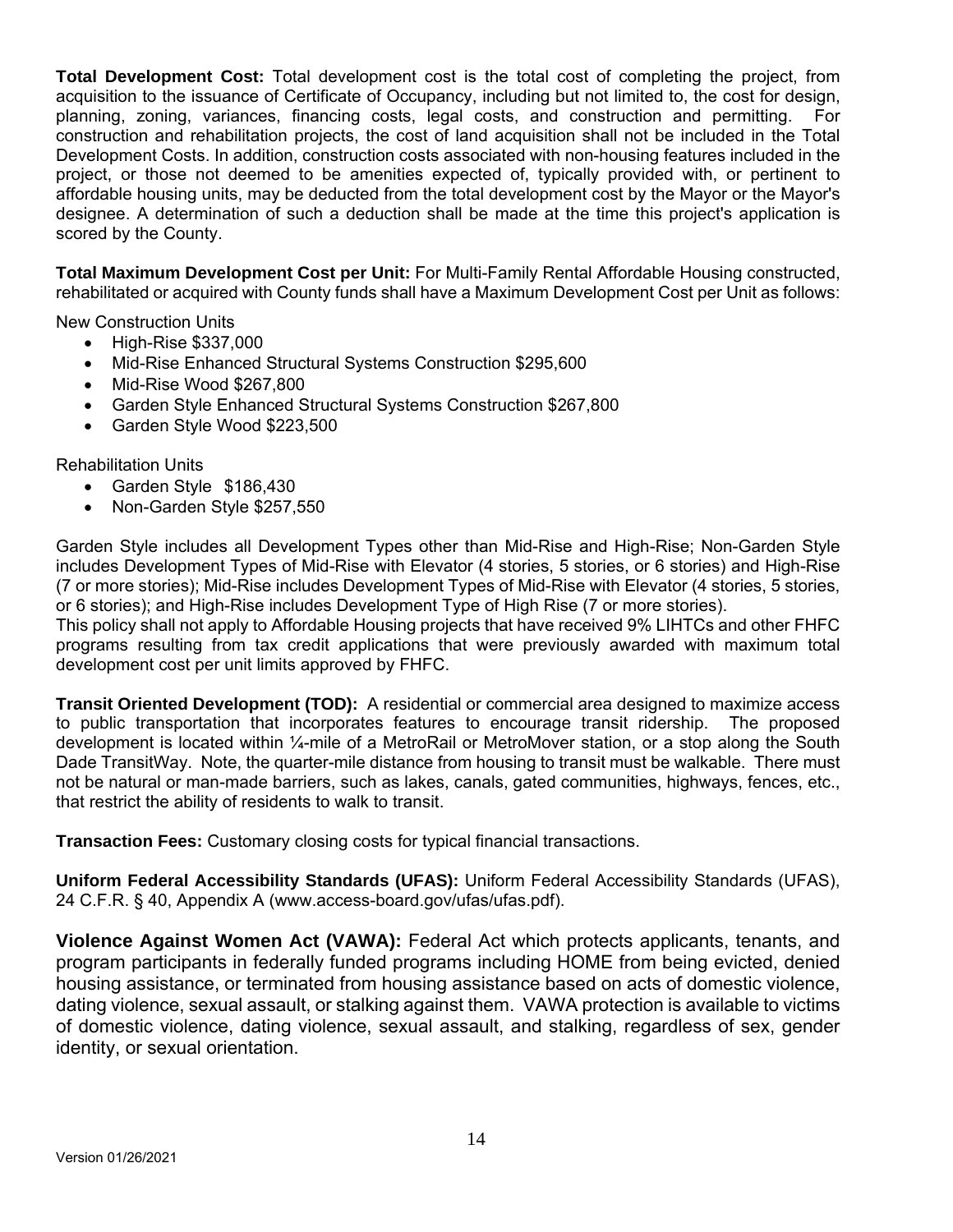**Workforce Housing Income Range:** Households whose income range is established at 60% up to 140% of the most recent Area Median Income for Miami-Dade County. Chapter 33 Article XXIIA of the Code of Miami-Dade County, Florida.

**Workforce Housing Unit:** A dwelling unit, for which the sale, rental or pricing of which is restricted to households whose income falls within the workforce housing income range of 60 – 140% AMI.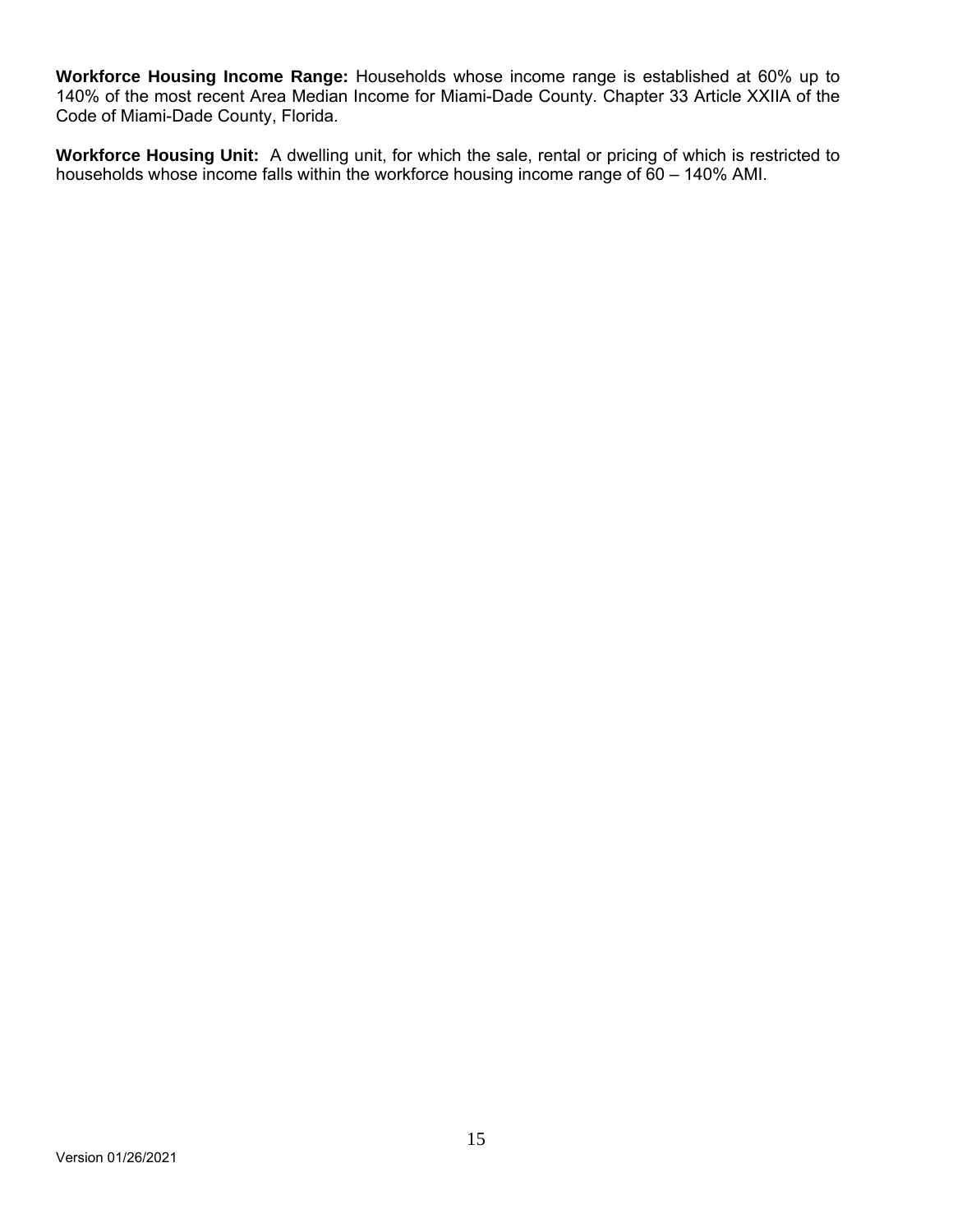# **SECTION C**

# **Minimum Threshold Requirements**

Developments will be recommended for funding based on applications meeting all minimum threshold requirements listed below, and will be ranked in order based on highest score. If a tie breaker is needed during scoring to determine project ranking, the first tiebreaker will be "Ability to Proceed. Those projects that score highest in Ability to Proceed, will be ranked higher. If a second tiebreaker is needed, those projects with higher points in leveraging, i.e., projects that require less total County funding per unit, will be ranked higher. If a third tiebreaker is needed, the application that proposes to construct the highest number of units will be ranked higher.

Please note points will **only** be awarded when supporting documentation outlined in the Application Checklist is **both accurately labeled and attached to your electronic application**. **Points will not be awarded in cases where supporting documentation is inaccurately labeled or uploaded and/or attached to the wrong question.** 

*1. Leveraging* – Agencies must provide supporting documentation showing a firm commitment of **ALL** sources of funding available for the proposed activity. *This is a minimum threshold requirement.* 

*2. Organizational and Financial Capacity* – Organizations must demonstrate that they are fiscally sound and have the skills and experience required to achieve the proposed activity. Applicant (Developer, Developer Principal, or Sponsor) must provide Audited Financial Statements or a Certified Financial Statement, certified by an independent  $3<sup>rd</sup>$  party auditor, which cannot be performed by an affiliate or staff member. Financial statements can be provided in a separate envelope at time of application submission, however the time frame for which the information remains proprietary is limited per the language in F.S. 119.071(1)b(2). *This is a minimum threshold requirement.*

*3. Track Record* – Previously funded agencies must be in good standing, with respect to audit findings and/or failure to complete projects, have a solid track record of submitting progress reports and monitoring findings and completed projects. *This is a minimum threshold requirement.* 

*4. Site Control* – Applications for housing activities must demonstrate site control. *This is a minimum threshold requirement.* 

**5. Subsidy per Unit** – For affordable housing projects, agencies/Applicants must show that the subsidy per unit does not exceed established standards outlined in Resolution No. R-343-15. *This is a minimum threshold requirement.* 

*6.* S**ustainable Building (Green) Certification** is a contractual requirement for receiving HOME, SURTAX and SHIP funding. Applicants must designate which certification will be obtained at the time of the application. *This is a minimum threshold requirement.* **See MDC 9-71 through 9-75 and IO 8-8.**

*7.* **Passing the Due Diligence investigation:** Applicants must pass a Due Diligence investigation; see the Due Diligence Checklist for more information. **Unless expressly authorized by the County Mayor or the County Mayor's designee (in Resolution R-630-16, Section 3), any entity NOT clearing the Due Diligence Investigation will NOT be recommended to the Board for funding.**  *This is a minimum threshold requirement.* **See Resolution No. R-630-13.**

*8.* **Applicants must meet the funding request cap requirements:** *This is a minimum threshold requirement.* **See Resolution No. R-343-15.**

| Subsidy Caps            |          | Competitive   Non-Competitive 4% | <b>Without LIHTC</b> |
|-------------------------|----------|----------------------------------|----------------------|
| % of TDC excluding land | 9% LIHTC | <b>LIHTC</b>                     |                      |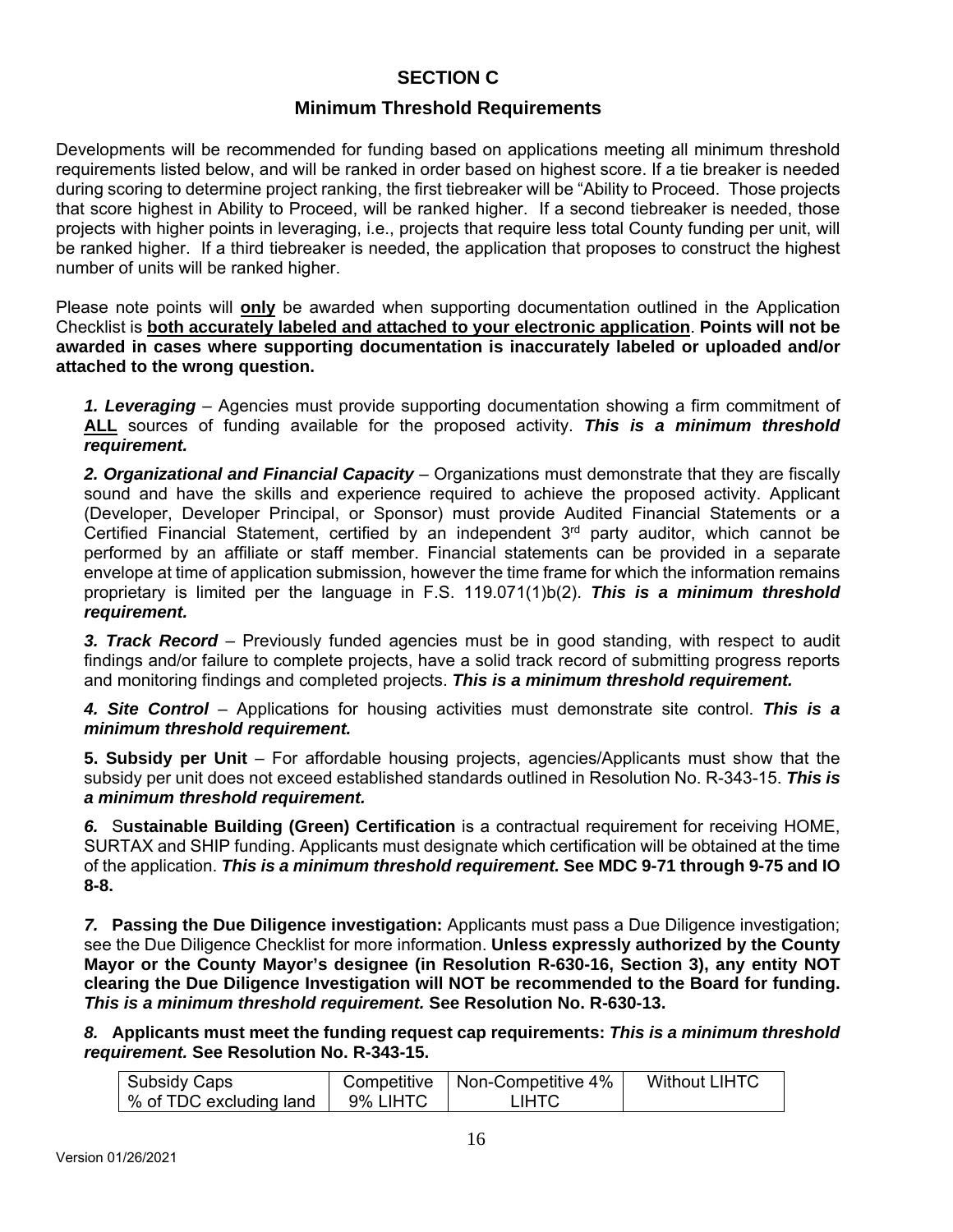| New Construction High-  | 15% | 25% | 25% |
|-------------------------|-----|-----|-----|
| Rise                    |     |     |     |
| New Construction Mid-   | 15% | 25% | 25% |
| <b>Rise</b>             |     |     |     |
| <b>New Construction</b> | 15% | 20% | 25% |
| Garden Style            |     |     |     |
| Rehabilitation          | 15% | 15% | 25% |

**9. Applicants must meet the Total Development Cost Limitations:** Maximum Development Costs per unit to construct rehabilitate or acquire Affordable Housing with County funds must be met per **Resolution No. R-346-15**. *This is a minimum threshold requirement. Note: The limitations set forth in Resolution No. R-346-15 shall not apply to public housing projects owned or operated by Miami-Dade County.* 

*10.* **Meet the funding application cap per agency: See Resolution No. R-345-15.** *This is a minimum threshold requirement.*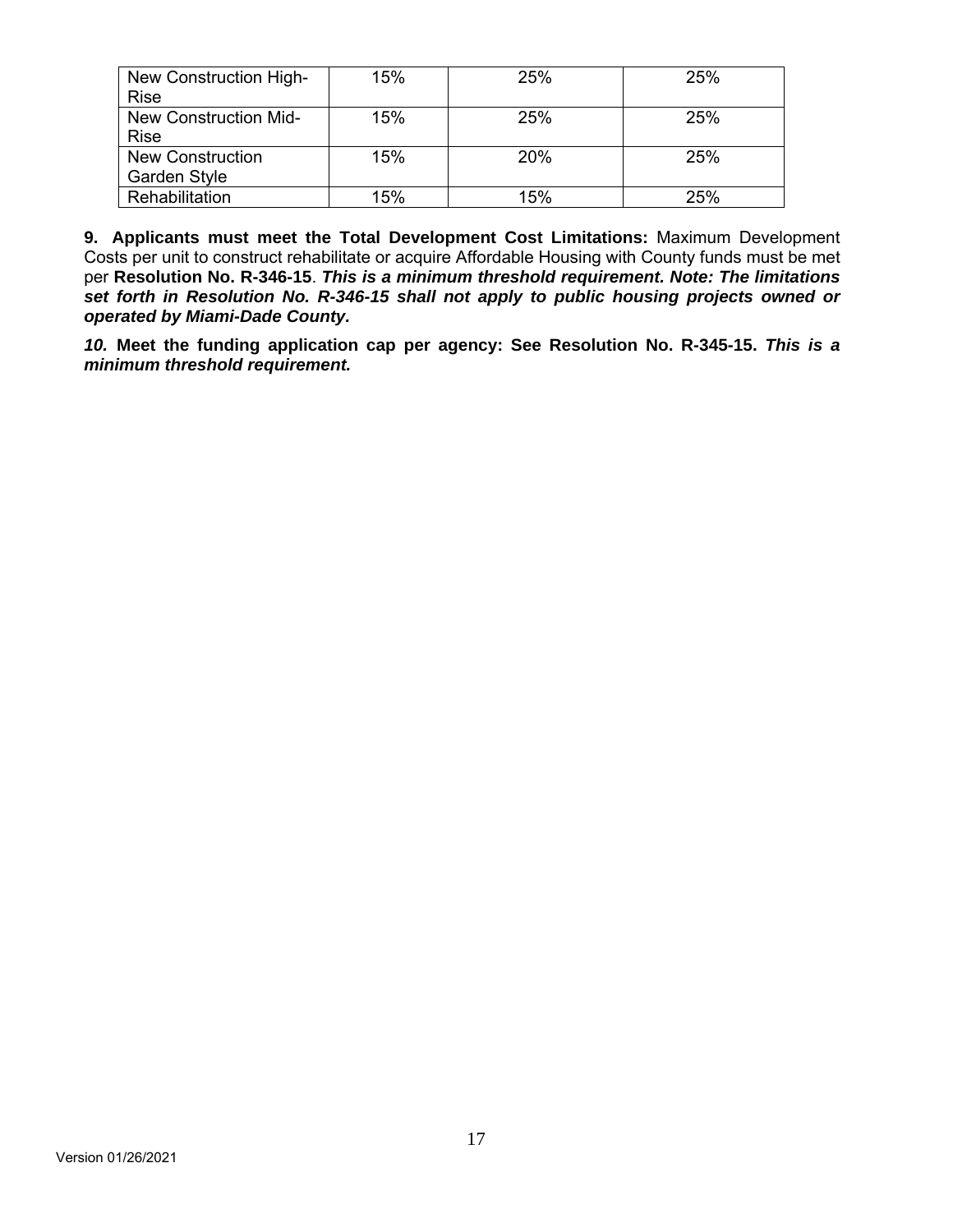# **SECTION D**

# **Credit Underwriting Analysis**

*Scoring Process:* All Requests for SURTAX/SHIP/HOME funds under this RFA will undergo a Credit Underwriting analysis during the scoring process to determine completeness and financial feasibility based on the documents and exhibits presented in the application, but is not the full and final Credit Underwriting Report referenced below.

PHCD shall make award recommendations to the BCC for approval. Such awards shall be contingent upon favorable full and final Credit Underwriting Reports being completed. All approved recommendations for contingent awards will undergo full and final Credit Underwriting Review. All documents and exhibits presented in the application as well as any additional requests from the underwriter will be reviewed and analyzed to complete a full and final Credit Underwriting Report in favor of or opposed to proceeding with the proposed project. *Passing credit underwriting with a favorable review is required to effectuate awards.*

Credit Underwriting Analyses and Reports will include a review of:

The Development Description

- The location based on the available information within the application;
- The proposed number of units;
- The proposed unit mix, i.e., AMI, accessibility (type and number, if applicable);
- The targeted demographic, and;
- Income restrictions imposed by the financing sources identified within the application.

#### The Development Team

The Applicant/Borrower, General Partner, Guarantors, Developer, and General Contractor

The Economic Feasibility of the project through an analysis of the following documents within the application:

- Executed applications, firm commitments, and letters of intent, as applicable to ensure:
- Financing and equity sources represented in the application are available to the Applicant; and
- The terms of the financing and equity sources meet the County's program requirements

That the Applicant's Budget reasonably ensures:

- That the General Contractor, Developer Fee, hard cost and soft cost contingencies meet County program requirements;
- That the represented sources are adequate to complete and permanently finance the development;
- That the funds requested from the County meet the program guidelines and limitations based on the information available;
- That the funds requested from the County will fully fund the proposed Development within the County program guidelines.

The Operating Pro Forma and whether or not the:

- Proposed rents are achievable;
- Vacancy rate is reasonable;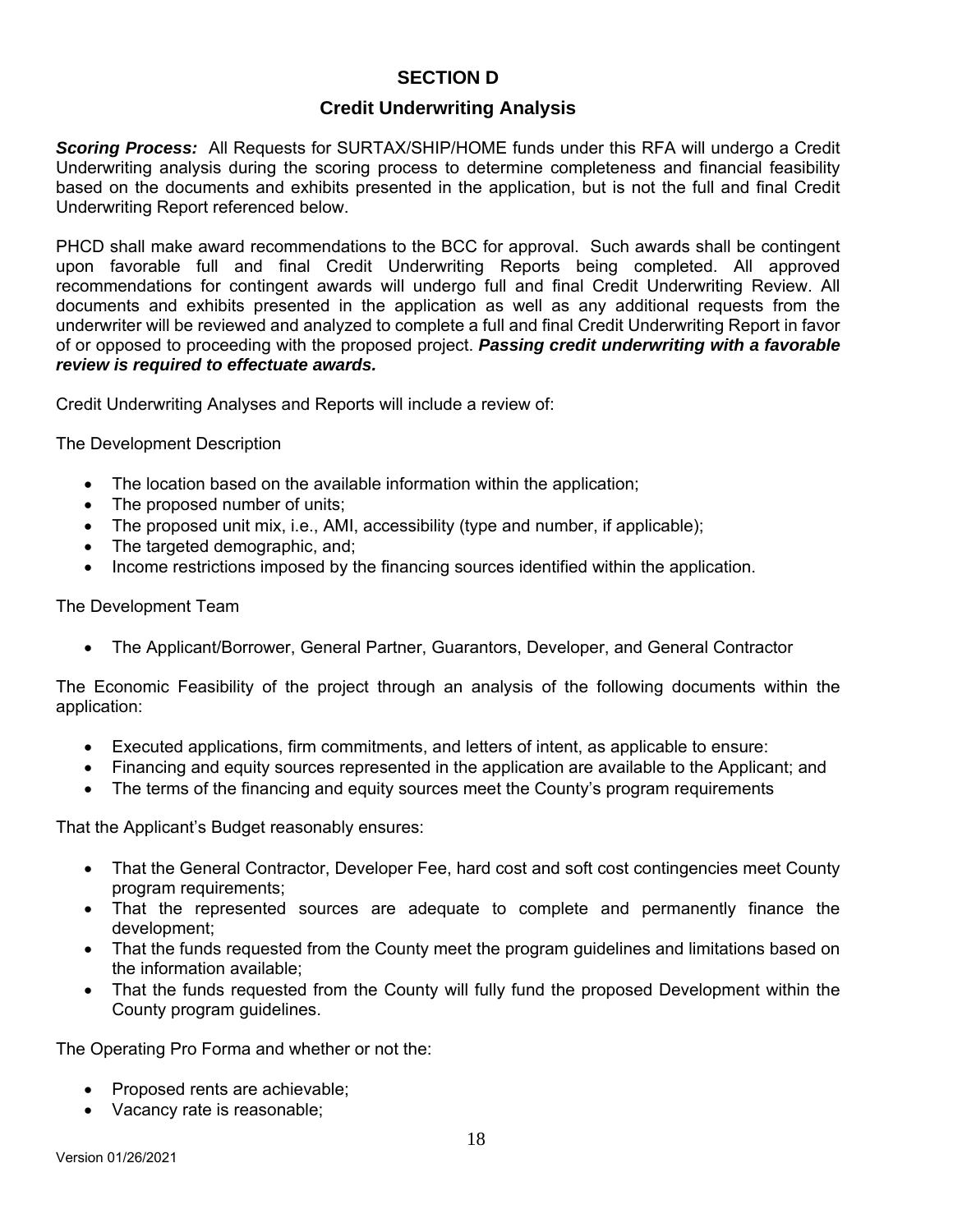- Additional income is reasonable;
- Operating expenses are reasonable;
- Net operating income represented is sufficient to cover all proposed financing, annual debt service, and applicable fees at a level acceptable to the County or other lenders based on the information available;
- Subsidy layering review, where applicable, to determine the appropriate amount of gap funding required, especially as it relates to public funds and reasonableness of cost allocations.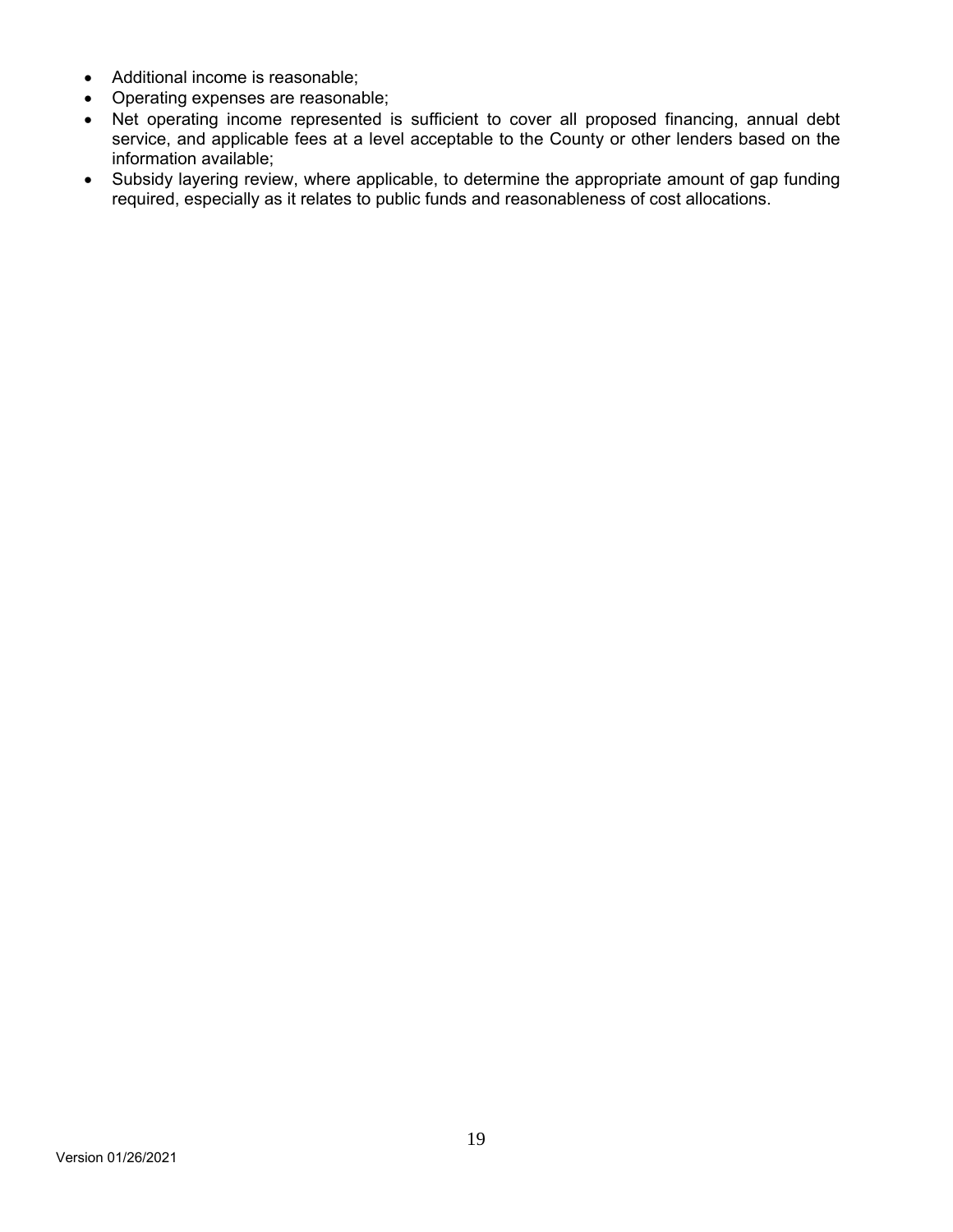# **SECTION E**

#### **Policies**

The number of applications recommended for funding shall be limited by the application scores and the funds available for this RFA. Applications are recommended for funding by categories in this RFA, and are fully funded until the funding in that category is exhausted. PHCD reserves the right to reallocate funding between categories.

PHCD may determine that partial funding may be made available to an application. If this occurs, the applicant must sign an agreement, affirming that the amount of funding allocation that the applicant is recommended for is sufficient for the project to proceed without any additional funds from any PHCD source, and that even if an application is partially funded, subject to successful completion of underwriting, the developer can proceed. The partial funding acknowledgment agreement is attached.

**Only Applications meeting Minimum Threshold requirements will be scored**. Only Applications that have been scored will be ranked, and may be recommended for funding. **Applicants must score a minimum of 70 points to be recommended for funding.** The 70 point minimum must be achieved without the addition of bonus points. Applications that have not been scored or ranked will be considered ineligible for funding.

Please note points will **only** be awarded when supporting documentation outlined in the Application Checklist is **both accurately labeled and attached to your electronic application**. **Points will not be awarded in cases where supporting documentation is inaccurately labeled or uploaded and/or attached to the wrong question.** 

If a tie breaker is needed during scoring to determine project ranking, the first tiebreaker will be "Ability to Proceed." Those projects that score highest in Ability to Proceed, will be ranked higher. If a second tiebreaker is needed, those projects with higher points in leveraging, i.e., projects that require less total County funding per unit, will be ranked higher. If a third tiebreaker is needed, the application that proposes to construct the highest number of units will be ranked higher. If there is a tie in the public housing multifamily rental developments category, PHCD reserves the right to use discretion in choosing which project best suits the needs of the County.

The County reserves the right to determine whether an expense is a "soft cost" or not. Construction will be monitored to determine that progress is made and draws are submitted in a timely manner and ensure that the Developer fee is paid based on the percent of construction completed.

Development Cash Flow shall be applied to pay the following items in order of priority:

- Operational expenses, taxes, and insurance;
- All superior mortgage fees and debt service;
- Other Development expenses for the Development, 10% of deferred fees collected over 10 years;
- Interest payment on Surtax loan balance, inclusive of interest payments on the loan deferred from previous years;
- Mandatory payment of subordinate mortgages

Applications will be scored according to the project information submitted on or before the deadline set forth in this RFA and other relevant information that is available.

PHCD reserves the right to rescind or reduce awarded funds for projects that present significant material changes, including but not limited to financing, financing terms and/or development type or a reduction in the number of units, after being awarded funds for the project proposed in their application.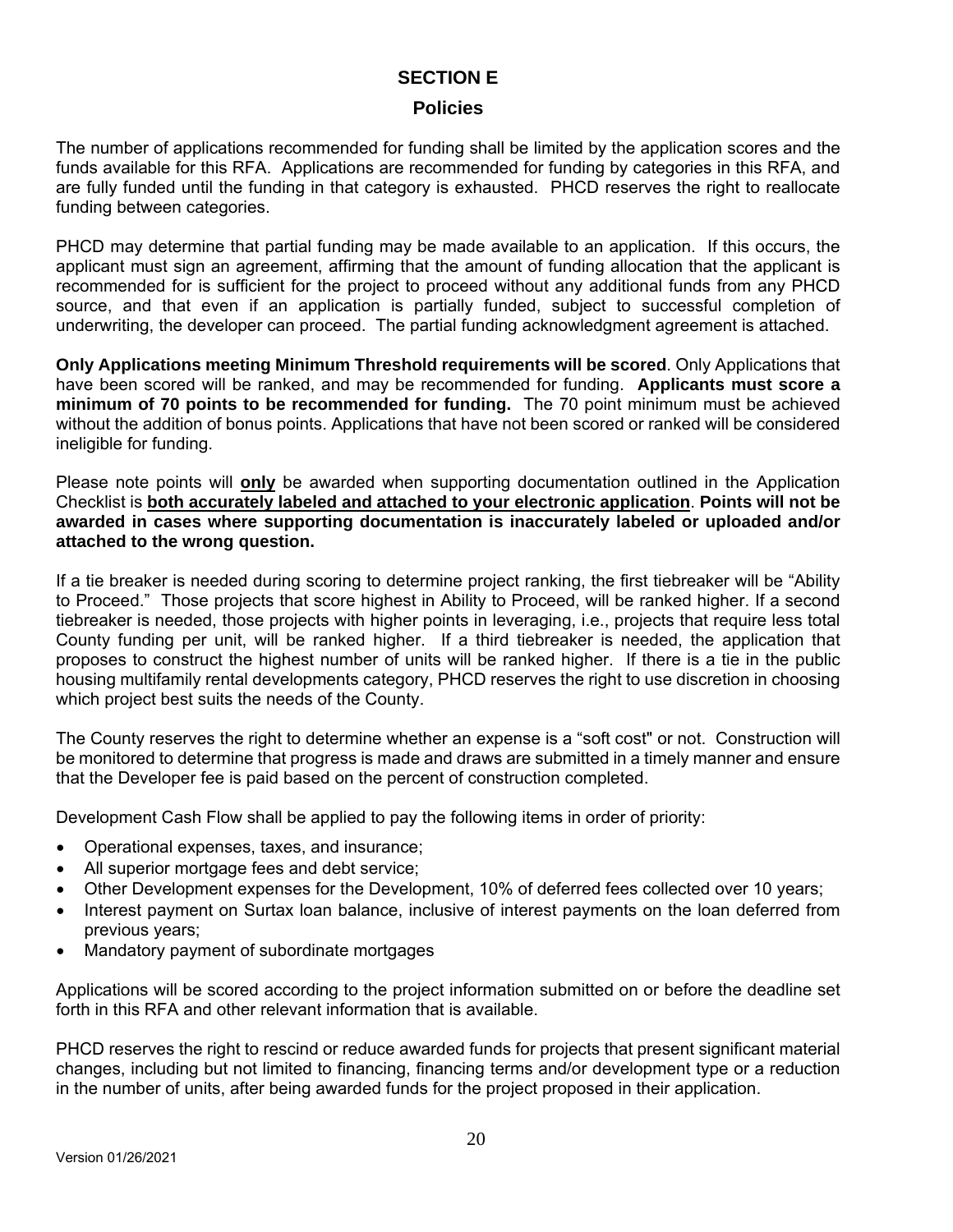Applicants may be disqualified from consideration for funding in this RFA based on poor performance or non-compliance on any other projects with PHCD.

The County encourages all applicants to review the Loan Documents prior to submitting any application. The County expects awardees of funds to execute the Loan Documents without any substantive revisions or edits. Any substantive changes to the loan documents are at the sole and absolute discretion of the County. Loan documents are attached for review.

The applicant's Debt Service Coverage Ratio is subject to waiver or modification at the discretion of PHCD.

Applicants must specify which Green Certification is being sought in the application (In the form of a signed certification by the applicant). Green Certification is a contractual requirement for receiving SURTAX funding.

PHCD will adhere to compliance guidelines pursuant to Resolution No. R-34-15 requiring developers to provide written notice to the County of the availability of rental or homeownership opportunities, including but not limited to, the number of available units, bedroom size, and rental or sales prices of such rental or homeownership units; requiring developers to advertise the information described in newspapers of general circulation; and post information contained in such written notice on the County's website.

PHCD will adhere to compliance guidelines pursuant to Ordinance No.14-56 providing an incentive for private developers of affordable housing who compete for funding through the County's Documentary Stamp Surtax. As part of any competitive process for the acquisition, construction or rehabilitation of rental Housing Projects, the County shall provide additional incentives, including but not limited to awarding extra points to those developers and applicants who propose additional set-aside units for Disabled Households beyond that which may be required by applicable Federal, state, or local fair housing laws or other applicable laws.

PHCD will adhere to compliance guidelines pursuant to Resolution No. R-780-15 establishing County policy to set aside no less than \$2,500,000 in Documentary Stamp Surtax Funds on an annual basis for elderly housing developments and award funds that are set aside for the elderly to County Commission Districts with the greatest needs for elderly housing. The order of need based on the Mayor's 2017 Annual Report on Affordable Housing for the Elderly dated October 9, 2018, with analysis of census data for cost burden for renters ages 55 and older is as follows: (Districts) 10, 6, 13, 12, 11, 9, 2, 5 and 7 (tie), 4, 1, 3, and 8.

Applicants shall execute and submit the Responsible Contractor Affidavit, where applicable, as set forth in Section 2-11.16, et Seq. of the Code of Miami-Dade County (Ordinance No. 14-26). The affidavit is required for privately funded projects on county owned land, and for buildings or public works projects funded completely or partially by Miami-Dade County. An authorized signator is a President, Chief Executive Officer, Chair, Secretary, or any person that has perceived authority at the organization. The County may announce a 48-hour cure period if necessary, available to applicants that do not provide the Responsible Contractor Affidavit as part of the application.

Applications must reference units that will be subsidized. Any unit that will be reserved should be noted in the application as a non-subsidized unit, such as for management, security, maintenance, etc. Any requests made after submission of an application will be subject to financial penalties. These financial penalties may be based on a per-unit cost relative to the project.

Applicants must choose if they will pursue income averaging. If the applicant elects income averaging, PHCD will assess applications subject to the following criteria: prior written approval by Florida Housing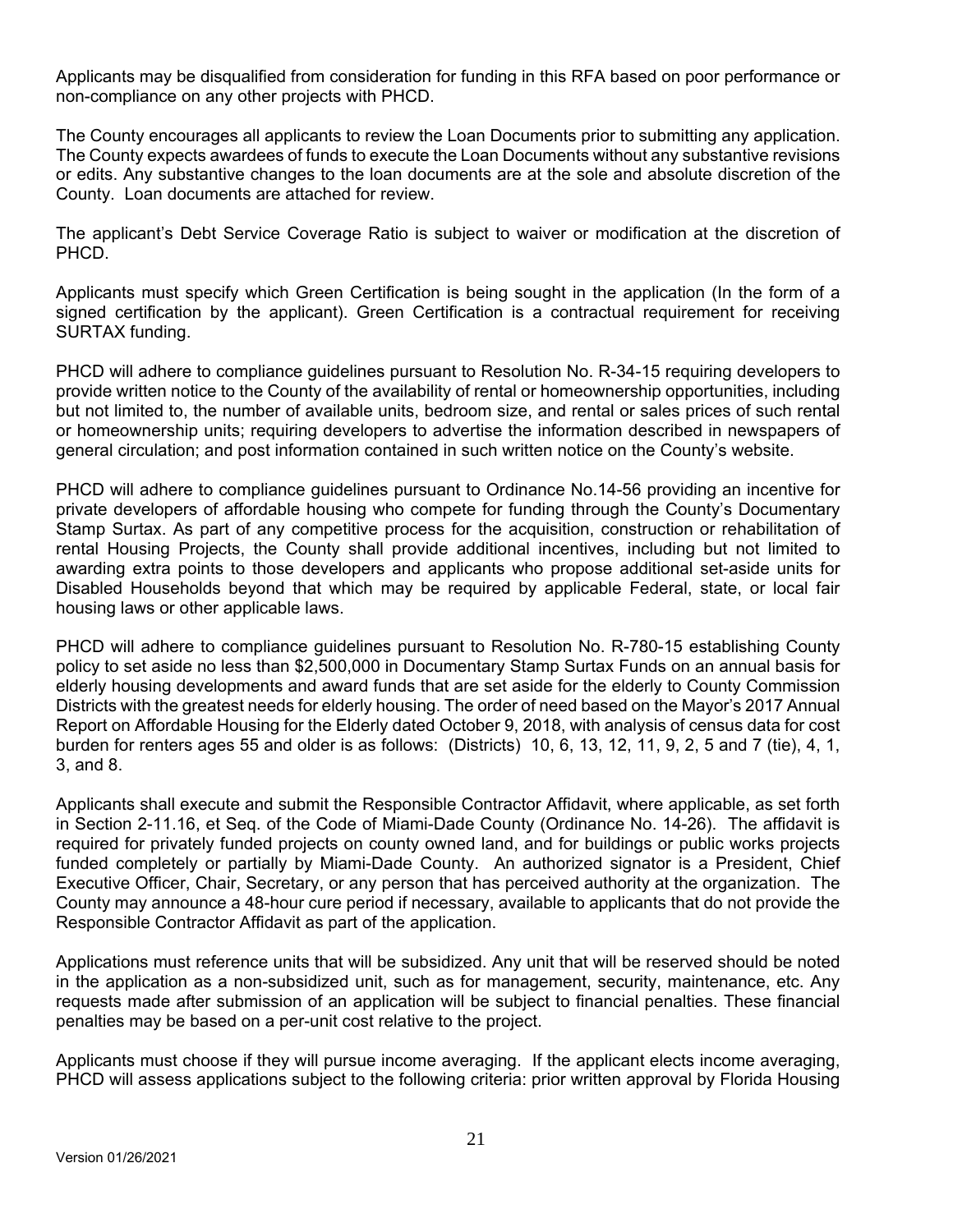Finance Corporation, and compliance with laws stated in the Consolidated Appropriation Act of 2018. (see Attachment 28)

For purposes of this RFA, developers proposing to develop elderly housing, the minimum percentage of 0- and 1-bedroom units is 85%, and the balance of the units cannot be larger than 2-bedroom units.

No entity shall be considered for funding where, within the past 5 years, the entity, or any of its directors, partners, principals, members or board members have been found guilty of any crime related to a funding source, been sued by an appropriate government enforcement agency or court of law, or found in breach of contract, or been debarred by a funding source. **Such entities shall not be eligible to receive funding**.

In cases where an application is not scored initially because of due diligence issues, and subsequently pursuant to Resolution No. R-630-13 (Section 3), it is determined to score said application: 1) PHCD will not delay the scoring and ranking process for other applications; 2) the applicant who has the due diligence issues will be scored and ranked sometime thereafter; 3) if the application ranks high enough, it may be funded with any remaining funds in the category for which the application was made, or if necessary, will be funded from 2021 or future Surtax RFA funds.

Pursuant to the terms of Section 17-02 of the Code of Miami-Dade County, any entity that has received loans for affordable housing and repays those loans in full before the maturity date, may upon the approval of the Board of County Commissioners, have those funds re-loaned to it for its other eligible affordable housing projects without the need to compete again for those funds.

PHCD will adhere to compliance guidelines pursuant to Resolution No. R-697-13 approved by the Miami-Dade County Board of County Commissioners on September 13, 2013, establishing allocations of Housing and Community Development funds for the purpose of acquiring or improving real property or for paying off debt secured by real property in excess of \$25,000, that shall be in the form of a loan. Loans shall be secured by a mortgage or other security instrument, which will be recorded in Miami-Dade County public records, and may be forgivable, so long as obligations of the recipient are fully performed.

PHCD will adhere to compliance guidelines pursuant to Resolution No. R-617-18, requiring all developers, borrowers or grantees of Surtax funding for affordable elderly housing to provide the following:

a) A written natural disaster plan approved by the County Mayor or the County Mayor's designee for the affordable housing development. Such natural disaster plan shall be updated annually, be made available to the residents and first responders, and include at a minimum the following information:

1. An evacuation plan for all residents of the affordable housing development;

2. A contingency plan in the event the generators required herein are not operational before or after a natural disaster;

3. Steps to be taken in order to identify all residents who evacuate from or choose to remain in an affordable housing development before and after a natural disaster;

4. A refueling plan for generators;

5. A communication plan between the developer, borrower or grantee and their personnel before, during and after a natural disaster; and

6. Any other requirements that the County Mayor or the County Mayor's designee, at their sole discretion, determines to be necessary for inclusion in the natural disaster plan.

b) A kitchen on the first, second or third floor of the building that can be used to cook food for the residents after a natural disaster;

c) A community room on the first, second or third floor of the development that has air conditioning where residents can go during and after a natural disaster;

d) A kitchen and/or community room on the first, second or third floor of the development that has water supplied by a pump connected to a generator during and after a natural disaster;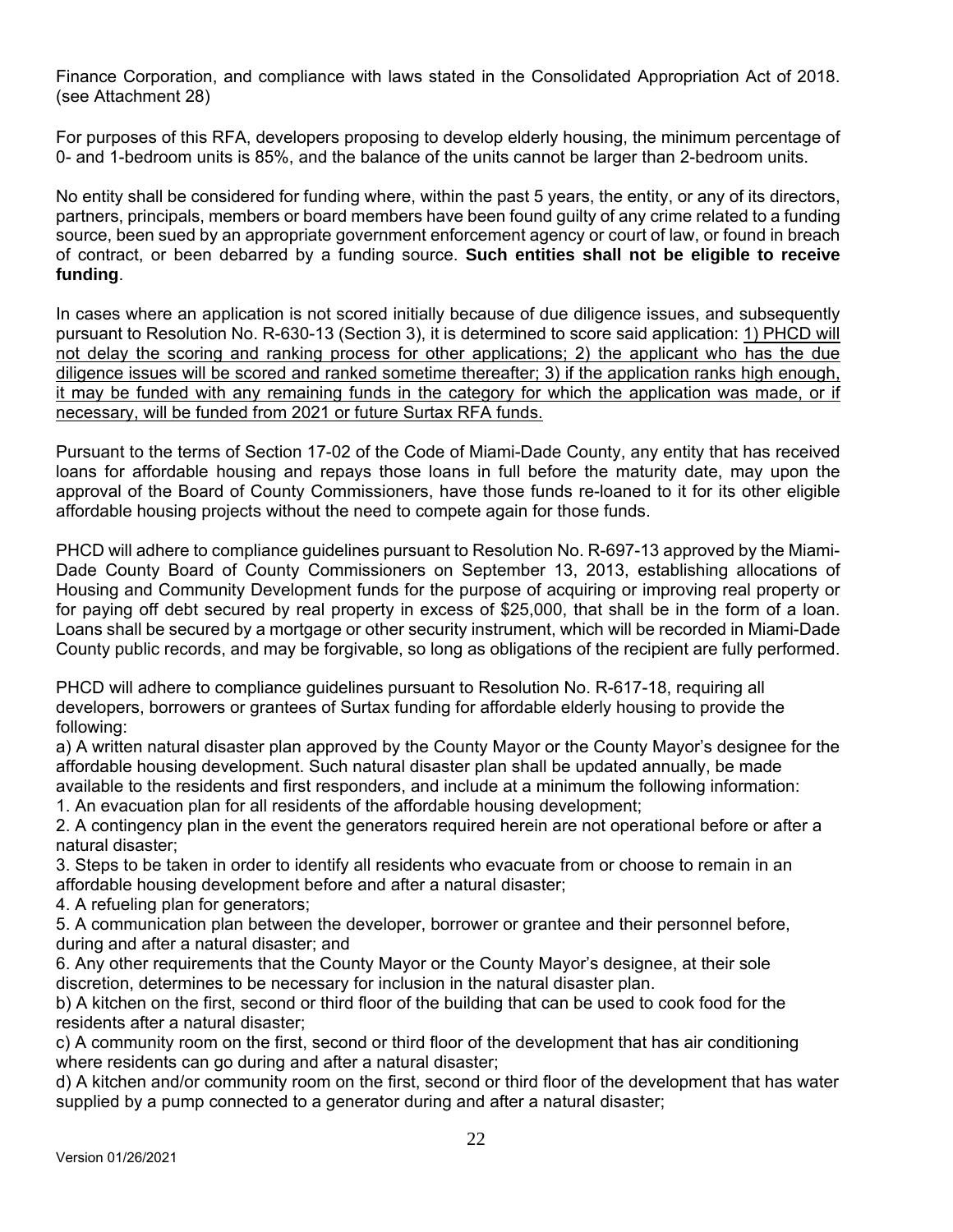e) A minimum of one generator to operate the lights, air conditioner and other appliances in a community room and kitchen after a natural disaster and throughout the duration of a power outage. Such generators shall be maintained in good working order and shall be inspected before and after a natural disaster;

f) A minimum of one trained personnel on site at the affordable housing development during and after the storm. This person must receive disaster training based on the Medicaid guidelines. Such training can be provided, at no cost to the County, by a County department designated by the County Mayor or the County Mayor's designee. Any cost associated with such training shall be borne solely by the developer, borrower, or grantee;

g) A minimum of one trained personnel or volunteer, which may include a resident, on-site at the affordable housing development to provide assistance after a natural disaster;

h) Working contact telephone numbers, including at least one land telephone line and one cellular telephone, that shall be provided to each resident and which shall be made available to such residents before, during, and after a natural disaster. Such telephone numbers shall be posted in common areas, including but not limited to community rooms and management offices; and

i) A list of community agencies furnished by the County that can provide services before and after a natural disaster, which shall be prominently posted in administrative offices and the common areas.

# **ALLOCATION OF FUNDS FROM REPAID LOANS TO OTHER PROJECTS**

- 1. Developer must provide a written request to PHCD on company letterhead signed by a principal of the borrowing entity requesting the use of pre-paid funds to be used in a project.
	- a. The letter must contain the mortgage being paid in full.
	- b. The letter must identity the project(s) that the repaid funds will be allocated to, and amounts assigned to the project(s). The allocated funds must be equal to the total loan amount being repaid.
		- The proposed project description must be included in the letter. Please include the location, number of units, etc.
		- The proposed project financing must be included in the letter. Firm commitments are not required at this time.
- 2. Pay-off must occur prior to an item going to the BCC or within 30 days of BCC approval
- 3. Re-paid funds are available for use up to 6 months after issuance of the commitment letter subject to the following:
	- a. Extensions and modifications may be granted when in the best interest of the County
	- b. Federal Fund (HOME/HODAG) loans may be granted only one extension and only when in the best interest of the County.

**BONUS POINTS AS APPLICABLE BY FUNDING CATEGORY** (refer to the scoring sheet for your project type to determine which points your application/activity may be eligible for):

Bonus Points for Proximity to Community Services or Rapid Transit: Applicants may be eligible for bonus points depending on the project's proximity to available Rapid Transit or Community Services. Applicants submitting proposals with scattered sites must be able to demonstrate that 50% or more of the proposed sites will be located within approximately ½-mile of rapid transit, i.e., Tri- Rail, Metrorail, South Miami-Dade Transitway or the Strategic Miami Area Rapid Transit (SMART) Corridors and/or within approximately 1 mile up to 1.25 miles of community services to receive bonus points in this section. Additional Bonus points may be achieved by providing documentation that the proposed development is located within ¼-mile of a MetroRail or MetroMover station, or a stop along the South Dade TransitWay. Note, the quarter-mile distance from housing to transit must be walkable. There must not be natural or man-made barriers, such as lakes, canals, gated communities, highways, fences, etc., that restrict the ability of residents to walk to transit.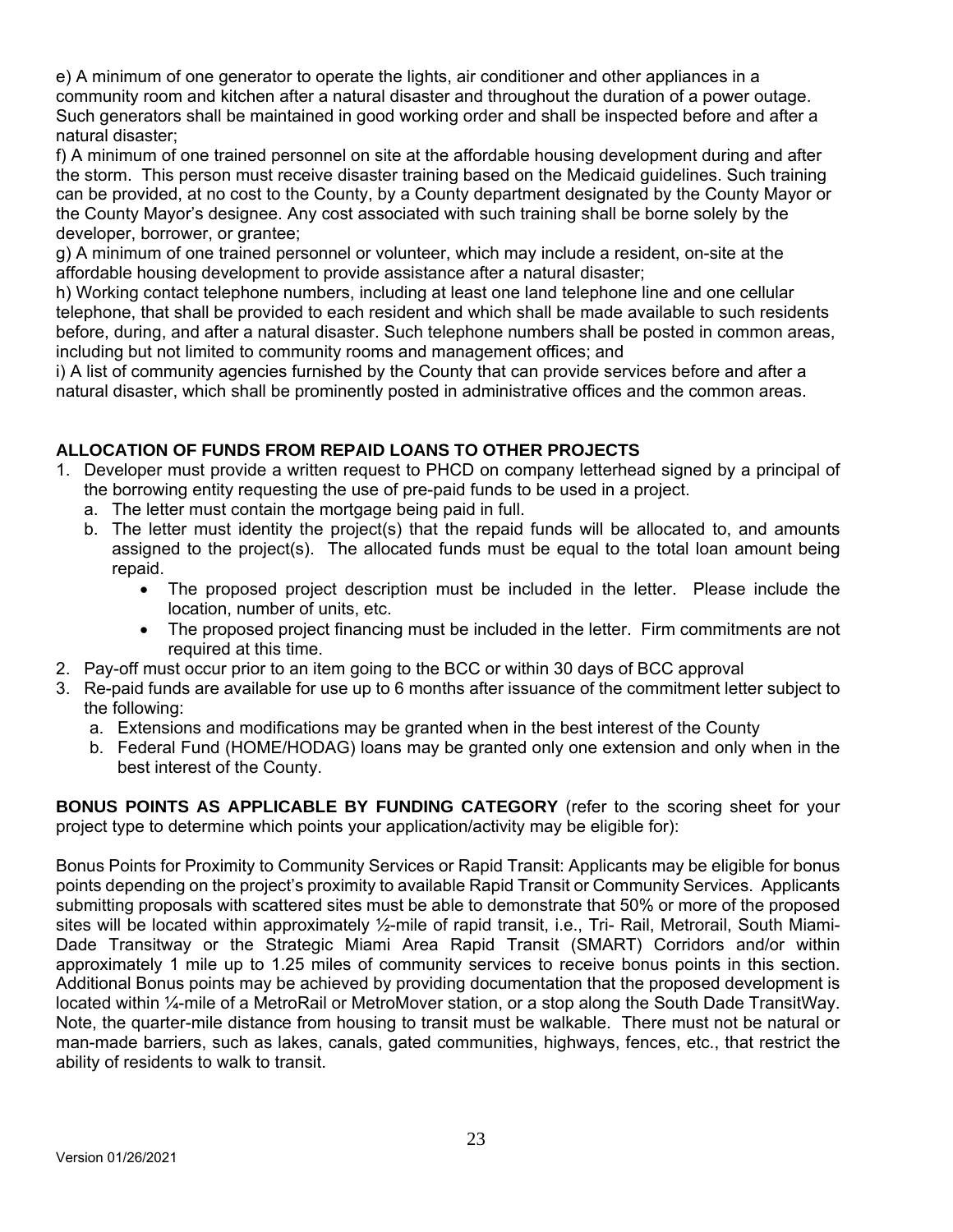Bonus Points for "Other Funding" may be achieved by the amount and type of funding, other than County funds, available and committed to the project, such as philanthropic or opportunity zone funding, funding from a Community Redevelopment Agency, Federal Home Loan Bank, Non-County HOME funds, or any funds that would be considered subsidy or soft debt. Documentation of the financial commitment must be included in the application to receive points.

Bonus Points may be achieved for applications that document a commitment of opportunity zones resources, including Qualified Opportunity Funds (QOFs) and eligible investments in Qualified Opportunity Zones (QOZs) to support development of affordable housing. To qualify, the proposed development site must be located within a designated QOZ. To find a list of Qualified Opportunity Zones located within Miami-Dade County, visit the following webpage: https://www.cdfifund.gov/Pages/Opportunity-Zones.aspx

Bonus Points for Project Completion and Compliance may be achieved, by level of completeness, for projects associated, through ownership, to projects that have been in progress for two years prior to this application, are contiguous to such previously initiated projects and have been in compliance with applicable funding programs.

Bonus points may be achieved for qualifying Community Land Trusts.

Bonus points for Diversity may be achieved by providing evidence of your Development Team's Diversity. Diversity must be within the proposer's development team.

Bonus points may be achieved for high rise developments that propose a total development cost per unit that is lower than \$332,000.

Bonus points may be achieved by providing evidence that the general contractor is not affiliated with the applicant/developer.

Bonus points may be achieved by providing documentation that the proposed development specified in the application is within a municipality or jurisdiction that has local ordinances that allow for flexibility in developing and incentivizing mixed income housing, e.g., allowing for higher densities if only a portion of a project abuts a residentially zoned parcel; expedited processing and approvals, etc.

Bonus points may be achieved by providing documentation within the application that the development will prepare for sea level rise and natural environmental hazards, such as elevating AC units, or raising the building. Applicant must identify, in a signed certification, the specific preparation for sea level rise that the project will undertake.

Bonus points may be achieved by completing a Pre-Application Meeting with the Department of Regulatory and Economic Resources (RER). The Pre-Application Meeting forms are Attachments to this RFA. Applicants must provide sufficient documentation if seeking bonus points. Documentation must be accurately labeled and attached to receive points. Points will be awarded as follows:

1. RER – Development Services review or municipal reviewing comments

 RER Development Services' memorandum states that no further action is required, or similar documentation from a municipality. (1 point)

RER Development Services' memorandum indicates that further action is required. (0 points)

2. RER – Department of Environmental Resources Management (DERM) review

 RER DERM's memorandum states no objections, or no further action required to complete the proposed development (1 point)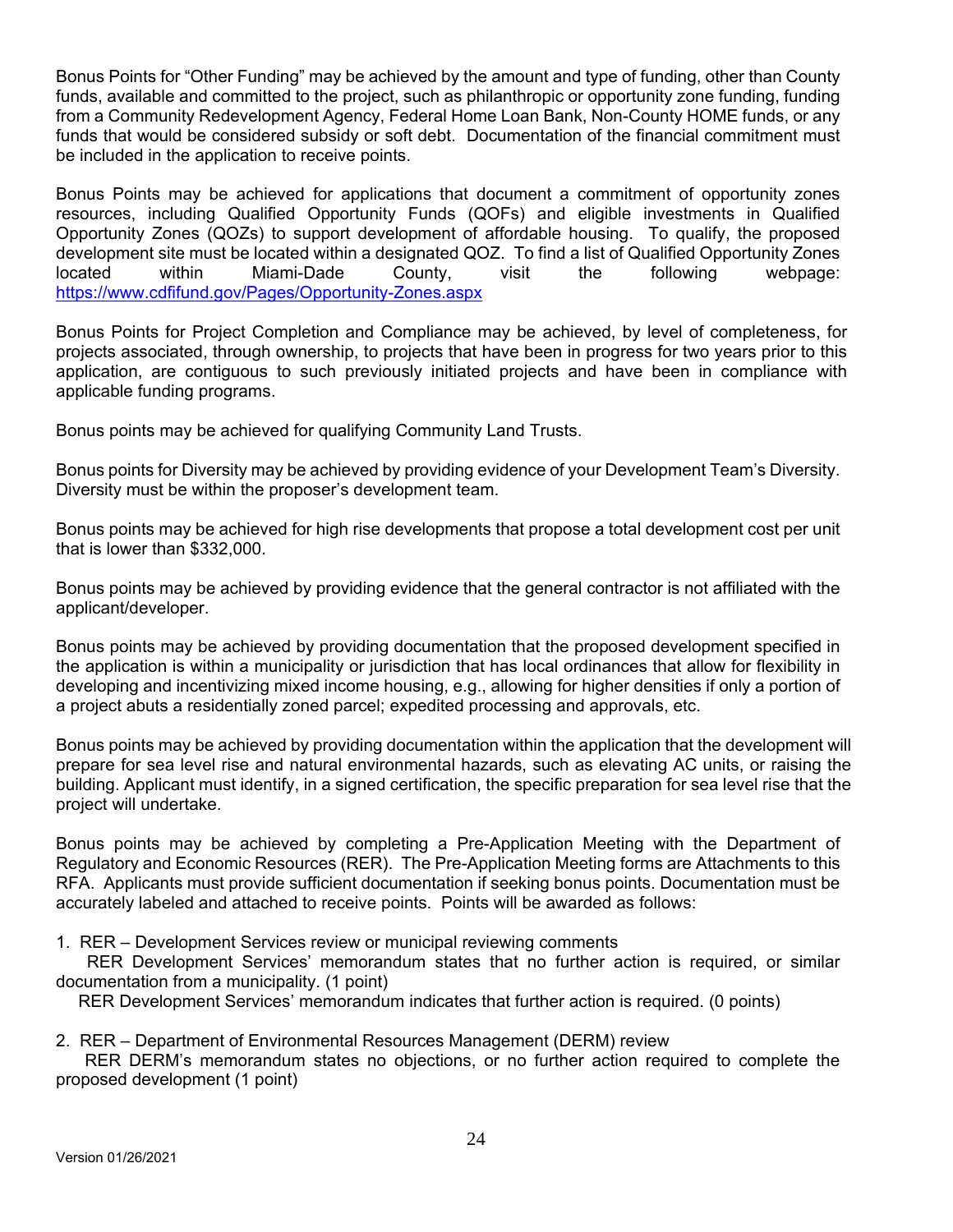RER DERM's memorandum states that further action is required to complete the proposed development (0 points)

3. RER – Platting and Traffic review

 RER Platting and Traffic Review Section's memorandum states no objections, or no further action required. (1 point)

 RER Platting and Traffic Review Section's memorandum provides comments that must be addressed for the proposed development to proceed. (0 points)

4. Miami-Dade County Water and Sewer Department (WASD) review

 WASD's memorandum indicates that water and sewer connections are available with minimal investment in infrastructure needed to complete the proposed project (1 point)

 WASD's memorandum indicates that the proposed development cannot connect to a water line and sewer system, or a significant and costly upgrade is necessary to complete the proposed project (0 points)

4a. Bonus points may also be achieved by providing a Water and Sewer capacity analysis, active and dated within one year prior to the date of RFA application.

5. Miami-Dade County Fire Rescue Department (MDFR) review MDFR issued a memorandum stating no objection to the applicant's site plan (1 points) MDFR issued a memorandum stating modifications to the applicant's site plan are necessary (0 points)

Applicants must score a minimum of **70 points** to be recommended for funding.

Applicants must select only *one category* per application (i.e., Applicants may not submit multiple applications in different categories for the same development address, style, number of units, proposed loan terms, etc.).

For rehabilitation funded projects, field visits will be conducted on behalf of PHCD to evaluate the viability and/or feasibility of the project site with the proposed scope of work and requested funds.

If during the application process or during the loan closing process, an entity associated with the project has been convicted of a criminal act (in connection with any County program), PHCD has the discretion to rule the project ineligible and any funds awarded and/or expended shall be recaptured.

Environmental Review: Environmental review forms must be completed in their entirety and submitted with the FY 2021 RFA application(s). Applicant will be responsible for costs incurred in completing the environmental review process, i.e., public notices, Miami-Dade Department of Regulatory and Economic Resources environmental site assessment analyses, etc. The submission of Environmental Site Assessment reports (Phase I and/or II) are required. These reports may be submitted on a thumb drive. Refer to Attachment 21 and submit the form.

Conflict of Interest: The general rule is that no persons (defined *as* any person who is an employee, agent, consultant, officer, or elected official or appointed official of the recipient, or of any designated public agencies, or of sub-recipients that are receiving funds under this part) who exercise or have exercised any functions or responsibilities with respect to HOME activities assisted under this part, or who are in a position to participate in a decision making process or gain inside information with regard to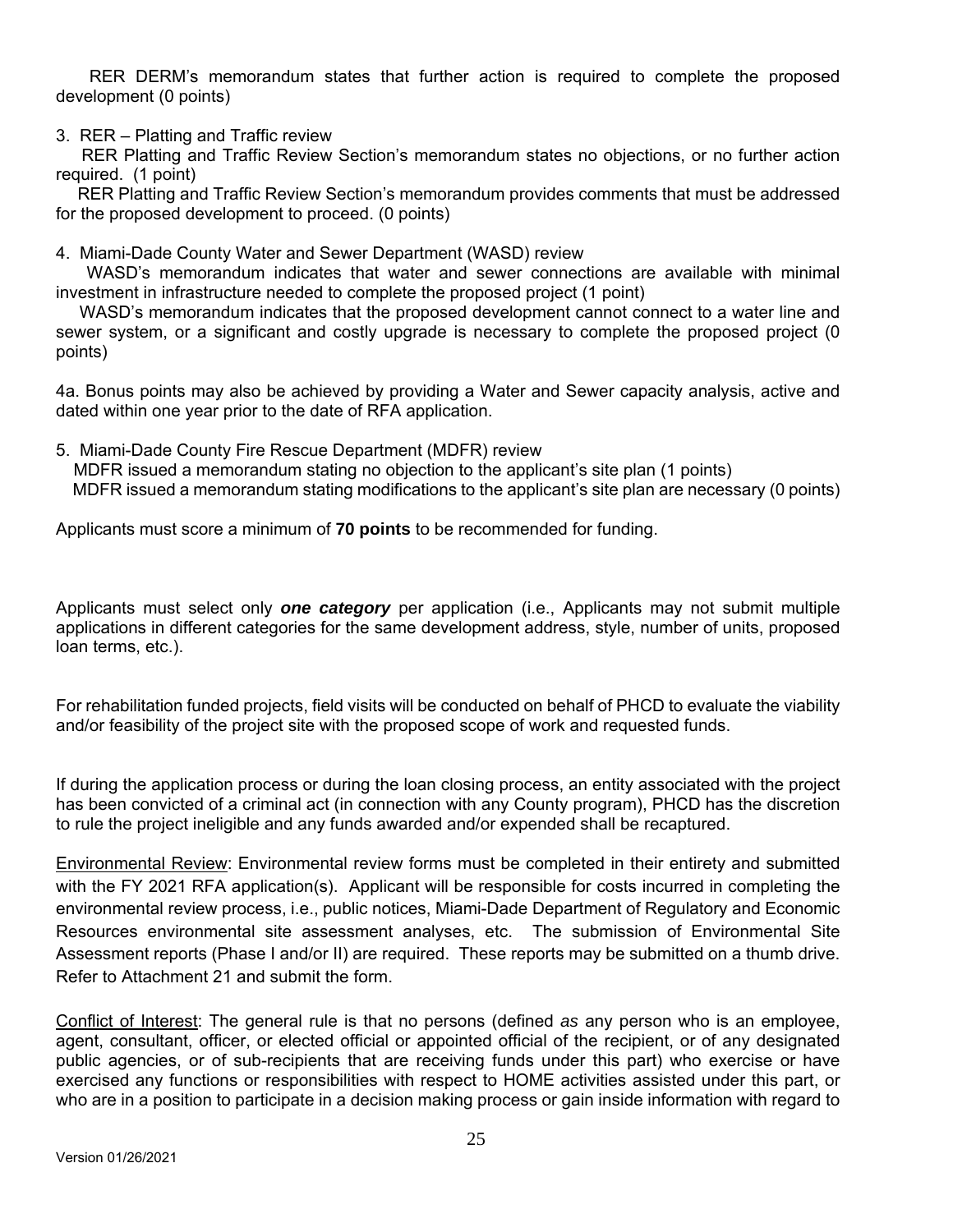such activities, may obtain a financial interest or benefit from a HOME-assisted activity, or have a financial interest in any contract, subcontract, or agreement with respect to a HOME-assisted activity, or with respect to the proceeds of the HOME-assisted activity, either for themselves or those with whom they have business or immediate family ties, during their tenure or for one year thereafter. The complete Code of Federal Regulations (CFR) can be viewed at http://www.ecfr.gov, 24.CFR.570.611.

The Developer shall ensure compliance with Ordinance 14-26, the Ordinance amends the Residents First Training and Employment Program to require contractors on construction projects over \$1 million to submit a Responsible Contractor Affidavit; to provide the OSHA 10 Hour Safety Program training to all persons employed by the contractor; and achieve an aspirational goal of 51 percent of the local workforce. Ordinance 14-26 provisions apply only to construction projects over \$1 million for public buildings, public works, or projects on county owned lands.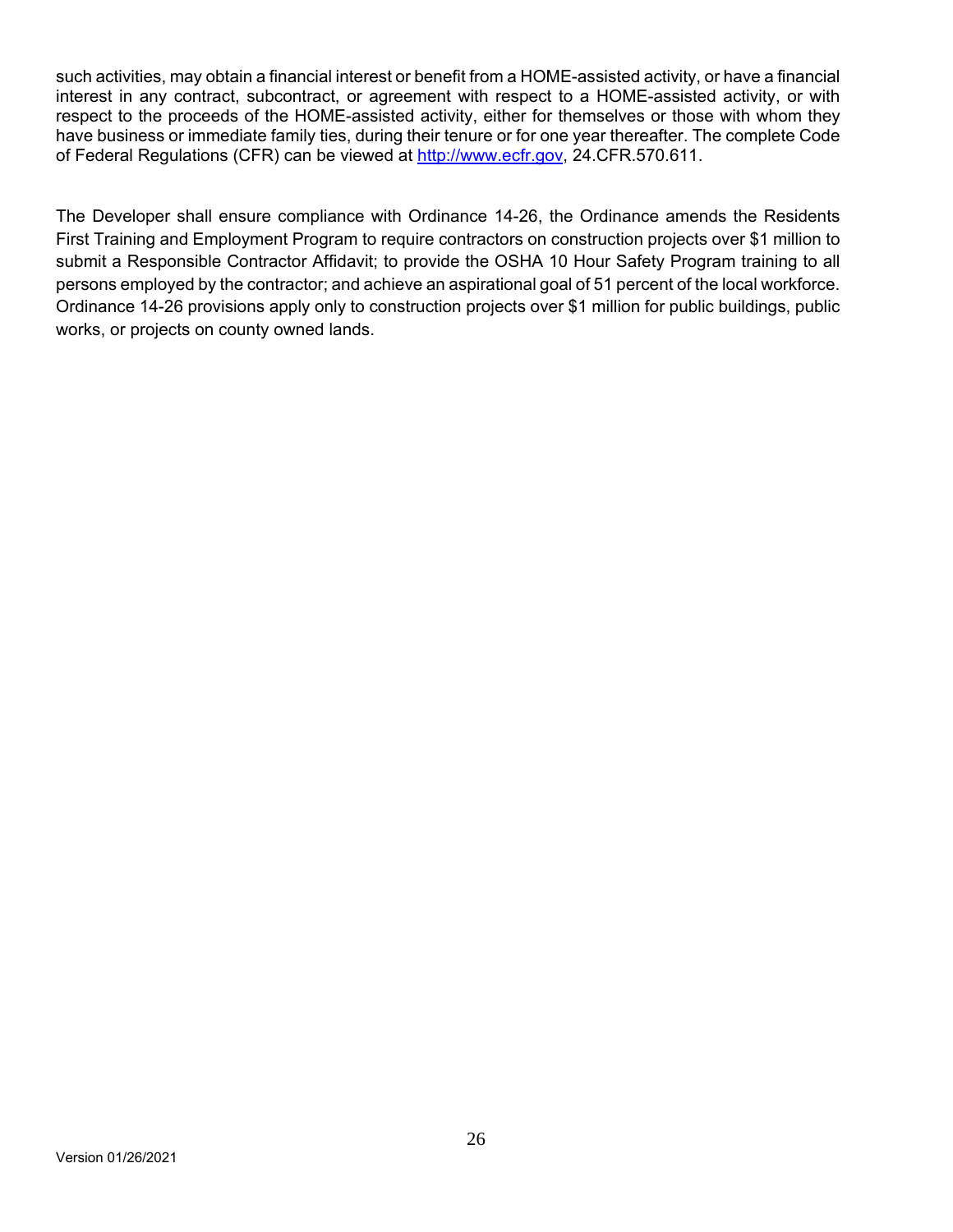## **SECTION F**

### **Submission Guidelines**

Applicants must submit an Online Application using our grants management system, ZoomGrants. A direct access link will be available on PHCD's webpage. Each entity may only submit one application.

Applicants must upload all affidavits, supporting and evidence documentation to meet threshold requirements in a PDF format.

The application must include the legal name of the Developer, employer identification number (FEIN), organization type, amount of funding request, Developer's address, contact person name, title, phone number and email address.

**Points will only be awarded when supporting documentation outlined in the Application Checklist is attached to your electronic application**. If supporting documentation is too large for upload, applicant may upload attachments in multiple submissions, Attachment 1a, 1b, 1c, etc.

**All supporting documentation MUST be attached as a PDF file. NO electronic links will be accepted as part of your submission in this application.** 

**Points will only be awarded when requisite supporting documentation is provided for corresponding questions.** 

Supporting documentation must be uploaded as a PDF attachment. Applicants must use a cover sheet identifying the EACH attachment separately.

**Coversheets must be accurately labeled, match attached documentation AND corresponding questions. Points will not be awarded in cases where supporting documentation is inaccurately labeled or uploaded and/or attached to the wrong question.**

Scoring Committee members will review and score all questions separately and **ONLY** consider documentation that has been correctly uploaded and labeled for specified corresponding questions.

Applicants submitting applications in more than one category **may be deemed non-responsive and may not be scored.** 

**Applicants must select only one category (i.e., Applicants may not submit multiple applications in different categories for the same development address, style, number of units, proposed loan terms, etc.).** 

**Applications will be only be scored by the categories outlined in this RFA (see page 6).** 

Proposed Multi-Family projects MUST be clearly indicated in the application "OPTION 1" or "OPTION 2" (see loan terms, page).

All proposals must be submitted in the legal name of the limited partnership, corporation, or agency**.** 

#### **All applicants are required to review and provide requisite supporting documentation outlined in the Application Checklist included in the Application.**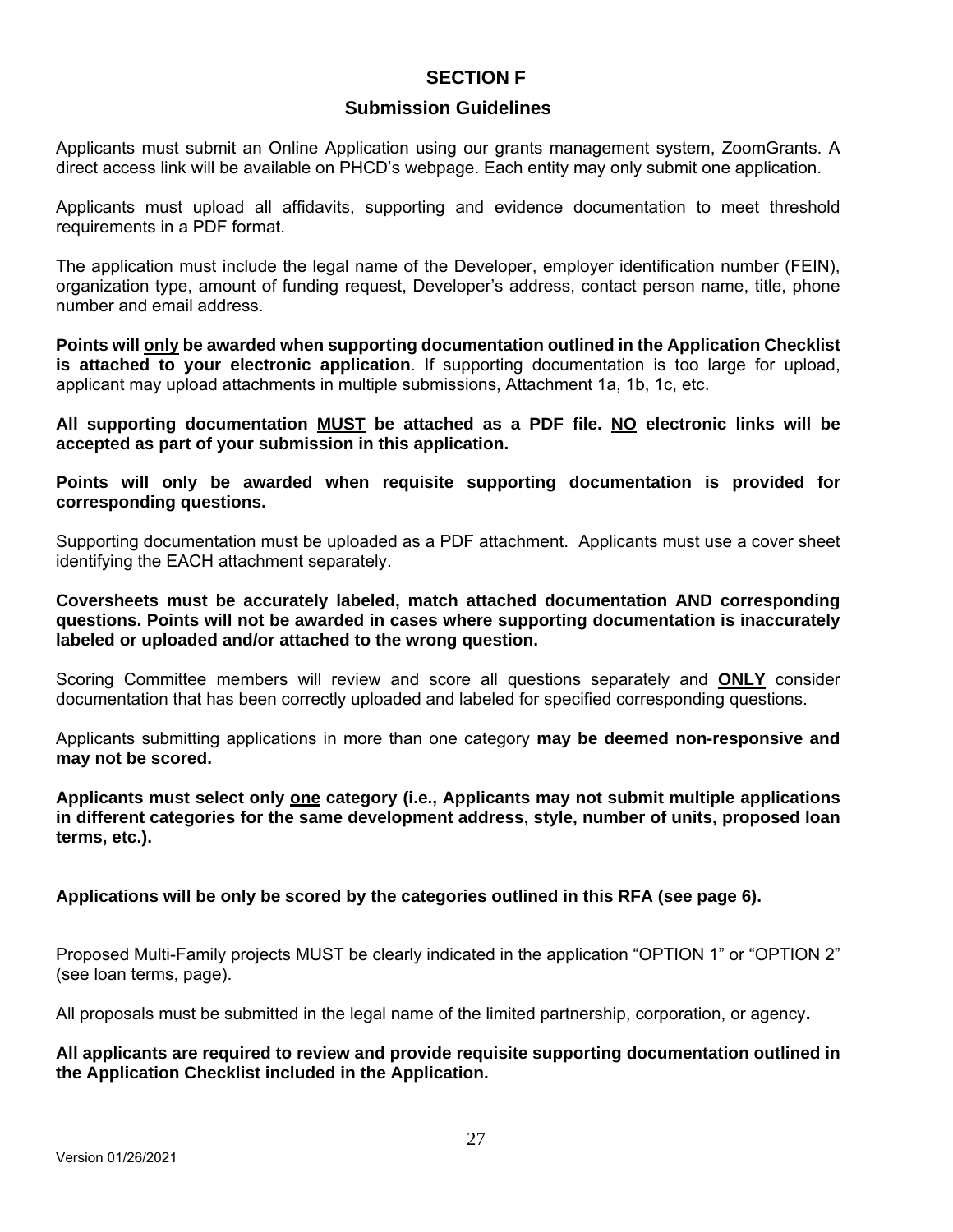For purposes of this RFA, the application period is January 29 2021 – February 19, 2021. Any applications submitted after the deadline will **not** be accepted.

Faxed applications will **not** be accepted.

Applications must comply with all requirements of this RFA. Applications that are incomplete or have deficiencies and errors will be submitted to the County Attorney's Office for legal review and determination of responsiveness.

Miami-Dade County Disabled Housing Set-Aside Incentive - Developers desirous of building more disabled accessible units may be awarded extra points on applications.

No changes or additions to the proposals will be accepted after the application deadline.

Applications will not be accepted anywhere other than as noted in this application.

Miami-Dade County will not fund an entity or an affiliate with outstanding defaulted loans, debarment actions or any other legal encumbrances with the County, State of Florida, or Federal programs regardless of the merits of the submitted proposal.

Miami-Dade County will not be responsible for the payment of the Credit Underwriting/SLR fees. The Developer will be responsible for the cost of this analysis which is reimbursable through the inclusion of the cost in the development budget.

An applicant may be disqualified from consideration for funding in this RFA based on poor performance or non-compliance on any other projects with PHCD.

PHCD will adhere to compliance guidelines pursuant to Resolution No. R-630-13 approved by the Miami-Dade County Board of County Commissioners on July 16, 2013, requiring PHCD to complete and report a Due Diligence investigation on all applicants using the Due Diligence Checklist. **Unless expressly authorized by the County Mayor or the Mayor's designee (in Resolution No. R-630-13, Section 3), any entity NOT clearing the Due Diligence Investigation will NOT be recommended to the Board for funding.** 

#### **Applications lacking any items and/or criteria needed to meet minimum threshold will be deemed non-responsive and will not be scored.**

Questions pertaining to this application must be submitted in writing, no later than February 3, 2021, to the attention of: Mr. Michael Liu, Director, PHCD, via email at **communitydevelopmentservices@miamidade.gov.** 

Responses will be posted on the PHCD website https://www8.miamidade.gov/global/housing/requests.page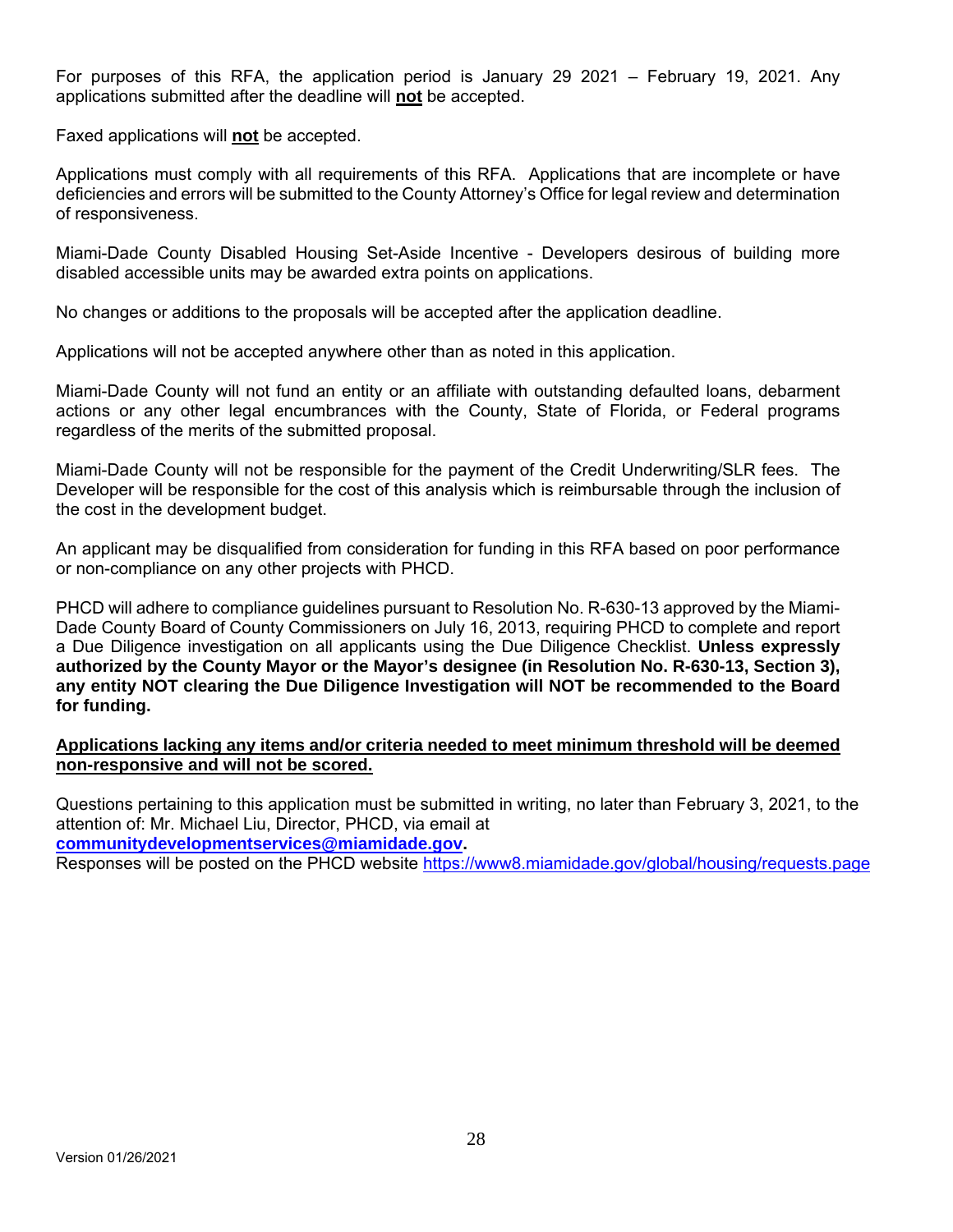# **SECTION G**



# **Miami-Dade County Department of Public Housing and Community Development Loan Terms and Conditions for FY 2021 SURTAX**

## **FY 2021 Terms for REPAID Loan funds in accordance with Section 17-02 of the Code Multi-Family Rental Applicants**

- 0% interest during construction years 1-2
- 0.75% interest only payments from Development Cash Flow years 3-30
- Full principal due at maturity **All Applicants using repaid loan funds**
- Proposed development must meet Minimum Threshold requirements.
- REPAID loan funds will be included in the total County funding for the leveraging calculation.

# **Contact PHCD for instruction on how to request these funds.**

| <b>Surtax financing options</b> |                                                                                      |  |  |
|---------------------------------|--------------------------------------------------------------------------------------|--|--|
| <b>Multi-family Rental</b>      |                                                                                      |  |  |
| Option 1                        | For-Profit and Not-For-Profit Developers                                             |  |  |
| Rate                            | A. 9% LIHTC deals and market rate deals                                              |  |  |
|                                 | Construction: 0% during construction, years 1-2.                                     |  |  |
|                                 | Permanent: 1.5% interest only payments from Development Cash Flow, with              |  |  |
|                                 | another .50% interest accruing and due at maturity; (30 year loan term)              |  |  |
|                                 | B. Tax-exempt bond financed projects with 4% LIHTC transactions and all other        |  |  |
|                                 | financing                                                                            |  |  |
|                                 | Construction: 0% during construction, years 1-2.                                     |  |  |
|                                 | <b>Permanent: 1% interest only payments from Development Cash Flow</b>               |  |  |
|                                 | 1% interest accruing and due at maturity; (30 year loan term)                        |  |  |
|                                 | Full principal due at maturity                                                       |  |  |
| Term                            | 1-2 year construction - 30 year perm                                                 |  |  |
| Affordability                   | Subject to rental regulatory agreement for set aside units during the entire 30 year |  |  |
|                                 | term                                                                                 |  |  |
|                                 | Subject to FHFC terms, if applicable.                                                |  |  |
|                                 | Subject to subsidy layering review.                                                  |  |  |
| <b>Notes</b>                    | Minimum debt service ratio 1.10 to Maximum 1.6. Applicable to the first 15 years.    |  |  |
|                                 | (Subject to the department's discretion)                                             |  |  |
|                                 | Payments from Development Cash Flow will be considered payments that are due         |  |  |
|                                 | only from available Cash Flow after the payment of all other property expenses,      |  |  |
|                                 | including debt, operating expenses, and deferred Developer fee.                      |  |  |
|                                 | Interest only payments will be simple interest (non-amortizing)                      |  |  |
|                                 | Ten percent of the Developer fee must be deferred provided that it can be paid       |  |  |
|                                 | back in 10 years.                                                                    |  |  |
| <b>Multi-family Rental</b>      |                                                                                      |  |  |
| Option 2                        | For-Profit and Not-For-Profit Developers                                             |  |  |
| Rate                            | For both 4% LIHTC, 9% LIHTC deals and all other financing.                           |  |  |
|                                 | Construction: 0% interest during construction years 1-2.                             |  |  |
|                                 | Permanent: 1% interest only payments from Development Cash Flow years 3-17.          |  |  |
|                                 | 0.5% interest rate. Principal and Interest payments from Development Cash Flow       |  |  |
|                                 | yrs. 18-30 (principal deferred for initial 17 years)                                 |  |  |
|                                 | Full principal due at maturity                                                       |  |  |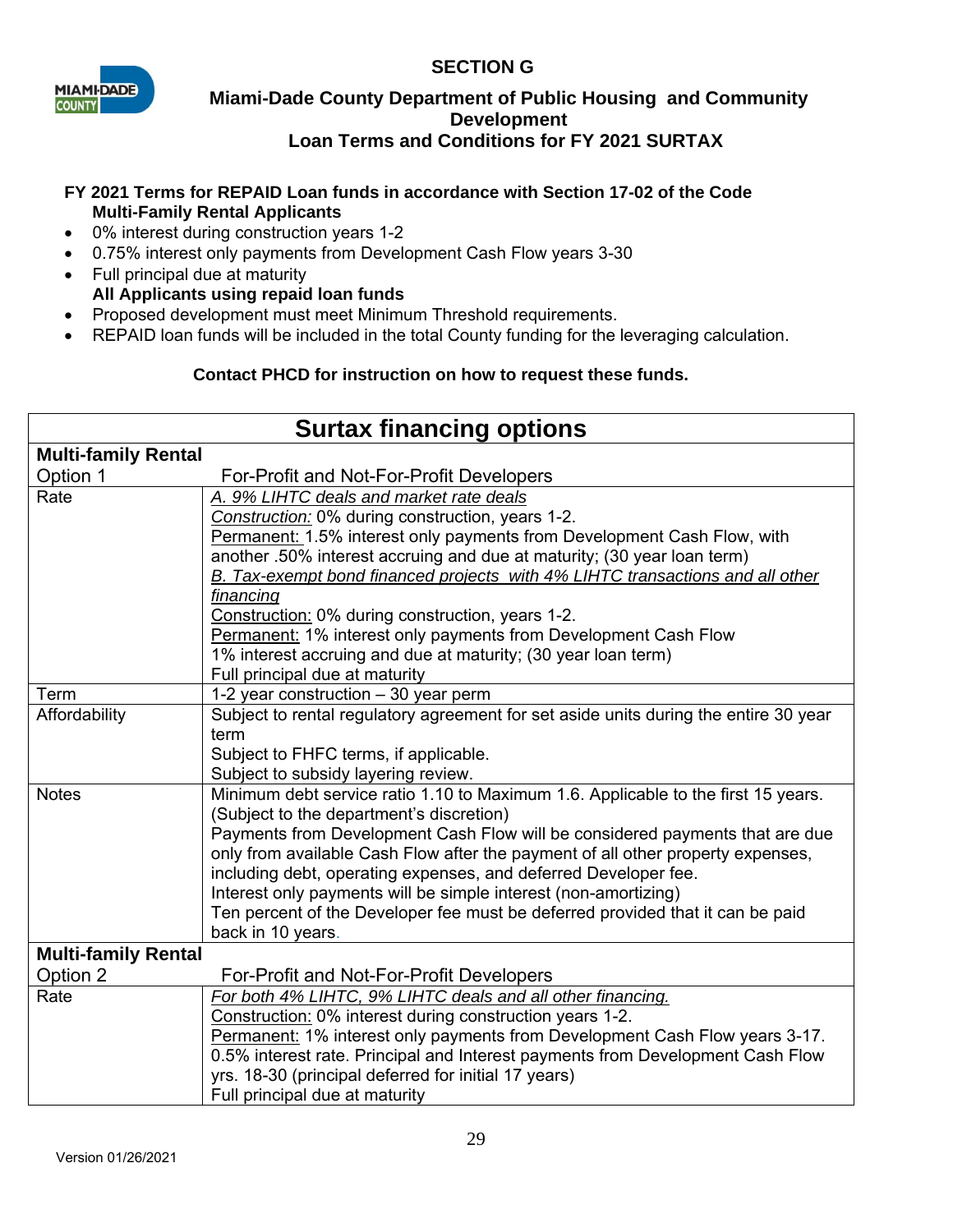| Term                       | 1-2 year construction – 30 year perm                                                    |
|----------------------------|-----------------------------------------------------------------------------------------|
| Affordability              | Subject to rental regulatory agreement for set aside units during the entire 30 year    |
|                            | term                                                                                    |
|                            | Subject to FHFC terms, if applicable.                                                   |
|                            | Subject to subsidy layering review.                                                     |
| <b>Notes</b>               | Minimum debt service ratio 1.10 to Maximum 1.6. Applicable to the first 15 years.       |
|                            | (Subject to the department's discretion)                                                |
|                            | Payments from Development Cash Flow will be considered payments that are due            |
|                            | only from available Cash Flow after the payment of all other property expenses,         |
|                            | including debt, operating expenses, and deferred Developer fee.                         |
|                            | Interest only payments will be simple interest (non-amortizing)                         |
|                            | Ten percent of the Developer fee must be deferred provided that it can be paid          |
|                            | back in 10 years.                                                                       |
| <b>Multi-family Rental</b> |                                                                                         |
|                            | Homeless and Public Housing For-Profit Developers                                       |
| Rate                       | Construction: 0% during construction, years 1-2.                                        |
|                            | Permanent: 1% interest only payments from Development Cash Flow years 3-30              |
|                            | Full principal due at maturity.                                                         |
| Term                       | 1-2 year construction - 30 year perm                                                    |
|                            | Public Housing projects can carry debt based on operating subsidy not on real           |
|                            | estate debt.                                                                            |
| Affordability              | Subject to rental regulatory agreement. Subject to a 30 year affordability and          |
|                            | occupancy restriction period.                                                           |
|                            | Subject to FHFC terms, if applicable.                                                   |
|                            | Subject to subsidy layering review.                                                     |
| <b>Notes</b>               | If borrower ceases its use of the property as a homeless facility, then or at any time, |
|                            | upon written notice from the County, the loan, including any accrued interest, if any,  |
|                            | shall become immediately due and payable.                                               |
| <b>Multi-family Rental</b> |                                                                                         |
|                            | Homeless and Public Housing Not-For-Profit Developers                                   |
| Rate                       | Construction: 0% during construction, years 1-2.                                        |
|                            | Permanent: 0.5% interest only payments from Development Cash Flow years 3-30            |
|                            | Full principal due at maturity.                                                         |
| Term                       | 1-2 year construction - 30 year perm                                                    |
|                            | Public Housing projects can carry debt based on operating subsidy not on real           |
|                            | estate debt.                                                                            |
| Affordability              | Subject to rental regulatory agreement. Subject to a 30 year affordability and          |
|                            | occupancy restriction period.                                                           |
|                            | Subject to FHFC terms, if applicable.                                                   |
|                            | Subject to subsidy layering review.                                                     |
| <b>Notes</b>               | If borrower ceases its use of the property as a homeless facility, then or at any time, |
|                            | upon written notice from the County, the loan, including any accrued interest, if any,  |
|                            | shall become immediately due and payable.                                               |

**\*Debt Ratio may be modified or waived at discretion of PHCD.**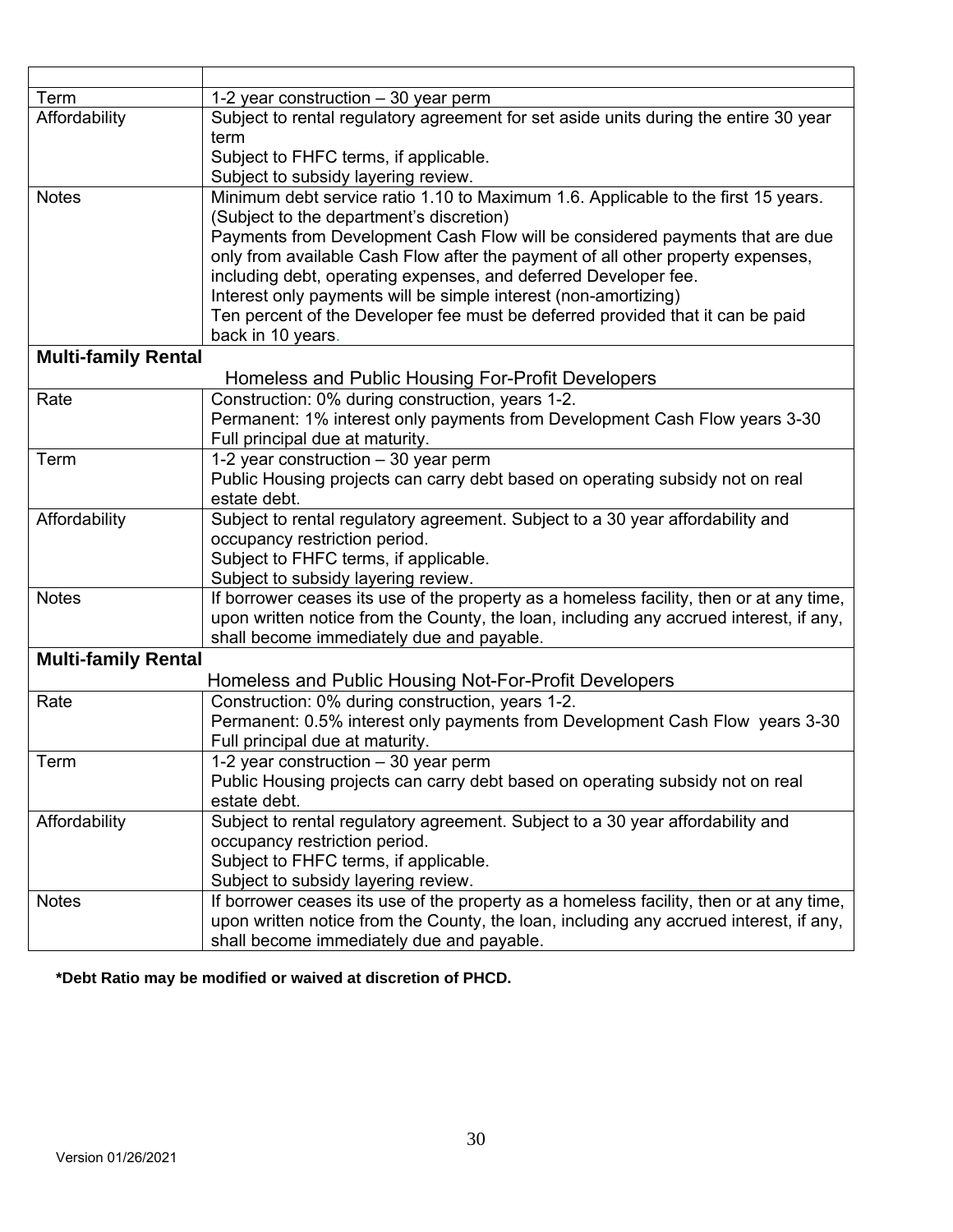| <b>FUNDING SOURCE</b> | <b>SURTAX</b>                                                                                                                                                                                                                                                                                                                                                                                                                                                                                                                                                       |                                                                                                                                                                                                                                                                                                                                                                                                                                                                       |                                                                                                                                                                                                                                                                                                                                                                                                                                                                          |                                                                                                                                                                                                                                                                                                                                                                                                                                                                                                                                                                                                                                                                                                                                                                                                                                                                                                                                                                                                                                                                                                                                                                                                                                                                                                                                                              |
|-----------------------|---------------------------------------------------------------------------------------------------------------------------------------------------------------------------------------------------------------------------------------------------------------------------------------------------------------------------------------------------------------------------------------------------------------------------------------------------------------------------------------------------------------------------------------------------------------------|-----------------------------------------------------------------------------------------------------------------------------------------------------------------------------------------------------------------------------------------------------------------------------------------------------------------------------------------------------------------------------------------------------------------------------------------------------------------------|--------------------------------------------------------------------------------------------------------------------------------------------------------------------------------------------------------------------------------------------------------------------------------------------------------------------------------------------------------------------------------------------------------------------------------------------------------------------------|--------------------------------------------------------------------------------------------------------------------------------------------------------------------------------------------------------------------------------------------------------------------------------------------------------------------------------------------------------------------------------------------------------------------------------------------------------------------------------------------------------------------------------------------------------------------------------------------------------------------------------------------------------------------------------------------------------------------------------------------------------------------------------------------------------------------------------------------------------------------------------------------------------------------------------------------------------------------------------------------------------------------------------------------------------------------------------------------------------------------------------------------------------------------------------------------------------------------------------------------------------------------------------------------------------------------------------------------------------------|
| <b>USE OF FUNDS</b>   | ACQUISITION, NEW<br>CONSTRUCTION OR<br>REHABILITATION OF<br>AFFORDABLE RENTAL<br><b>HOUSING</b><br>(RENTAL ONLY)                                                                                                                                                                                                                                                                                                                                                                                                                                                    | <b>HOMELESS</b>                                                                                                                                                                                                                                                                                                                                                                                                                                                       | <b>HOMELESS</b>                                                                                                                                                                                                                                                                                                                                                                                                                                                          | ACQUISITION, NEW CONSTRUCTION OR REHABILITATION OF<br>AFFORDABLE RENTAL HOUSING, HOMEOWNERSHIP,<br>SINGLE-FAMILY                                                                                                                                                                                                                                                                                                                                                                                                                                                                                                                                                                                                                                                                                                                                                                                                                                                                                                                                                                                                                                                                                                                                                                                                                                             |
| <b>TYPE OF ENTITY</b> | <b>FOR PROFIT</b>                                                                                                                                                                                                                                                                                                                                                                                                                                                                                                                                                   | NOT-FOR-PROFIT                                                                                                                                                                                                                                                                                                                                                                                                                                                        | <b>FOR PROFIT</b>                                                                                                                                                                                                                                                                                                                                                                                                                                                        | <b>COMMUNITY LAND TRUST</b>                                                                                                                                                                                                                                                                                                                                                                                                                                                                                                                                                                                                                                                                                                                                                                                                                                                                                                                                                                                                                                                                                                                                                                                                                                                                                                                                  |
| <b>AFFORDABILITY</b>  | - Subject to rental<br>regulatory agreement<br>for set aside units for<br>30 years from date<br>project placed into<br>service. If borrower<br>ceases to use the<br>property for intended<br>purposes then<br>remaining balance<br>and note are due.<br>- Subject to<br>occupancy restrictions<br>from date project<br>placed into service.<br>- Subject to FHFC<br>terms.<br>- Subject to subsidy<br>layering review and<br>credit underwriting                                                                                                                    | - Subject to rental<br>regulatory agreement<br>for set aside units for<br>30 years from date<br>project placed into<br>service.<br>- Subject to<br>occupancy restrictions<br>from date project<br>placed into service.<br>- Subject to FHFC<br>terms.<br>- Subject to subsidy<br>layering review and<br>credit underwriting                                                                                                                                           | - Subject to rental<br>regulatory<br>agreement for set<br>aside units for 30<br>years from date<br>project placed into<br>service.<br>- Subject to<br>occupancy<br>restrictions from<br>date project placed<br>into service.<br>- Subject to FHFC<br>terms.<br>- Subject to subsidy<br>layering review and<br>credit underwriting                                                                                                                                        | - Subject to rental regulatory agreement for set aside<br>units for 30 years from date project placed into service.<br>If borrower ceases to use the property for intended<br>purposes then remaining balance and note are due.<br>- Subject to occupancy restrictions from date project<br>placed into service.<br>- Subject to Florida Housing Finance Corporation<br>(FHFC) terms.<br>- Subject to subsidy layering review and credit<br>underwriting<br>- Income Categories to be served: Very-low, low, or<br>moderate<br>- Loan/deferred loan/grant: Assistance is provided as a<br>deferred payment loan<br>- Ground Lease Term: At Least 50 Years<br>- Forgiveness/Repayment: Provided the home<br>continues to be occupied by an income eligible<br>household, HOME monies will not be subject to<br>recapture upon sale.<br>- Default/Recapture: Default is defined as the failure to<br>make required payments on a loan secured by a first<br>mortgage which leads to foreclosure and/or loss of the<br>property ownership. In the event of default on the first<br>mortgage, the Community Land Trust must notify<br>Miami-Dade County whether it intends to exercise its<br>right of repurchase. Default shall also occur if the buyer<br>fails to occupy the home as a primary residence.                                                     |
| <b>NOTES</b>          | - Overall debt service<br>ratio 1.10 minimum<br>and 1.6 maximum<br>applicable to the first<br>15 years (Subject to<br>the department's<br>discretion)<br>- Interest only<br>payments will be<br>simple interest (non-<br>amortizing)<br>- Ten percent of the<br>Developer fee must<br>be deferred provided<br>that it can be paid<br>back in 10 years.<br>- Entities must notify<br>PHCD, by written<br>communication, at the<br>time of repayment of<br>funds.<br>- PHCD reserves the<br>right to legally assume<br>possession of<br>properties at<br>foreclosure. | - If borrower ceases<br>its use of the property<br>as a homeless facility,<br>then or at any time,<br>upon written notice<br>from the County, the<br>loan, including any<br>accrued interest. if<br>any, shall become<br>immediately due and<br>payable.<br>- Entities must notify<br>PHCD, by written<br>communication, at the<br>time of repayment of<br>funds.<br>- PHCD reserves the<br>right to legally assume<br>possession of<br>properties at<br>foreclosure. | - If borrower ceases<br>its use of the<br>property as a<br>homeless facility,<br>then or at any time,<br>upon written notice<br>from the County, the<br>loan, including any<br>accrued interest, if<br>any, shall become<br>immediately due and<br>payable.<br>- Entities must notify<br>PHCD, by written<br>communication, at<br>the time of<br>repayment of funds.<br>- PHCD reserves the<br>right to legally<br>assume possession<br>of properties at<br>foreclosure. | - Overall debt service ratio 1.0 minimum and 1.6<br>maximum applicable to first 15 years. (Subject to the<br>department's discretion)<br>- Interest only payments will be simple interest (non-<br>amortizing).<br>- Ten percent of the Developer fee must be deferred<br>provided that it can be paid back in 10 years.<br>- Community Land Trust (CLT) acquires land and<br>maintains permanent ownership in perpetuity.<br>- Recipient Selection Criteria: First qualified, first<br>served after completion of first time homeowner class<br>that contains a Community Land Trust component. The<br>recipient must be able to show and attest to a clear<br>understanding of the difference between fee simple<br>homeownership and community land trust<br>homeownership. Miami-Dade County will provide a<br>certification for the client (applicant) to complete<br>attesting to their understanding of the appropriate<br>program.<br>- When the owner of the property sells, the owner earns<br>only a portion of the increased property value. The<br>remainder is kept by the CLT, preserving the<br>affordability for low-to-moderate income persons.<br>- Entities must notify PHCD, by written communication,<br>at the time of repayment of funds.<br>- PHCD reserves the right to legally assume possession<br>of properties at foreclosure. |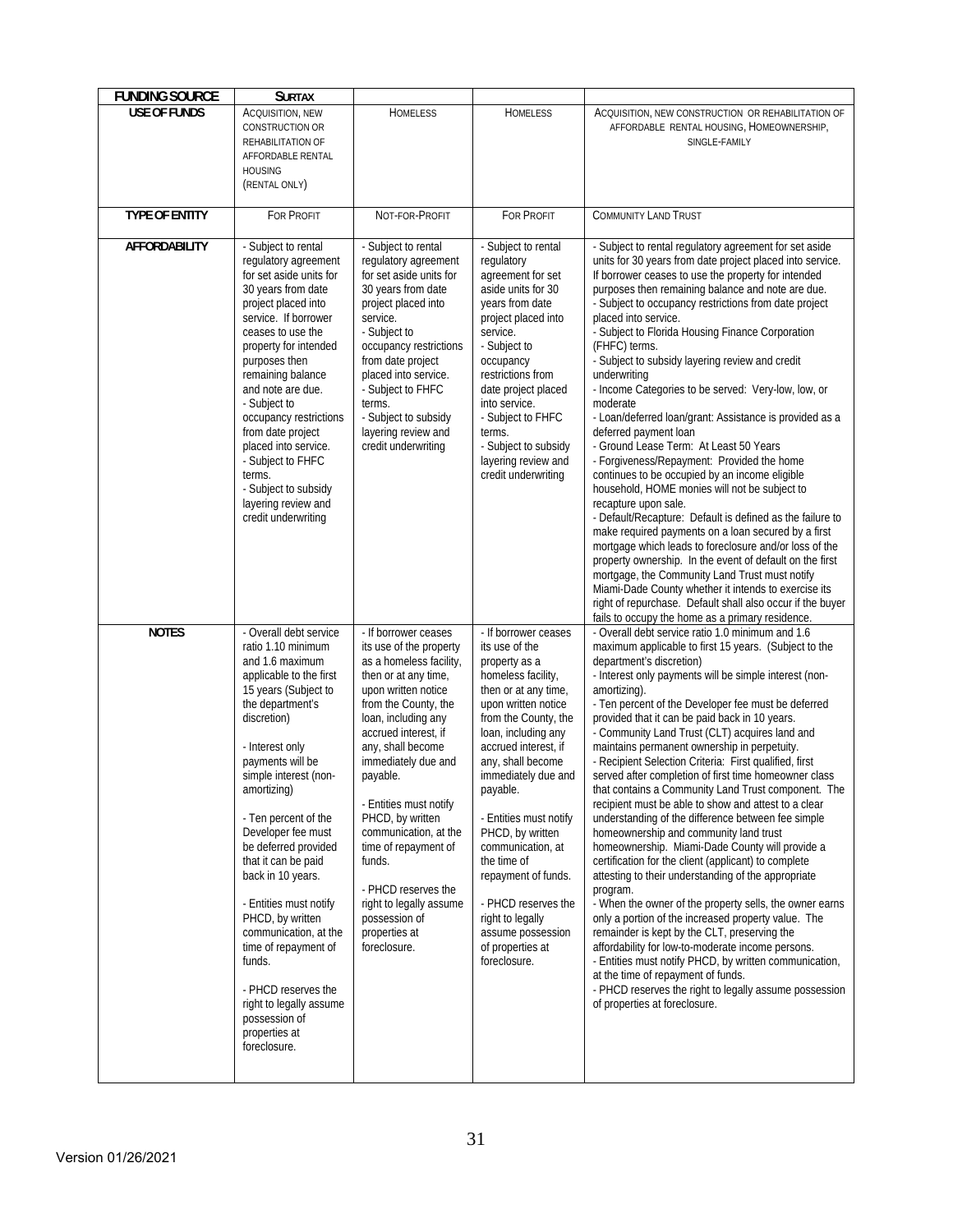### **SECTION H**

### **Features and Amenities**

#### **The proposed Development must meet ALL FEDERAL AND STATE BUILDING CODE requirements, including but not limited to the following:**

#### **Federal and State Building Code Requirements**

- *Florida Building Code (7th Edition 2020) with an effective date of December 31, 2020, as adopted pursuant to Section 553.503, F.S.*
- *The Fair Housing Act as implemented by 24 CFR 100*
- *Titles II and III of the Americans with Disabilities Act of 1990 as implemented by 28 CFR35, incorporating the most recent amendments, regulations and rules.*
- *For Public Housing the Uniform Federal Accessibility Standards (UFAS)*

#### **All Units for the proposed Development must include:**

- Termite prevention and pest control throughout entire compliance period or construction and presale period
- Full size stove/range unless ALF where meals are provided and units have more limited kitchens
- Primary entrance door with a threshold no more than a  $\frac{1}{2}$  inch rise
- A clear opening of not less than 32 inches, or larger if necessary for ADA requirements, on all exterior doors. This includes the primary entrance door, all sliding glass doors, French doors, other double leaf doors, doors that open onto private decks, balconies, patios, and any other exterior doors
- Lever handles on all door handles on primary entrance door and interior doors
- Lever handles on all bathroom faucets and kitchen sink faucets
- Mid-point on light switches & thermostats not more than 48 inches above finished floor level
- Cabinet drawer handles and cabinet door handles in bathroom and kitchen shall be lever or Dpull type that operates easily using a single closed fist
- Window covering for each window and glass door inside each unit
- Energy features outlined in MDC Sustainable Buildings (Green) Program through MDC 9-71 through 9-75 and IO 8-8 *(this Green Building requirement is for Developments using County resources only)* and any other applicable requirements of other funding programs included in the Applicant's submission.

**Proposed Developments using Florida Housing Finance Corporation resources must include the features agreed to in the FHFC RFA for which the Applicant is receiving funding or features agreed to in the FHFC Non-Competitive Application for 4% LIHTCs as well as features agreed to in the local HFA application for tax exempt bond financing. Pages from that RFA or other applicable applications will be included in this application submission as evidence of this provision. If applicable, this documentation may be found at Tab 14. If the successful applicant applies for FHFC funding after a County award, all features and amenities must be consistent with both the County and FHFC requirements and the proposed development costs must be within the costs previously approved by the County.**

 Developers are encouraged to provide laundry hook ups in each unit. However, if individual laundry hook ups are not provided, then an on-site laundry facility for resident use must be provided.

#### **Required Features ALL Single Room Occupancy (SRO) Developments:**

- Minimum unit size of 110 square feet.
- Each unit must contain a sink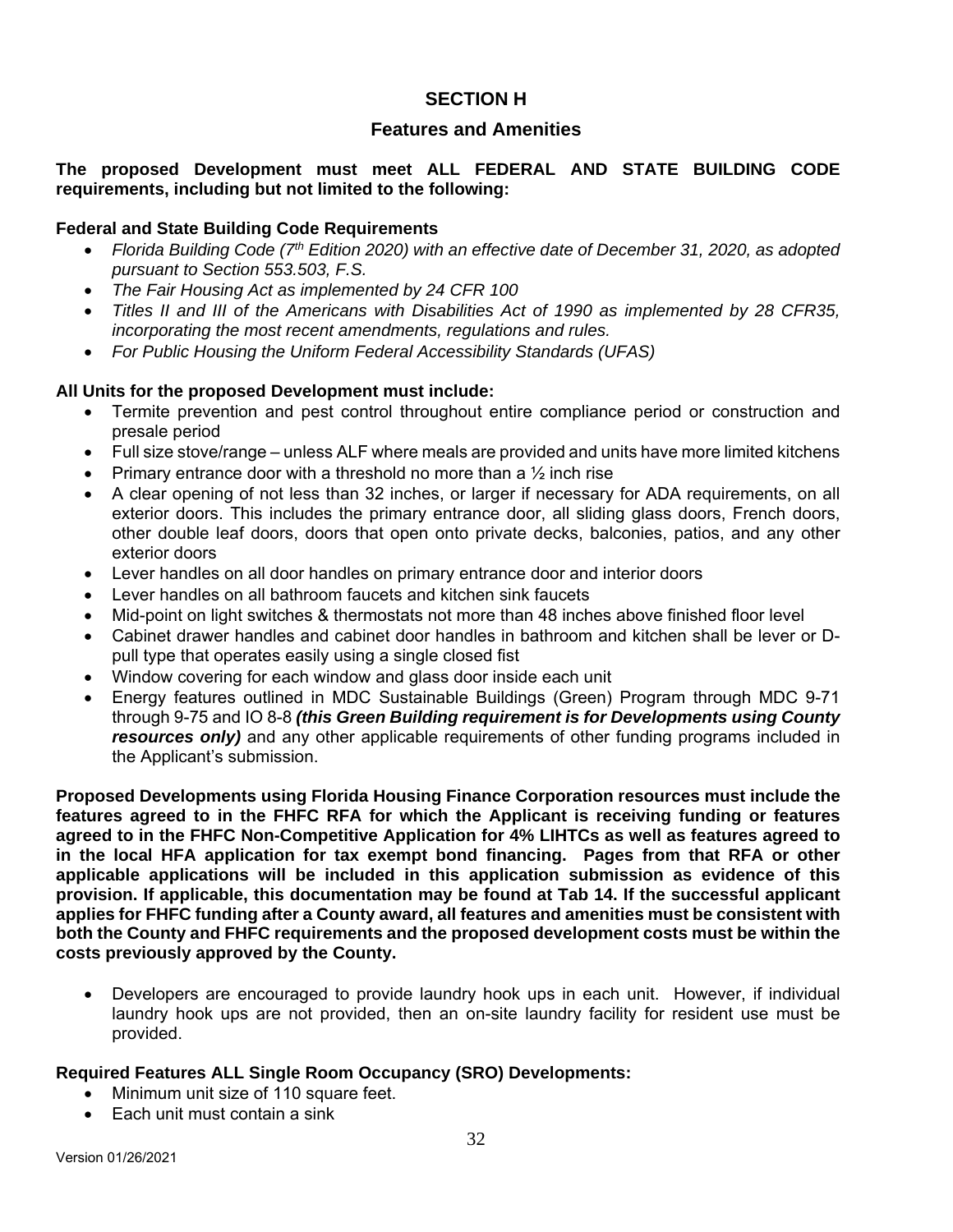- Each unit must contain at least one full size single bed, a lockable storage compartment or chest of drawers and a vertical clothes closet measuring at least three feet wide.
- At least one set of bathroom facilities for every 16 units (each bathroom facility must contain a ratio of a least one sink, one shower with a curtain or door for every four units)
- Community Center or meeting room featuring a television (minimum 40") with cable or satellite hook-up
- Public transportation within 1/2 mile

#### **Waivers may be allowed for particular features and amenities when determined to be in the best interest of the County.**

### **Features for Elderly Housing Developments – Provisions required by R-617-18**

All developers, borrowers or grantees of Surtax funds for affordable housing shall be required to provide the following:

a) A kitchen on the first, second or third floor of the building that can be used to cook food for the residents after a natural disaster;

b) A community room on the first, second or third floor of the development that has air conditioning where residents can go during and after a natural disaster;

c) A kitchen and/or community room on the first, second or third floor of the development that has water supplied by a pump connected to a generator during and after a natural disaster;

d) A minimum of one generator to operate the lights, air conditioner and other appliances in a community room and kitchen after a natural disaster and throughout the duration of a power outage. Such generators shall be maintained in good working order and shall be inspected before and after a natural disaster.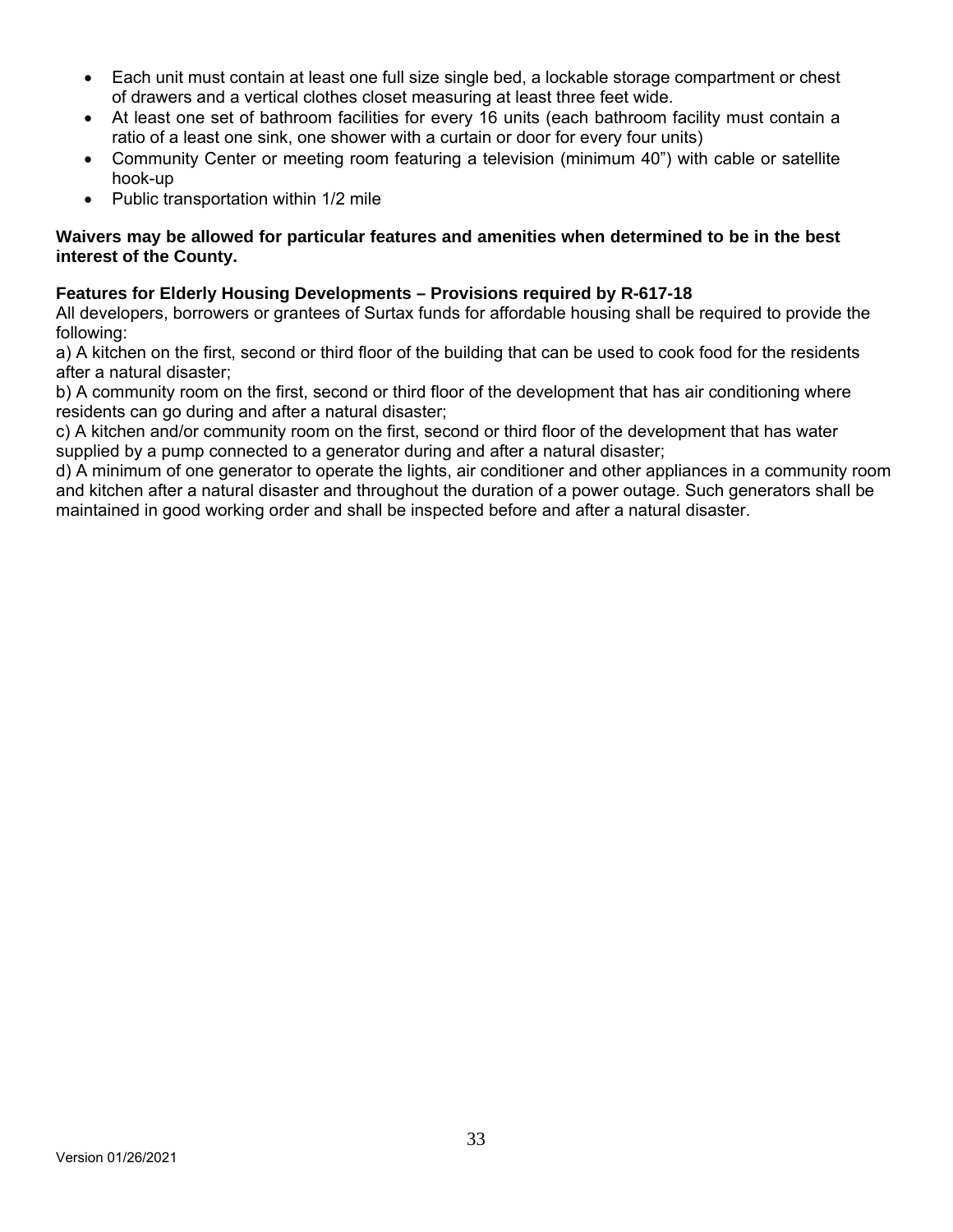# **APPLICATION COVER SHEET**

# **FY 2020 SUPPLEMENTAL SURTAX REQUEST FOR APPLICATION (RFA)**

| <b>ENTITY / DEVELOPER / APPLICANT INFORMATION:</b>                                                                                                                              |  |  |  |
|---------------------------------------------------------------------------------------------------------------------------------------------------------------------------------|--|--|--|
| Legal Name:<br><u> 1990 - Jan James James James James James James James James James James James James James James James James J</u>                                             |  |  |  |
| Organization's Federal Tax or Employer Identification Number (TIN/FEIN): ___________________________                                                                            |  |  |  |
| Organization's Dun & Bradstreet D-U-N-S # (Required):<br>To obtain DUNS #, please call 1.866.705.5711 or visit http://fedgov.dnb.com/webform                                    |  |  |  |
|                                                                                                                                                                                 |  |  |  |
|                                                                                                                                                                                 |  |  |  |
|                                                                                                                                                                                 |  |  |  |
|                                                                                                                                                                                 |  |  |  |
| <b>ACTIVITY INFORMATION:</b>                                                                                                                                                    |  |  |  |
| <b>Activity Location/Address:</b>                                                                                                                                               |  |  |  |
|                                                                                                                                                                                 |  |  |  |
| If multiple sites are proposed for development or rehabilitation, please attach a separate list including: address, and<br><b>Commission District located in for each site.</b> |  |  |  |
|                                                                                                                                                                                 |  |  |  |
|                                                                                                                                                                                 |  |  |  |
|                                                                                                                                                                                 |  |  |  |
|                                                                                                                                                                                 |  |  |  |
| <b>Activity Description:</b>                                                                                                                                                    |  |  |  |
|                                                                                                                                                                                 |  |  |  |
|                                                                                                                                                                                 |  |  |  |
| Please use the following link to answer the questions below: http://gisweb.miamidade.gov/communityservices/                                                                     |  |  |  |
| County Commission District (s) where activity is located - Please circle District number(s) or Countywide                                                                       |  |  |  |
| $\overline{2}$<br>3<br>$10$<br>12<br>4<br>5<br>6<br>$\overline{7}$<br>8<br>9<br>11<br>13<br>Countywide                                                                          |  |  |  |
| County Commission District (s) where clients reside - Please circle District number(s) or Countywide                                                                            |  |  |  |
| $\overline{2}$<br>$10$<br>11<br>12<br>13<br>3<br>5<br>6<br>$\overline{7}$<br>8<br>9<br>Countywide<br>4                                                                          |  |  |  |
| County Commission District (s) where Developer/applicant's business is located - Please circle District number(s)                                                               |  |  |  |
| 2<br>3<br>6<br>$\overline{7}$<br>8<br>$10$<br>11<br>5<br>9<br>12<br>13<br>4                                                                                                     |  |  |  |
|                                                                                                                                                                                 |  |  |  |
|                                                                                                                                                                                 |  |  |  |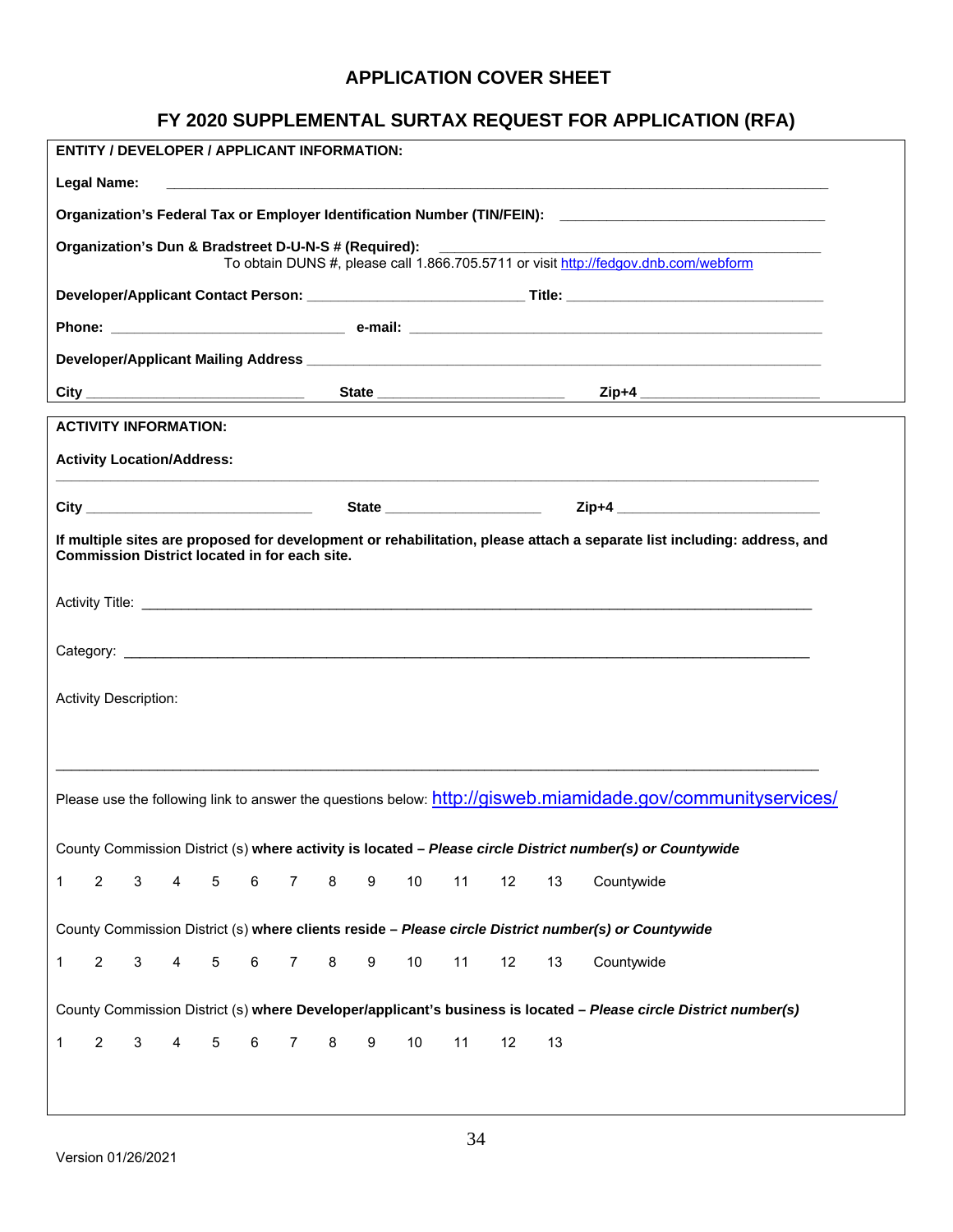| Please provide the total amount of funding requested in the appropriate blank below. |                                                                                                                             |  |  |
|--------------------------------------------------------------------------------------|-----------------------------------------------------------------------------------------------------------------------------|--|--|
|                                                                                      |                                                                                                                             |  |  |
| Multi-Family Rental - Countywide \$                                                  | (Surtax)                                                                                                                    |  |  |
|                                                                                      |                                                                                                                             |  |  |
| Elderly Housing Developments \$                                                      | (Surtax)                                                                                                                    |  |  |
|                                                                                      |                                                                                                                             |  |  |
|                                                                                      |                                                                                                                             |  |  |
|                                                                                      | Select the applicable Surtax Financing Option below, based on the project type. Financial underwriting will be based on the |  |  |
| option selected. Note: See Section G for option descriptions.                        |                                                                                                                             |  |  |
| Multi-Family Rental Option 1, For Profit and Not-For-Profit Developers               |                                                                                                                             |  |  |
| Multi-Family Rental Option 2, For Profit and Not-For-Profit Developers               |                                                                                                                             |  |  |
| Multi-Family Rental Homeless and Public Housing For-Profit Developers                |                                                                                                                             |  |  |
|                                                                                      |                                                                                                                             |  |  |
| Multi-Family Rental Homeless and Public Housing Not-For-Profit Developers            |                                                                                                                             |  |  |
|                                                                                      |                                                                                                                             |  |  |

With my signature below, I attest to the accuracy of the information provided on the cover page. The information above summarizes my RFA 2020 supplemental application submission.

| Signature: |
|------------|
|------------|

Name (Print): \_\_\_\_\_\_\_\_\_\_\_\_\_\_\_\_\_\_\_\_\_\_\_\_\_\_\_\_\_\_\_\_\_\_\_\_\_\_\_\_\_

Date: \_\_\_\_\_\_\_\_\_\_\_\_\_\_\_\_\_\_\_\_\_\_\_\_\_\_\_\_\_\_\_\_\_\_\_\_\_\_\_\_\_\_\_\_\_\_\_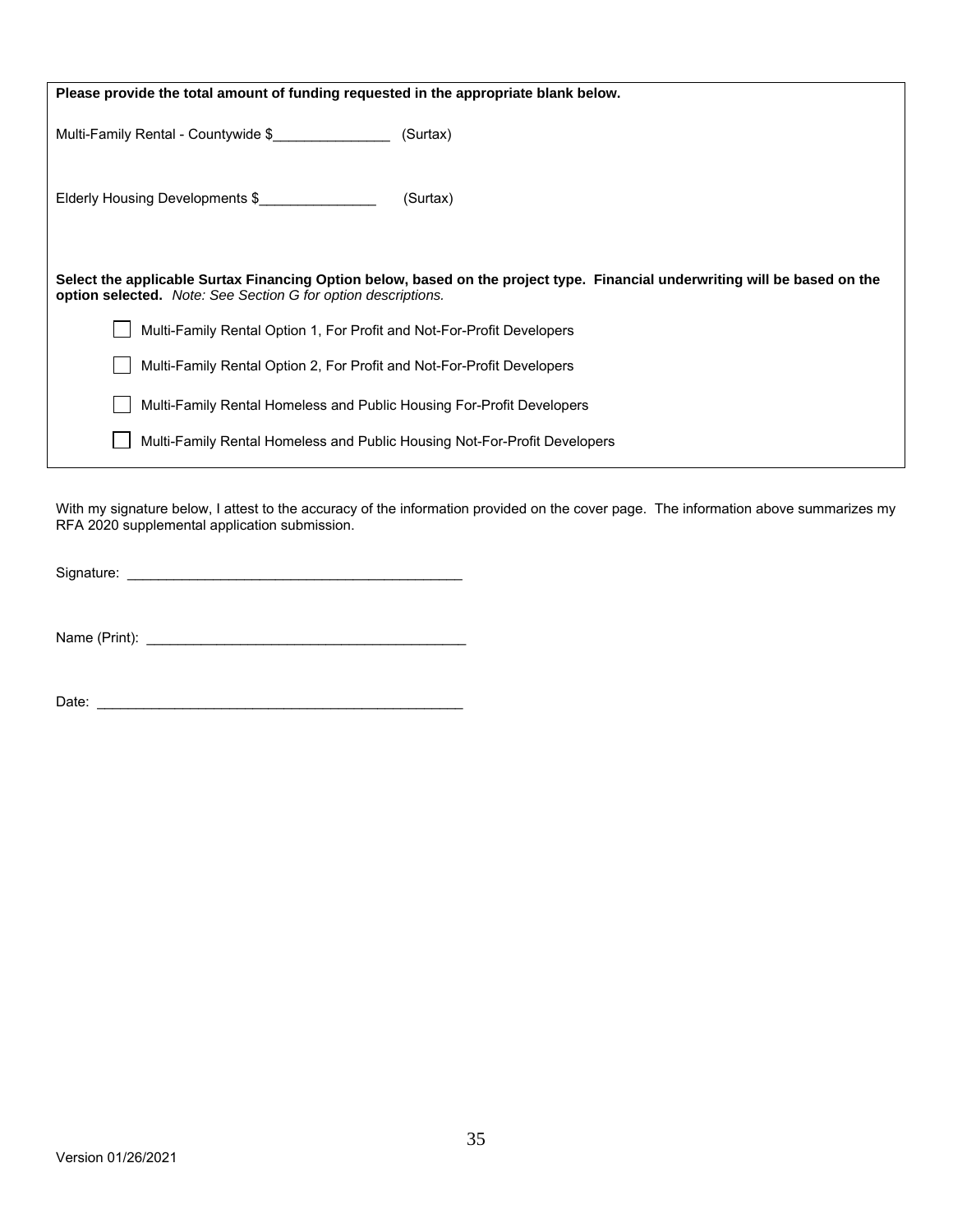### **By submitting the Application, the Applicant acknowledges and certifies that:**

- 1. The proposed Development can be completed and operating within the development schedule and budget submitted to PHCD.
- 2. The name of the Applicant entity stated in the Application may be changed only by written request of an Applicant to PHCD staff and approval of the Board after the Allocation Agreement is in effect.
- 3 . The success of an Applicant in being selected for funding is not an indication that the Applicant will receive a positive recommendation from the Credit Underwriter or that the Development Team's experience, past performance or financial capacity is satisfactory. The past performance record, financial capacity, and any and all other matters relating to the Development Team, which consists of Developer, Management Company, General Contractor, Architect, Attorney, Accountant, and Service Provider (if the proposed Development is an Elderly Assisted Living Facility), will be reviewed during credit underwriting. The Credit Underwriter may require additional information from any member of the Development Team including, without limitation, documentation on other past projects and financials. Development Teams with an unsatisfactory past performance record, inadequate financial capacity or any other unsatisfactory matters relating to their suitability may result in a negative recommendation from the Credit Underwriter.
- 4. Applicant shall timely provide PHCD with any changes in funding sources or amounts. Changes in funding sources or amounts may result in a reduction in PHCD funding and/or the need to reassess the project through additional Credit Underwriting.
- 5. The Principals of each Developer identified in the Application, including all co-Developers, may be changed only by written request of an Applicant to PHCD staff and approval of the PHCD after the Applicant has been invited to enter credit underwriting. In addition, any allowable replacement of an experienced Principal of a Developer entity must meet the experience requirements that were met by the original Principal.
- 6. The total number of units stated in the Application may not be increased after the Applicant has been invited to enter credit underwriting. Only in certain instances which would be subject to written request of an Applicant to PHCD staff and approval of PHCD and provided that the financing has not changed or that additional funds will be required from PHCD to fund the project.
- 7. The invitation to enter credit underwriting will be rescinded if it is determined that the proposed Development was placed in service prior to the year in which it received its allocation.
- 8. The proposed Development will include (i) all construction feature commitments made by the Applicant and (ii) all required construction features applicable to the proposed Development, as outlined in the RFA.
- 9. The proposed Development will include the required income set-aside units committed to in the Application. The Total Set-Aside Percentage stated in the Application may be increased after the Applicant has been invited to enter credit underwriting, subject to written request of an Applicant to PHCD and approval of PHCD.
- 10. The Application will be subject to the Total Development Cost Per Unit Limitation during the scoring, credit underwriting, and final allocation process, as outlined in the RFA.
- 11. The Applicant acknowledges that any funding preliminarily secured by the Applicant is expressly conditioned upon any independent review, analysis and verification of all information contained in this Application that may be conducted by the PHCD, the successful completion of credit underwriting, and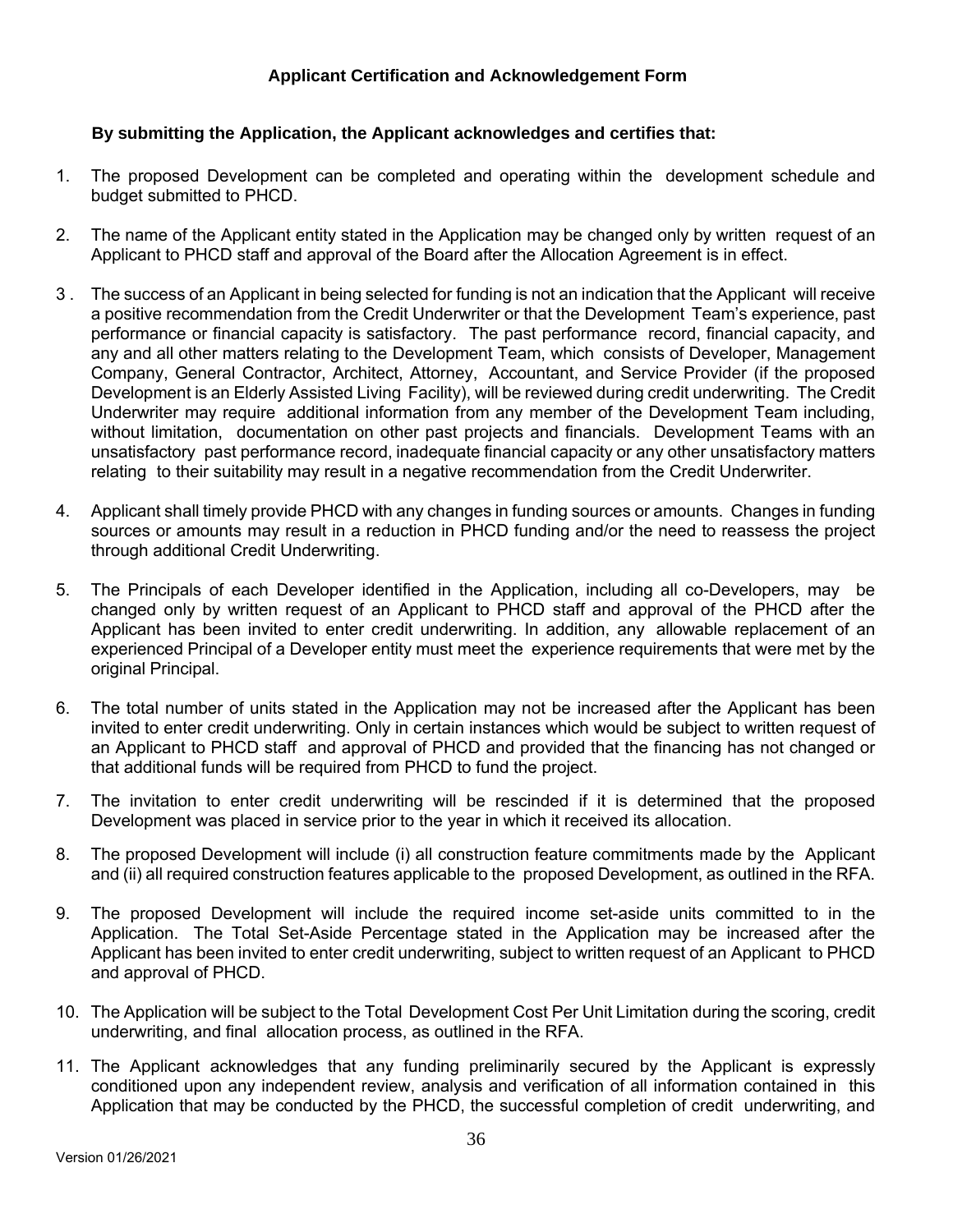all necessary approvals by the Board of County Commissioners, PHCD or other legal counsel, the Credit Underwriter, and PHCD staff.

- 12. If contingent approval is received in accordance with Section D, the Applicant will promptly furnish such other supporting information, documents, and fees as may be requested or required. The Applicant understands and agrees that PHCD is not responsible for actions taken by the undersigned in reliance on such contingent approval.
- 13. The Applicant, its project team and all Financial Beneficiaries have read all applicable PHCD and County rules governing this RFA and have read the instructions for completing this RFA and will abide by the applicable Florida Statutes and the credit underwriting and program provisions outlined in RFA and any applicable state, city, county rules and ordinances. The Applicant and all Financial Beneficiaries have read, understand and will comply with all applicable state, county, city and federal regulations as well as Section 42 of the Internal Revenue Code, as amended (if applicable).
- 14. In eliciting information from third parties required by and/or included in this Application, the Applicant has provided such parties information that accurately describes the Development as proposed in this Application. The Applicant has reviewed the third party information included in this Application and/or provided during the credit underwriting process and the information provided by any such party is based upon, and accurate with respect to, the Development as proposed in this Application.
- 15. The Applicant understands and agrees to cooperate with any audits conducted in accordance with the provisions set forth in Section 20.055(5), F.S.
- 16. The undersigned is authorized to bind all Financial Beneficiaries to this certification and warranty of truthfulness and completeness of the Application.
- 17. This application is being submitted in only one rental activity funding category.
- 18. The application submitted reflects the total gap for the project.
- 19. The applicant agrees that no other County funds are to be provided for this project if the full gap amount is awarded.

 **Under the penalties of perjury, I declare and certify that I have read the foregoing and that the information is true, correct and complete.** 

 $\overline{\phantom{a}}$  , and the contribution of the contribution of the contribution of the contribution of the contribution of the contribution of the contribution of the contribution of the contribution of the contribution of the

Signature of Applicant Name (typed or printed)

Title (typed or printed)

\_\_\_\_\_\_\_\_\_\_\_\_\_\_\_\_\_\_\_\_\_\_\_\_\_\_\_\_\_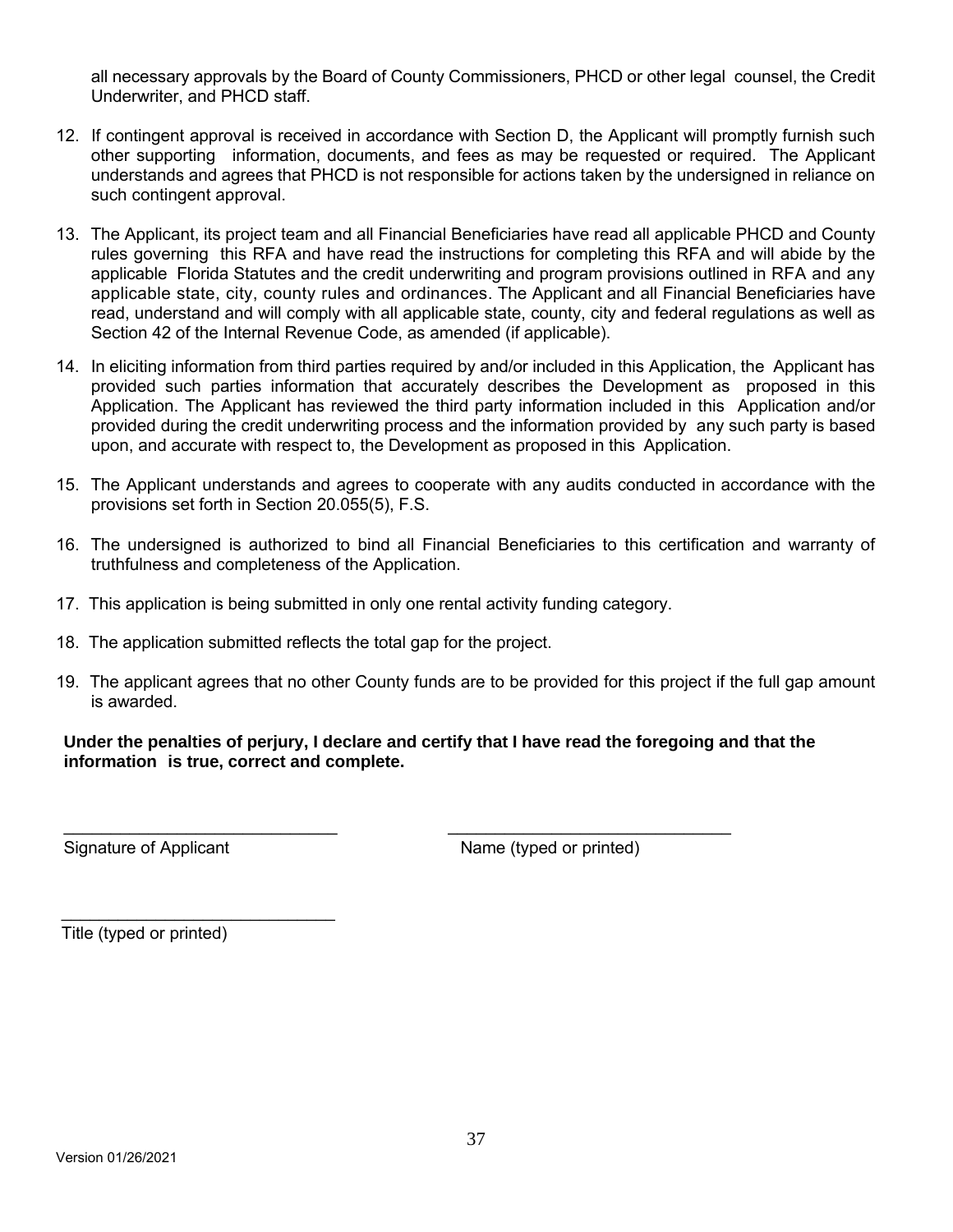

# **PUBLIC HOUSING AND COMMUNITY DEVELOPMENT ALL APPLICANTS DUE DILIGENCE AFFIDAVIT**

| <b>Applicant Name:</b>   |  |
|--------------------------|--|
| <b>Address:</b>          |  |
| <b>Telephone Number:</b> |  |

Pursuant to Miami-Dade County Resolution No. R-630-13, the undersigned certifies, to the best of his or her knowledge and belief, that:

- 1. Within the past five (5) years, neither the Entity nor its directors, partners, principals, members or board members:
	- i. Have been sued by a funding source for breach of contract or failure to perform obligations under a contract;
	- ii. Have been cited by a funding source for non-compliance or default under a contract;
	- iii. Have been a defendant in a lawsuit based upon a contract with a funding source;
	- iv. Have been charged with a crime that is unresolved at the time of signing this document; have been convicted at any time of a crime of fraud or bribery; or have been convicted at any time of a criminal act in connection with any County program.

Please list any matters which prohibit the Entity from making certifications required and explain how the matters are being resolved (use separate sheet if necessary):

| This is certified by my signature:                                                                       |                                                                  |      |             |  |
|----------------------------------------------------------------------------------------------------------|------------------------------------------------------------------|------|-------------|--|
| Applicant's Signature                                                                                    | <b>Print Name</b>                                                | Date |             |  |
| Subscribed and sworn to (or affirmed) before me this ________________ day of _______________, 20_____ by |                                                                  |      |             |  |
|                                                                                                          |                                                                  |      |             |  |
|                                                                                                          |                                                                  |      |             |  |
| (Print or Stamp of Notary):                                                                              |                                                                  |      |             |  |
| Notary Public – State of _________________                                                               | Notary Seal:                                                     |      |             |  |
|                                                                                                          | This material is available in an accessible format upon request. |      | CD/60/31516 |  |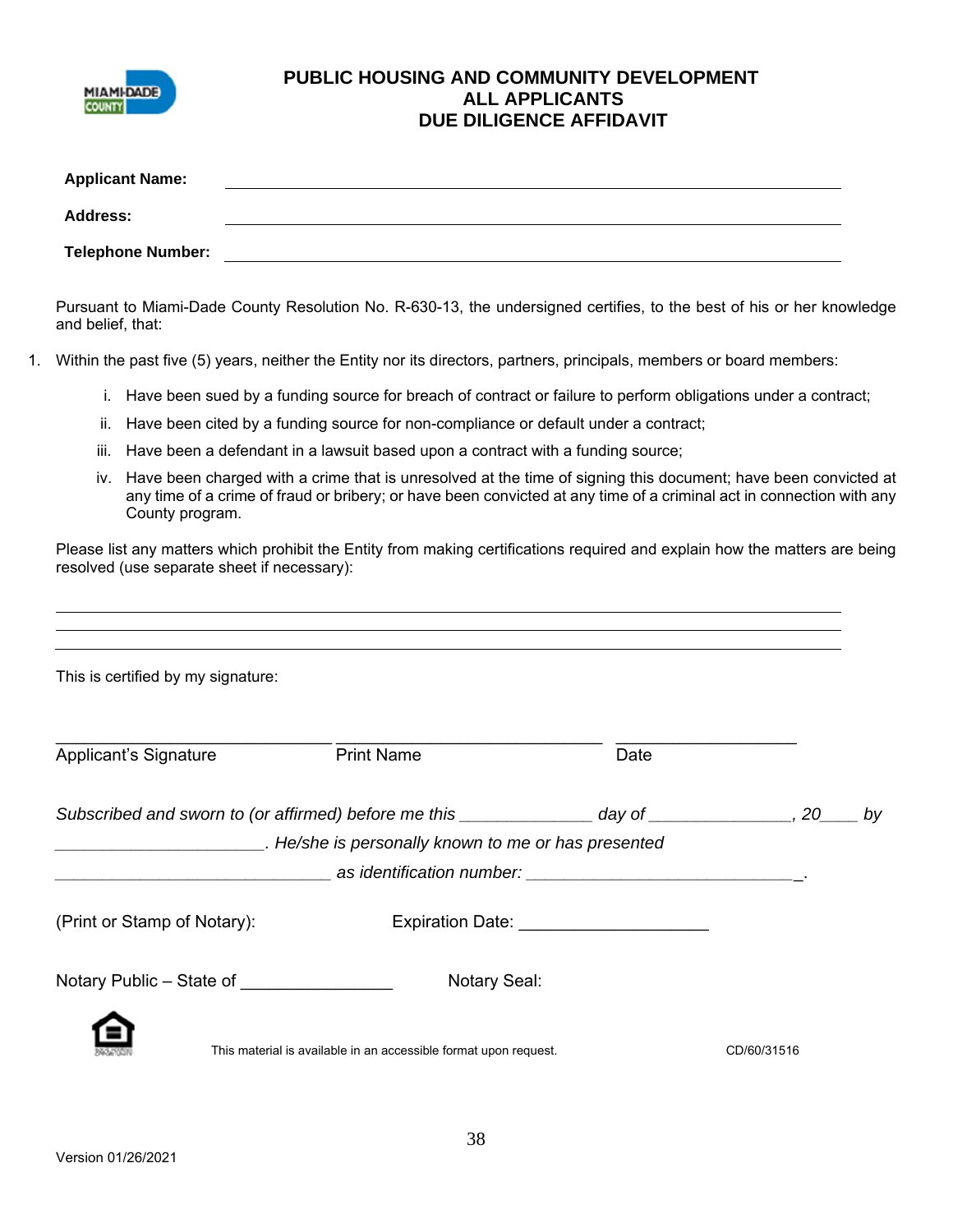

# **PUBLIC HOUSING AND COMMUNITY DEVELOPMENT FY 2020 Supplemental SURTAX Funding Certification of Accuracy**

# **ALL APPLICANTS**

This page must be signed by the authorized representative of the Applicant/Developer as to the accuracy and completeness of this proposal. No proposals will be accepted without this document.

I hereby certify that this proposal is complete and all information included herein is true and accurate.

Name of Applicant/Developer: \_\_\_\_\_\_\_\_\_\_\_\_\_\_\_\_\_\_\_\_\_\_\_\_\_\_

Authorized Representative: \_\_\_\_\_\_\_\_\_\_\_\_\_\_\_\_\_\_\_\_\_\_\_\_\_\_\_\_\_\_\_\_\_\_(print name)

Title: \_\_\_\_\_\_\_\_\_\_\_\_\_\_\_\_\_\_\_\_\_\_

| Signature: | Date: |  |
|------------|-------|--|



This material is available in an accessible format upon request. CD/600/31516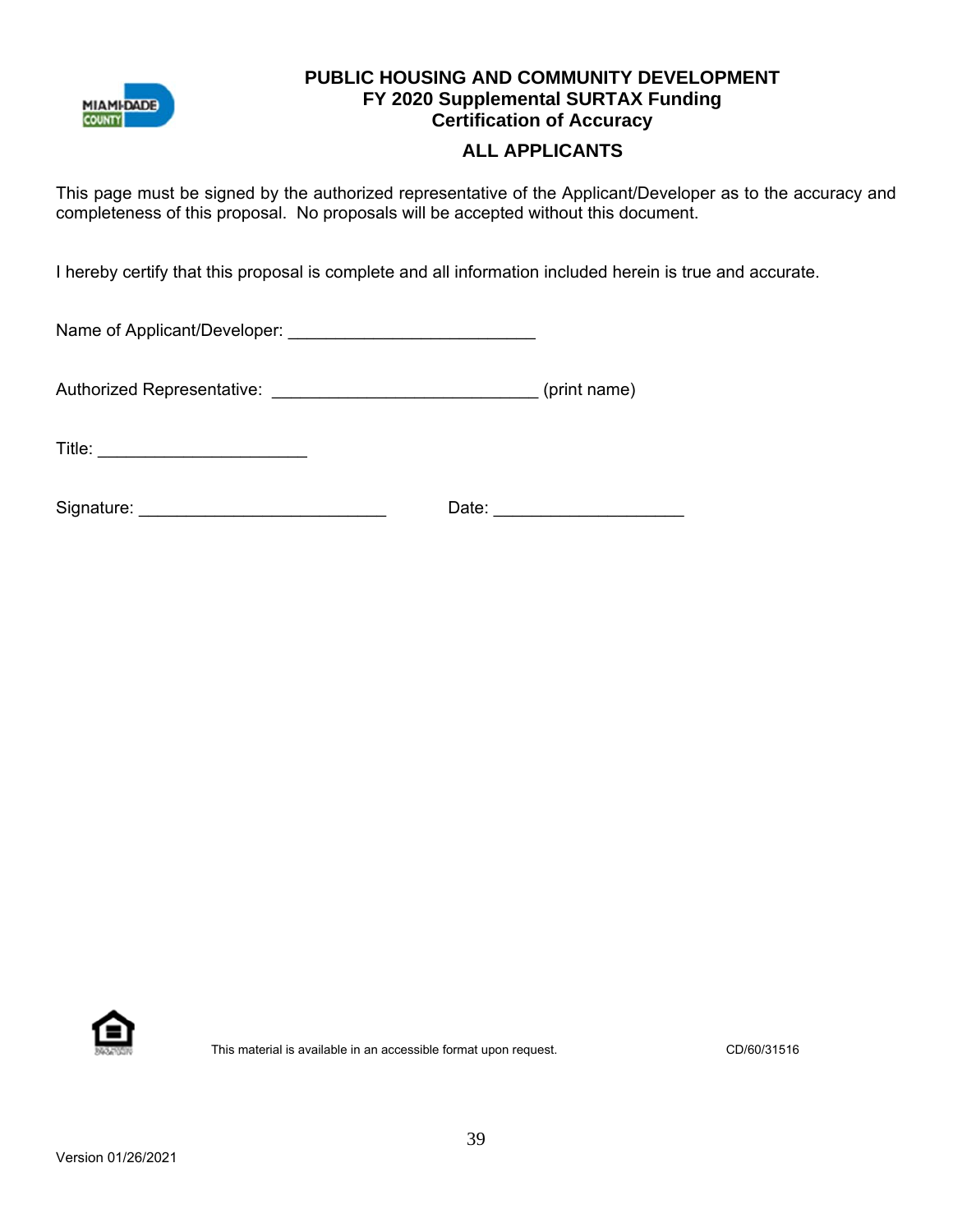# **APPLICATION CHECKLIST HOUSING DEVELOPMENT**

Please note points will **only** be awarded when supporting documentation outlined in the Application Checklist is **both accurately labeled and attached to your electronic application**. **Points will not be awarded in cases where supporting documentation is inaccurately labeled or uploaded and/or attached to the wrong question.** 

### **ALL DOCUMENTS MUST HAVE A COVER SHEET AND ATTACHMENT NUMBERS**

#### **ALL Items listed in the following checklist are REQUIRED and must be included with your application**

|    |                                                                                                                                             | <b>Include Cover Sheet &amp;</b> |
|----|---------------------------------------------------------------------------------------------------------------------------------------------|----------------------------------|
|    | <b>Document</b>                                                                                                                             | <b>Attachment Number</b>         |
| 1. | <b>Application Cover Sheet</b>                                                                                                              | <b>Attachment</b>                |
| 2. | Applicant Certification and Acknowledgment Form/                                                                                            | <b>Attachment</b>                |
|    | <b>Due Diligence Affidavit</b>                                                                                                              | Attachment                       |
| 3. | <b>Certification of Accuracy/</b>                                                                                                           | <b>Attachment</b>                |
|    | <b>Responsible Contractor Form (if applicable)</b>                                                                                          | Attachment                       |
| 4. | <b>Application Checklist/</b>                                                                                                               | <b>Attachment</b>                |
|    | <b>Table of Contents</b>                                                                                                                    |                                  |
| 5. | Application:                                                                                                                                | <b>Attachment</b>                |
|    | Part I - General Information section                                                                                                        |                                  |
|    | Federal Employer Identification Number (FEIN) Number of Applicant                                                                           |                                  |
| 6. | Part II - Development Team - include name and prior experience for each                                                                     | <b>Attachment</b>                |
|    | principal.                                                                                                                                  |                                  |
|    | Organizational and Financial Capacity - Organizations must                                                                                  | <b>Attachment</b>                |
|    | demonstrate that they are fiscally sound and have the skills and experience                                                                 |                                  |
|    | required to achieve the proposed activity. Applicant (Developer, Developer                                                                  |                                  |
|    | Principal or Sponsor) must provide Audited Financial Statements or a                                                                        |                                  |
|    | Certified Financial Statement, certified by an independent 3rd party auditor,                                                               |                                  |
|    | which cannot be performed by an affiliate or staff member. Financial                                                                        |                                  |
|    | statements must be provided at the time of application, however the                                                                         |                                  |
|    | time frame for which the information remains proprietary is limited per the                                                                 |                                  |
|    | language in F.S. $119.071(1)b(2)$ . This is a minimum threshold                                                                             |                                  |
|    | requirement.<br><b>EXPERIENCE</b>                                                                                                           |                                  |
|    |                                                                                                                                             |                                  |
|    | - Historical Data on Previous Completed Projects - if the Applicant is<br>wishing to gain points for experience, the Applicant must provide | <b>Attachment</b>                |
|    | documentation of the experience. Preferred documentation includes                                                                           |                                  |
|    | copies of Certificates of Occupancy, pictures and other                                                                                     |                                  |
|    | documentation that establishes ownership and ties developers to the                                                                         |                                  |
|    | project. Documentation including unit counts that link certificates of                                                                      |                                  |
|    | occupancy to projects.                                                                                                                      | <b>Attachment</b>                |
|    |                                                                                                                                             |                                  |
|    | Prior experience for each developing entity chart                                                                                           | Attachment                       |
|    | Management agent's prior experience chart                                                                                                   | <b>Attachment</b>                |
|    |                                                                                                                                             |                                  |
|    | General Contractor's name and prior experience chart                                                                                        | <b>Attachment</b>                |
|    |                                                                                                                                             |                                  |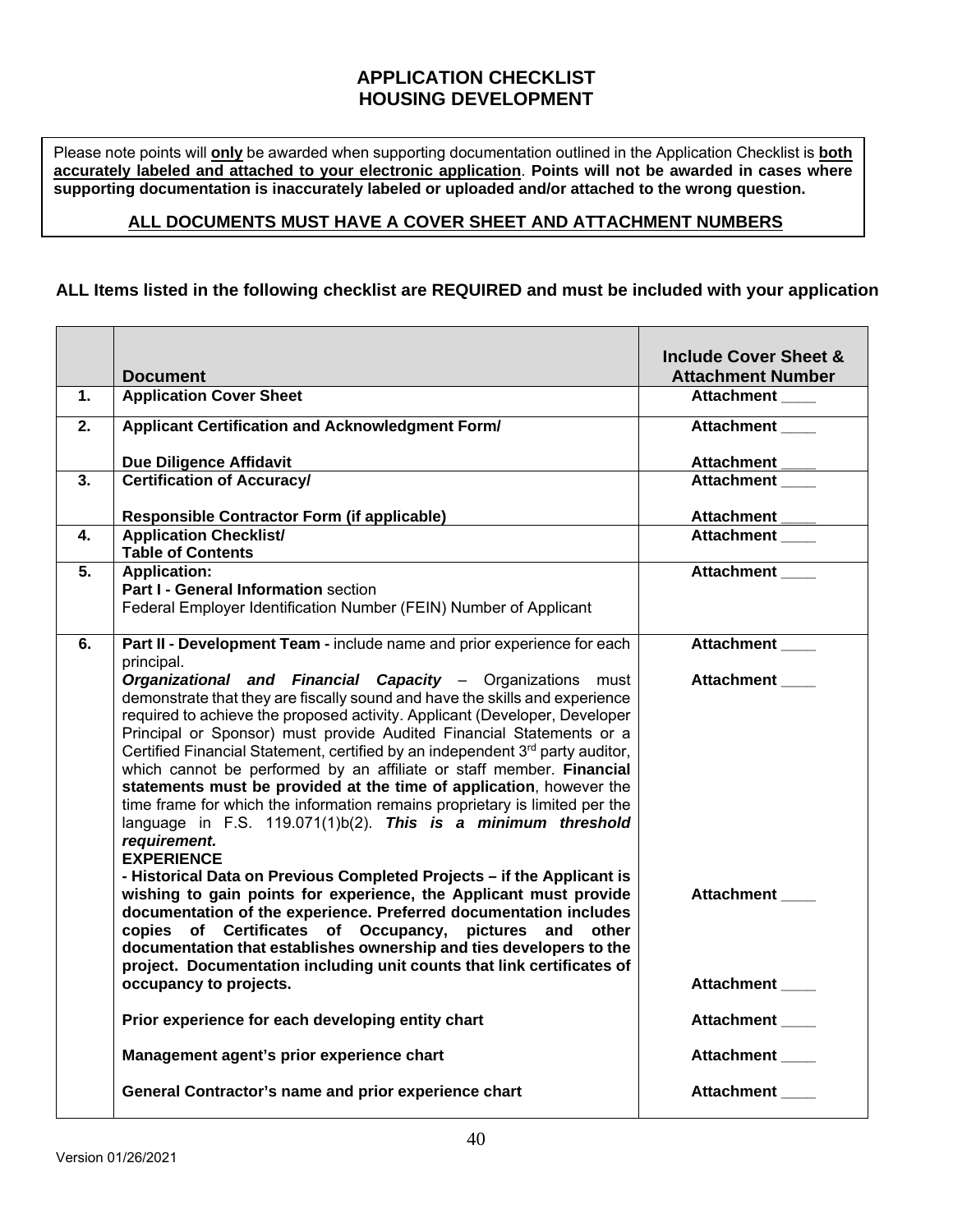|     | <b>Architect or Engineer Certification form</b>                                                                                                                                                                                                                                                                                                                                                                                                                 | Attachment ____   |
|-----|-----------------------------------------------------------------------------------------------------------------------------------------------------------------------------------------------------------------------------------------------------------------------------------------------------------------------------------------------------------------------------------------------------------------------------------------------------------------|-------------------|
|     | Attorney Housing Credit Certification form (if applicable)                                                                                                                                                                                                                                                                                                                                                                                                      | Attachment ____   |
|     | <b>Accountant Certification form</b>                                                                                                                                                                                                                                                                                                                                                                                                                            | Attachment        |
|     | Service Provider for Assisted Living Facility (if applicable)                                                                                                                                                                                                                                                                                                                                                                                                   | Attachment        |
|     | Service Provider's Prior Experience Chart (if applicable)                                                                                                                                                                                                                                                                                                                                                                                                       | <b>Attachment</b> |
|     | <b>Developer Experience</b>                                                                                                                                                                                                                                                                                                                                                                                                                                     | Attachment ____   |
|     | Developer and Development Name, etc.                                                                                                                                                                                                                                                                                                                                                                                                                            | Attachment ____   |
|     | <b>Color Photographs</b>                                                                                                                                                                                                                                                                                                                                                                                                                                        | Attachment        |
|     | <b>Audited Financial Statements/Certified Financial Statement</b>                                                                                                                                                                                                                                                                                                                                                                                               |                   |
| 7.  | Part III - Development Information - (Scope of Project) - Including a<br>Description, Location, Proposed Project Site and Features and Amenities.                                                                                                                                                                                                                                                                                                               | <b>Attachment</b> |
| 8.  | Part IV - Ability to Proceed - first tiebreaker<br><b>Approved Construction Plans and Specifications</b>                                                                                                                                                                                                                                                                                                                                                        | Attachment        |
|     | Site Control - THRESHOLD REQUIREMENT - One of the following is<br>required: Recorded Deed, Fully Executed long-term lease or Fully<br>Executed Contract for purchase and sale dated through financial closing of<br>the proposed development and any applicable assignments, or addendum.<br>For purposes of this RFA a fully executed contract for purchase and sale,<br>of the subject property, must be dated through December 31 <sup>st</sup> 2021 or have | Attachment        |
|     | extension options in place to extend the contract through closing.<br><b>Color Photos of Site Structures</b>                                                                                                                                                                                                                                                                                                                                                    | <b>Attachment</b> |
|     | Evidence of Infrastructure Availability - Electricity                                                                                                                                                                                                                                                                                                                                                                                                           | Attachment        |
|     | Evidence of Infrastructure Availability - Water                                                                                                                                                                                                                                                                                                                                                                                                                 | <b>Attachment</b> |
|     | Evidence of Infrastructure Availability - Sewer                                                                                                                                                                                                                                                                                                                                                                                                                 | Attachment ____   |
|     | Evidence of Infrastructure Availability - Roads                                                                                                                                                                                                                                                                                                                                                                                                                 | <b>Attachment</b> |
|     | Evidence of Appropriate Zoning - Provide a copy of the Pre-<br>Application meeting information submitted to the Department of<br>Regulatory and Economic Resources and response memorandums<br>received from county departments, or similar process from<br>municipalities if seeking bonus points                                                                                                                                                              | Attachment ____   |
| 9.  | Part V - Demographic Targets, Income Targeting and Set-Aside<br><b>Commitments</b>                                                                                                                                                                                                                                                                                                                                                                              | Attachment_       |
| 10. | Part VI - Financing (Budget) - The applicant shall submit a total budget<br>including a sources and uses statement and leverage funds Sources<br>(Award Letters, Signed Affidavits, and/or Letters of Firm Commitment).<br>Must indicate Option 1 or Option 2 financing options where applicable                                                                                                                                                                | <b>Attachment</b> |
|     | <b>Evidence of Firm Commitment:</b>                                                                                                                                                                                                                                                                                                                                                                                                                             | Attachment ____   |
|     | <b>Award Letter</b>                                                                                                                                                                                                                                                                                                                                                                                                                                             | Attachment ____   |
|     | <b>Invitation to Underwriting with FHFC</b>                                                                                                                                                                                                                                                                                                                                                                                                                     | Attachment        |
|     | <b>Board approved allocation</b><br>Evidence of funding commitment from an industry recognized                                                                                                                                                                                                                                                                                                                                                                  | Attachment        |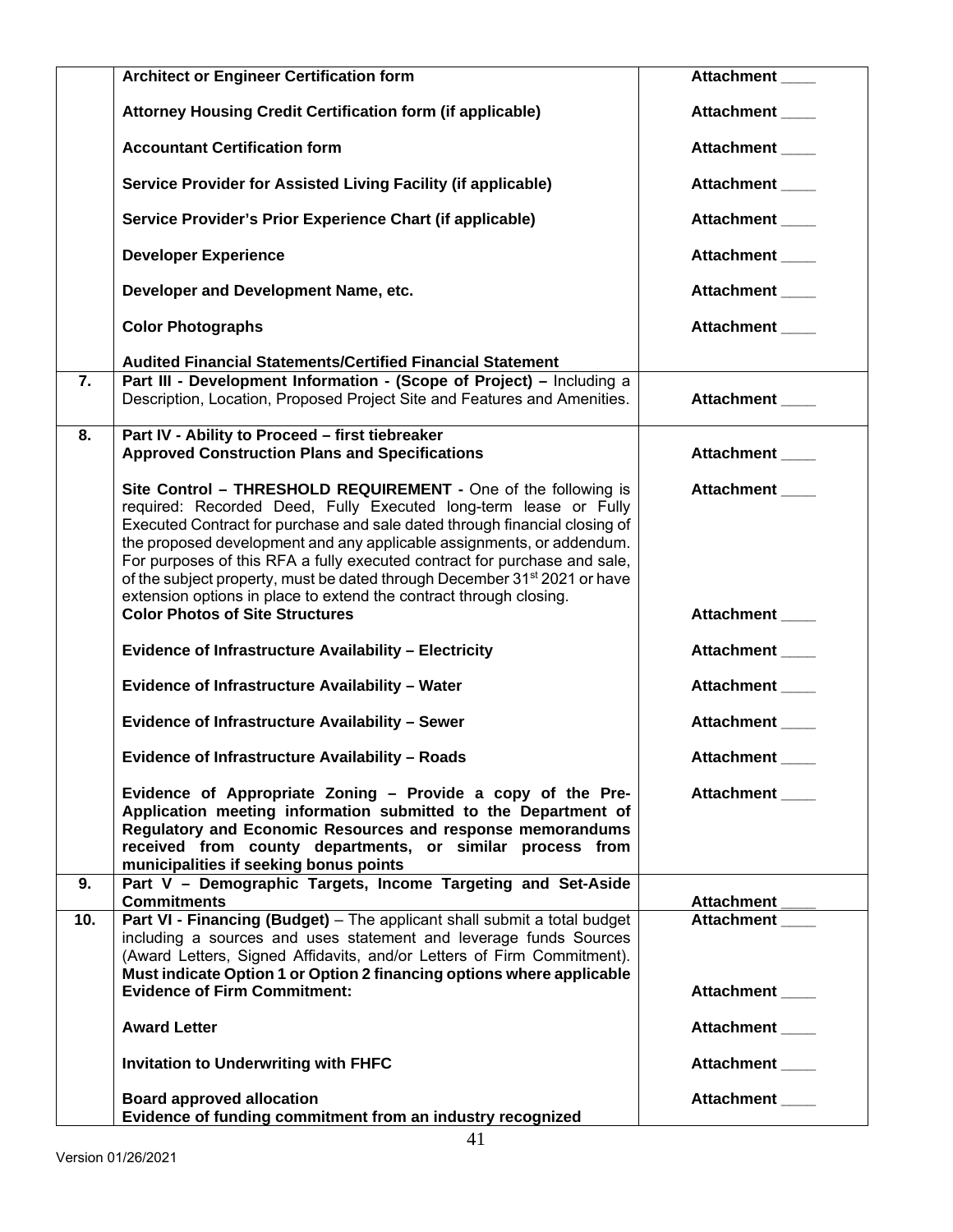|     | financial institution or other established entities                                                                                                                   | <b>Attachment</b> |
|-----|-----------------------------------------------------------------------------------------------------------------------------------------------------------------------|-------------------|
|     | Evidence of initial underwriting by a lender or from a financial source                                                                                               | <b>Attachment</b> |
| 11. | <b>Part VII - FINANCIAL BENEFICIARIES</b>                                                                                                                             | Attachment        |
| 12. | Part VIII - Multifamily Rental Form if applicable                                                                                                                     | <b>Attachment</b> |
| 13. | FHFC application if applicable – with pro-forma and principals<br>disclosure but without exhibits.                                                                    | Attachment ____   |
| 14. | Tax Exempt Status Letter - Attorney's opinion letter<br>Evidence of not-for-profit status. (if applicable)                                                            | <b>Attachment</b> |
| 15. | <b>IRS 990 - IRS Determination letter</b><br>Description of the not-for-profit status. (if applicable)                                                                | Attachment        |
| 16. | Governing Board - Names and addresses (if applicable).<br>Role of the Not-for-profit                                                                                  | <b>Attachment</b> |
| 17. | <b>Current Articles of Incorporation and Corporate Documents - Please</b><br>label and include page numbers for each of the sections listed below (if<br>applicable). | Attachment        |
| 18. | <b>Current By-Laws</b> (if applicable)                                                                                                                                | Attachment        |
| 19. | <b>Appeals or Other Pending Issues</b>                                                                                                                                | <b>Attachment</b> |
| 20. | <b>Trade and Banking References</b>                                                                                                                                   | Attachment        |
| 21. | <b>Marketing Plan (applicable for HOME funding)</b>                                                                                                                   | Attachment        |
| 22. | <b>Green Certification</b>                                                                                                                                            | Attachment        |
| 23. | <b>Bonus Points</b>                                                                                                                                                   | <b>Attachment</b> |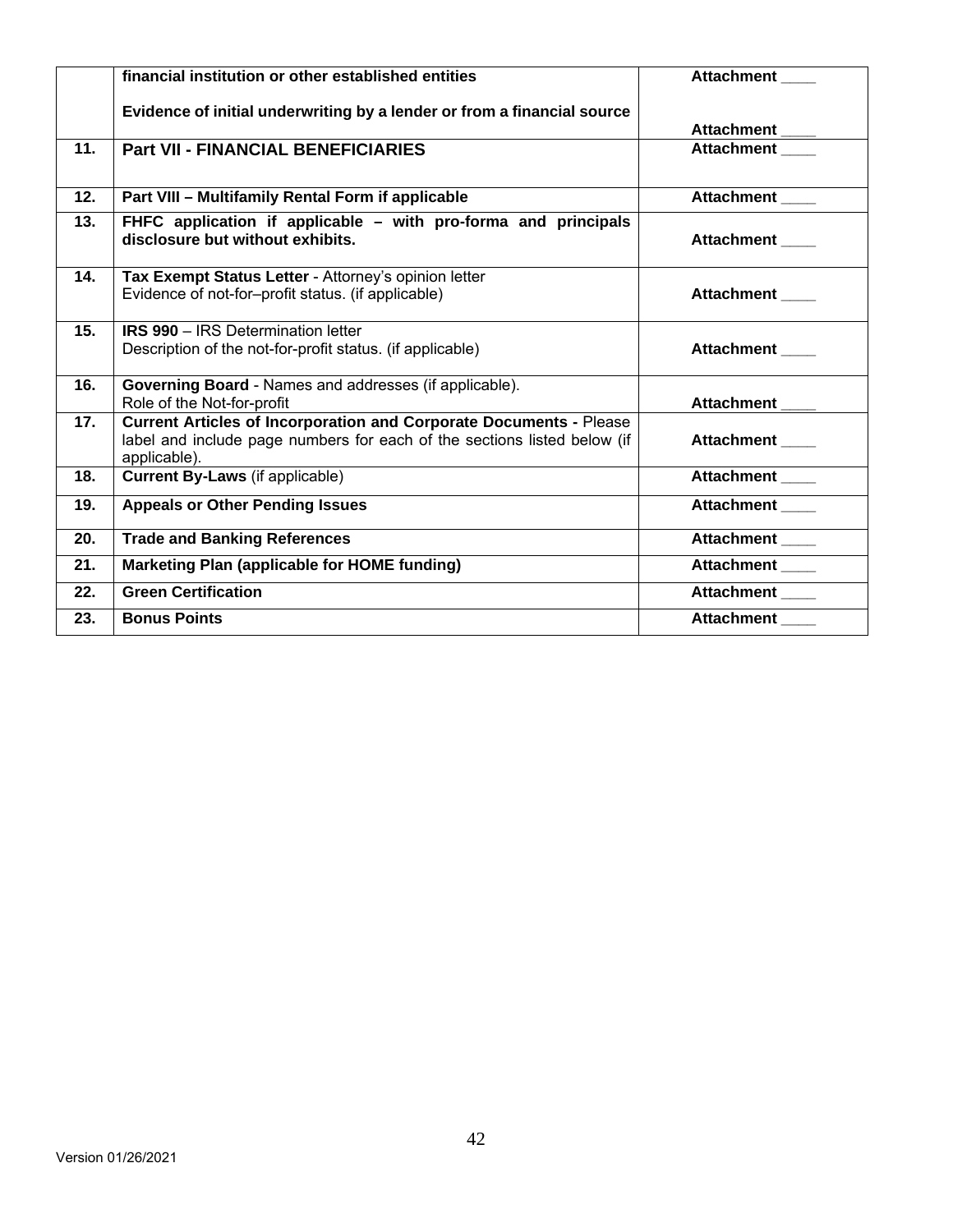# **Miami-Dade County FY 2020 Supplemental SURTAX RFA – Housing Application**

# **PART I. GENERAL INFORMATION**

#### **Applicant/Developer**

| 1. Applicant Information |
|--------------------------|
|--------------------------|

| Name of Applicant: |                             |
|--------------------|-----------------------------|
| Street Address:    |                             |
| City:              | State:<br>Zip Code:         |
| Telephone:         | Facsimile: <b>Facsimile</b> |
| E-Mail Address:    |                             |
| $FEN+$             |                             |

2. If not yet obtained, provide a copy of the submitted application for the Federal Employer Identification Number and upload as an attachment labeled "FEIN Number \_\_\_\_\_."

a. Is the Applicant a legally formed entity qualified to do business in the State of Florida as of the Application Deadline? *Provide the required documentation and upload as an attachment labeled and clearly identified*.

Yes No

b. Is the Applicant a limited partnership or limited liability company?

- o Limited Partnership
- o Limited Liability Company

c. Is the Applicant applying as a not-for-profit organization?

Yes No

If the answer is "Yes," the Applicant must respond to (I) and (II) below. If the answer is "No," skip not-for-profit status questions and proceed to question 3 below.

(I) Provide the following documentation:

- Attorney's opinion letter and upload as an attachment and clearly identified.
- IRS determination letter and upload as an attachment and clearly identified.

(II) Answer the following questions:

Is the Applicant a Public Housing Authority created by Section 421.04, Florida Statutes?

Yes No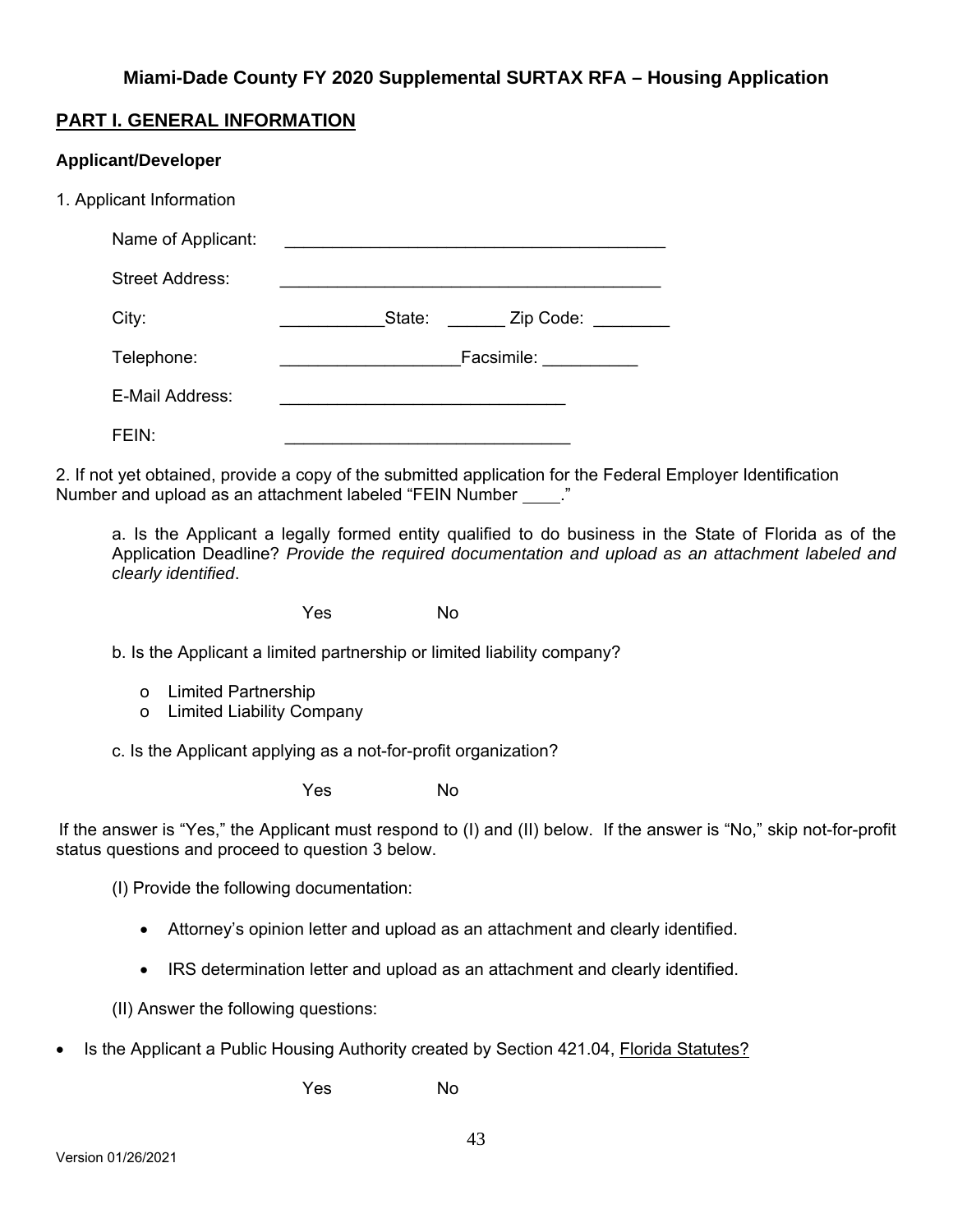Is the applicant or one of its general partners a not-for-profit entity that is an affiliate of a public housing authority created by Section 421.04, Florida Statutes?

Yes No

• Is the applicant or one of its general partners a Public Housing Authority or incorporated as a not-for-profit entity pursuant to Chapter 617, Florida Statutes, or similar state statutes if incorporated outside Florida?

Yes No

 If "no", is the applicant or one of its general partners a wholly-owned subsidiary of a not-for-profit entity formed pursuant to Chapter 617, Florida Statutes, or similar state statutes if incorporated outside Florida?

Yes No

Is the applicant or one of its general partners a  $501(c)(4)$  not-for-profit entity; or is the applicant or one of its general partners a wholly-owned subsidiary of a 501(c)(3) or 501(c)(4) not-for-profit entity?

Yes No

 Does the not-for-profit entity have an ownership interest, either directly or indirectly, in the general partner or general partnership interest or in the authorized member of the authorized member's interest in the applicant?

Yes No

If "Yes", state the percentage owned in the general partnership interest:

\_\_\_\_\_\_\_\_\_\_\_\_\_\_\_\_ %

(i) Percentage of Developer's fee that will go to the not-for-profit entity:

 $\%$ 

(ii) Provide the description/explanation of the role of the not-for-profit entity and upload as a labeled attachment.

(iii) Provide the names and addresses of the members of the governing board of the not-for-profit entity and upload as a labeled attachment.

(iv) Provide the Articles of Incorporation demonstrating that one of the purposes of the not-for-profit entity is to foster low-income housing as an uploaded clearly identified attachment.

(v) Year not-for-profit entity was incorporated.

 $_{-}$  (yyyy)

(vi) Is the not-for-profit entity affiliated with or controlled by a for-profit entity within the meaning of Section 42(h), Internal Revenue Code?

Yes No

If "Yes," state name of the for-profit entity and what is the percentage of partnership.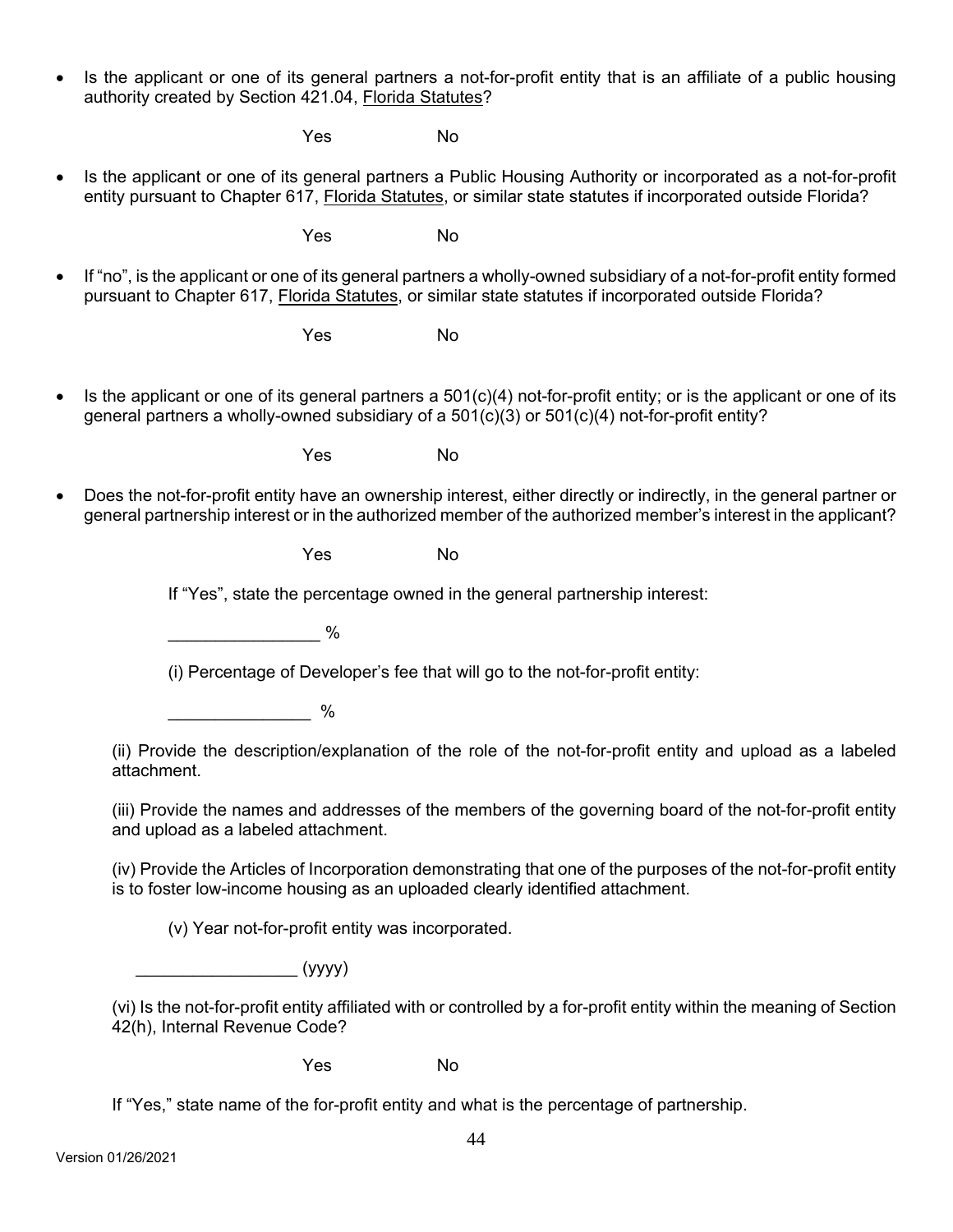3. General and Limited Partner(s), Officers, Directors and Shareholders

For a Limited Partnership, provide a list of the limited partner(s), and the officers, directors, members, and shareholders of the general partner(s) as of the application deadline, and upload as a clearly identified attachment.

For a Limited Liability Company, provide a list of the member(s), and the officers, directors, members, and shareholders of majority-in-interest or elected authorized member(s) as of the application deadline, and upload as a clearly identified attachment. This list must include warrant holders and/or option holders of the proposed development.

For all other entities, provide a list of the officers and directors as of the application deadline, and upload as a clearly identified attachment.

4. Contact Person for this Application First Name: \_\_\_\_\_\_\_\_\_\_\_\_\_\_\_\_\_\_\_\_\_\_\_\_\_\_\_\_\_ MI: \_\_\_\_\_\_\_ Last Name: \_\_\_\_\_\_\_\_\_\_\_\_\_\_\_ Street Address: \_\_\_\_\_\_\_\_\_\_\_\_\_\_\_\_\_\_\_\_\_\_\_\_\_\_\_\_\_\_\_\_\_\_\_\_\_\_\_\_\_\_\_\_\_\_\_\_\_\_\_\_\_\_\_\_ City: \_\_\_\_\_\_\_\_\_\_\_\_\_\_\_\_\_\_\_\_\_\_\_\_\_ State: \_\_\_\_\_\_\_\_ Zip Code: \_\_\_\_\_\_\_\_\_\_\_\_\_\_\_ Telephone: \_\_\_\_\_\_\_\_\_\_\_\_\_\_\_\_\_\_\_\_\_\_\_\_ Facsimile: \_\_\_\_\_\_\_\_\_\_\_\_\_\_\_\_\_\_\_\_\_\_\_\_\_ E-Mail Address: \_\_\_\_\_\_\_\_\_\_\_\_\_\_\_\_\_\_\_\_\_\_\_\_\_\_\_\_\_\_\_\_\_\_\_\_\_\_\_\_\_\_\_\_\_\_\_\_\_\_\_\_\_\_\_\_ Relationship to Applicant:  $\blacksquare$ 

# **PART II. DEVELOPMENT TEAM**

| 1. Developer or principal of Developer  |                        |  |  |  |  |
|-----------------------------------------|------------------------|--|--|--|--|
|                                         |                        |  |  |  |  |
| <b>Street Address:</b>                  |                        |  |  |  |  |
| City:                                   | State: Zip Code:       |  |  |  |  |
| Telephone:                              | Facsimile: ___________ |  |  |  |  |
| E-Mail Address:                         |                        |  |  |  |  |
| Federal Employer Identification Number: |                        |  |  |  |  |

a. Corporate name(s) of each Developer (include all co-Developers):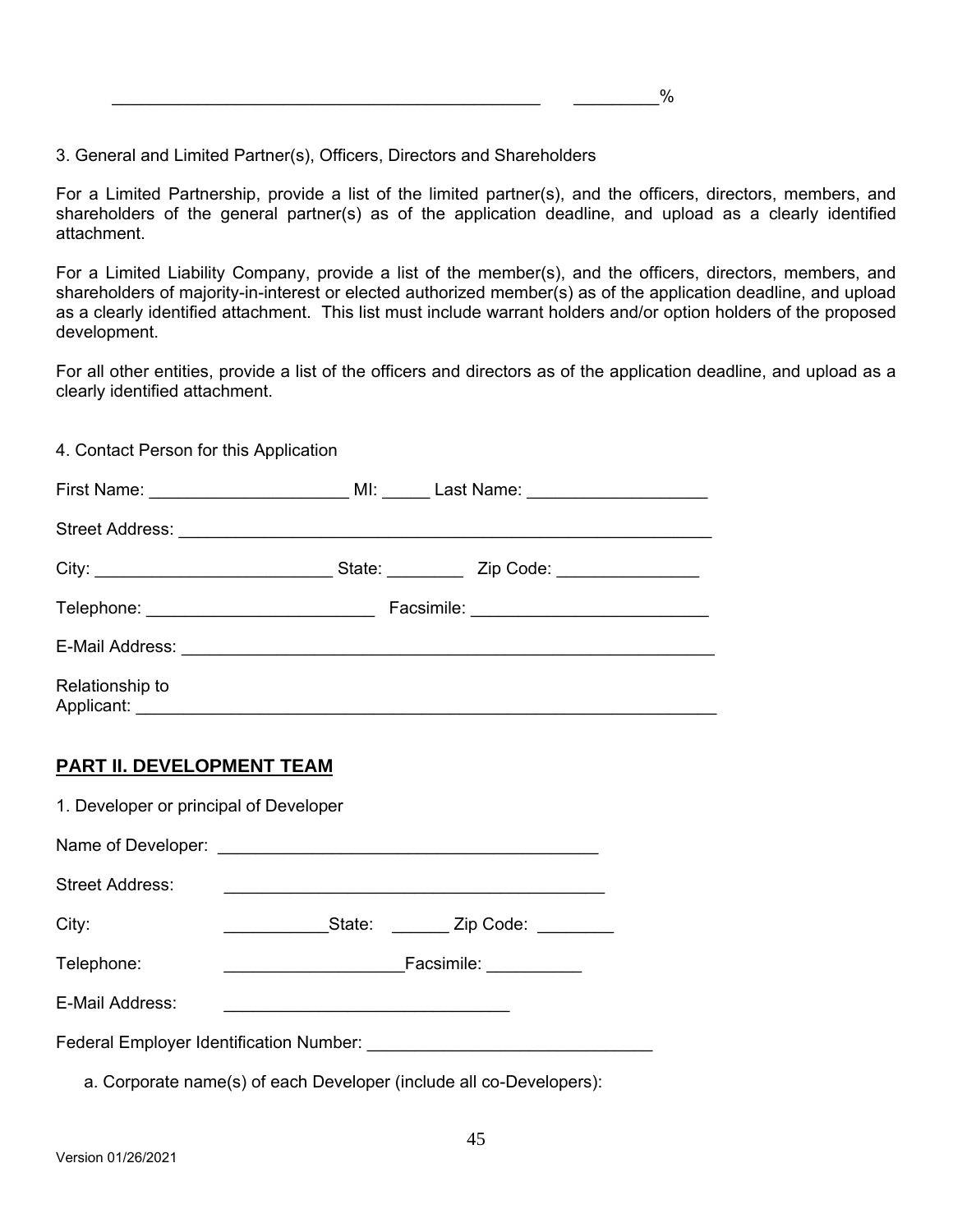b. Provide the prior experience for each developing entity in a chart and upload as a clearly identified attachment.

- 2. Management agent or principal of management agent
	- a. Provide the management agent's prior experience chart and upload as a clearly identified attachment.
- 3. General contractor or principal of general contractor

 a. Provide the General Contractor's name and prior experience chart and upload as a clearly identified attachment.

 b. Is the construction company a subsidiary of the developing entity or does the Developer have an ownership interest in the construction company?

Yes No

 $\overline{\phantom{a}}$  ,  $\overline{\phantom{a}}$  ,  $\overline{\phantom{a}}$  ,  $\overline{\phantom{a}}$  ,  $\overline{\phantom{a}}$  ,  $\overline{\phantom{a}}$  ,  $\overline{\phantom{a}}$  ,  $\overline{\phantom{a}}$  ,  $\overline{\phantom{a}}$  ,  $\overline{\phantom{a}}$  ,  $\overline{\phantom{a}}$  ,  $\overline{\phantom{a}}$  ,  $\overline{\phantom{a}}$  ,  $\overline{\phantom{a}}$  ,  $\overline{\phantom{a}}$  ,  $\overline{\phantom{a}}$ 

4. Architect or Engineer

a. Provide the executed Architect or Engineer Certification form and upload as a clearly identified attachment. Non-Housing Credit (NHC) Applicants shall provide a copy of a current license of the Architect or Engineer.

5. Attorney

a. Housing Credit (HC) Applicants – provide the executed Attorney HC Certification form and upload as a clearly identified attachment. NHC Applicants shall provide a copy of a current license of the Attorney.

6. Accountant:

a. Provide the executed Accountant Certification form and upload as a clearly identified attachment. NHC Applicant shall provide a copy of a current license of the Accountant.

7. Service Provider for Assisted Living Facility (ALF) Development only:

a. Provide the executed Service Provider or Principal of Service Provider Certification form and upload as a clearly identified attachment.

b. Provide the Service Provider's or principal of Service Provider's Prior Experience Chart and upload as a clearly identified attachment.

### 8. Developer Experience

Please provide a list of all completed housing developments within the last 10 years and upload as a clearly identified attachment

a. Include name of Developer and development, complete address, folio number, year completed, number of units, uploaded as a clearly identified attachment.

b. Provide color photographs of all completed developments, uploaded as a clearly identified attachment.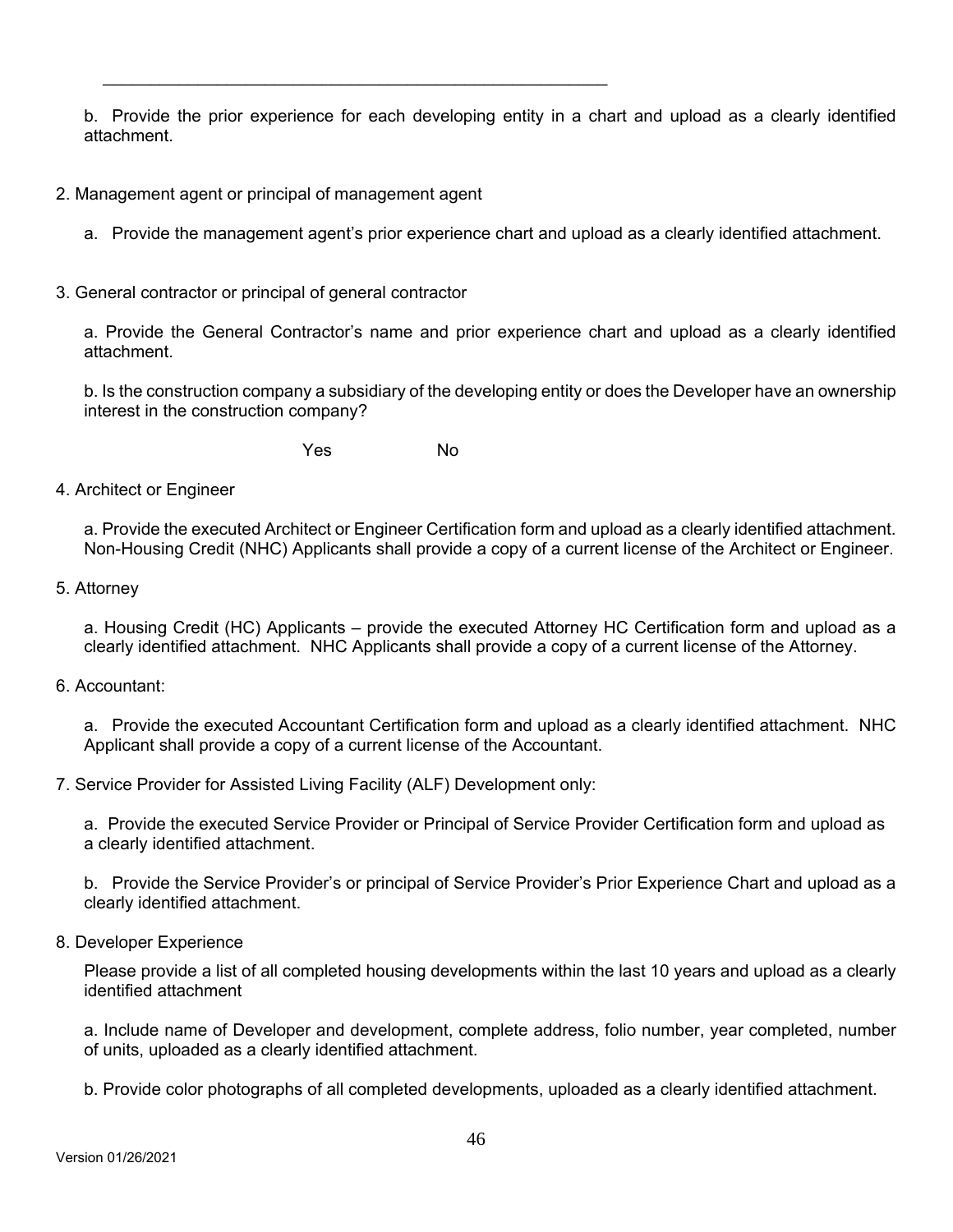- 9. Organizational and Financial Capacity Organizations must demonstrate that they are fiscally sound and have the skills and experience required to achieve the proposed activity. Applicant (Developer, Developer Principal or Sponsor) must provide Audited Financial Statements or a Certified Financial Statement, certified by an independent 3<sup>rd</sup> party auditor, which cannot be performed by an affiliate or staff member. The time frame for which the information remains proprietary is limited per the language in F.S. 119.071(1)b(2). – *This is a minimum threshold requirement. Please upload as a clearly identified attachment.*
- 10. Banking and Trade references must be uploaded as a clearly identified attachment.

# **PART III. DEVELOPMENT (Scope)**

1. Name of Development and description of the proposed project:

2. Location of Development Site: (if there are multiple sites, please attached a separate list with address and folio numbers).

\_\_\_\_\_\_\_\_\_\_\_\_\_\_\_\_\_\_\_\_\_\_\_\_\_\_\_\_\_\_\_\_\_\_\_\_\_\_\_\_\_\_\_\_\_\_\_\_\_\_\_\_\_\_\_\_\_\_\_\_\_\_\_\_\_\_\_\_\_\_\_\_\_\_\_\_\_\_\_\_

\_\_\_\_\_\_\_\_\_\_\_\_\_\_\_\_\_\_\_\_\_\_\_\_\_\_\_\_\_\_\_\_\_\_\_\_\_\_\_\_\_\_\_\_\_\_\_\_\_\_\_\_\_\_\_\_\_\_\_\_\_\_\_\_\_\_\_\_\_\_\_\_\_\_\_\_\_\_\_\_

\_\_\_\_\_\_\_\_\_\_\_\_\_\_\_\_\_\_\_\_\_\_\_\_\_\_\_\_\_\_\_\_\_\_\_\_\_\_\_\_\_\_\_\_\_\_\_\_\_\_\_\_\_\_\_\_\_\_\_\_\_\_\_\_\_\_\_\_\_\_\_\_\_\_\_\_\_\_\_\_

\_\_\_\_\_\_\_\_\_\_\_\_\_\_\_\_\_\_\_\_\_\_\_\_\_\_\_\_\_\_\_\_\_\_\_\_\_\_\_\_\_\_\_\_\_\_\_\_\_\_\_\_\_\_\_\_\_\_\_\_\_\_\_\_\_\_\_\_\_\_\_\_\_\_\_\_\_\_\_\_

|    | Folio # $\qquad \qquad$                                     |            |     |                                                                                                                     |  |
|----|-------------------------------------------------------------|------------|-----|---------------------------------------------------------------------------------------------------------------------|--|
| a. | Will the development consist of scattered sites?            |            |     |                                                                                                                     |  |
|    |                                                             | <b>Yes</b> | No. |                                                                                                                     |  |
|    | and upload as a clearly identified attachment.              |            |     | If "Yes," for each of the sites provide the address, total number of units, and a latitude and longitude coordinate |  |
| b. | Local Jurisdiction:                                         |            |     |                                                                                                                     |  |
|    | 1. Name of local jurisdiction where development is located: |            |     |                                                                                                                     |  |

3. Will this development require rehabilitation as a historic building?

Yes No

 $\mathcal{L} = \{ \mathcal{L}_1, \mathcal{L}_2, \ldots, \mathcal{L}_n \}$ 

If "Yes," answer questions (a) and (b) below:

a. Date the development originally placed in service:

 $\Box$  (mm/dd/yyyy)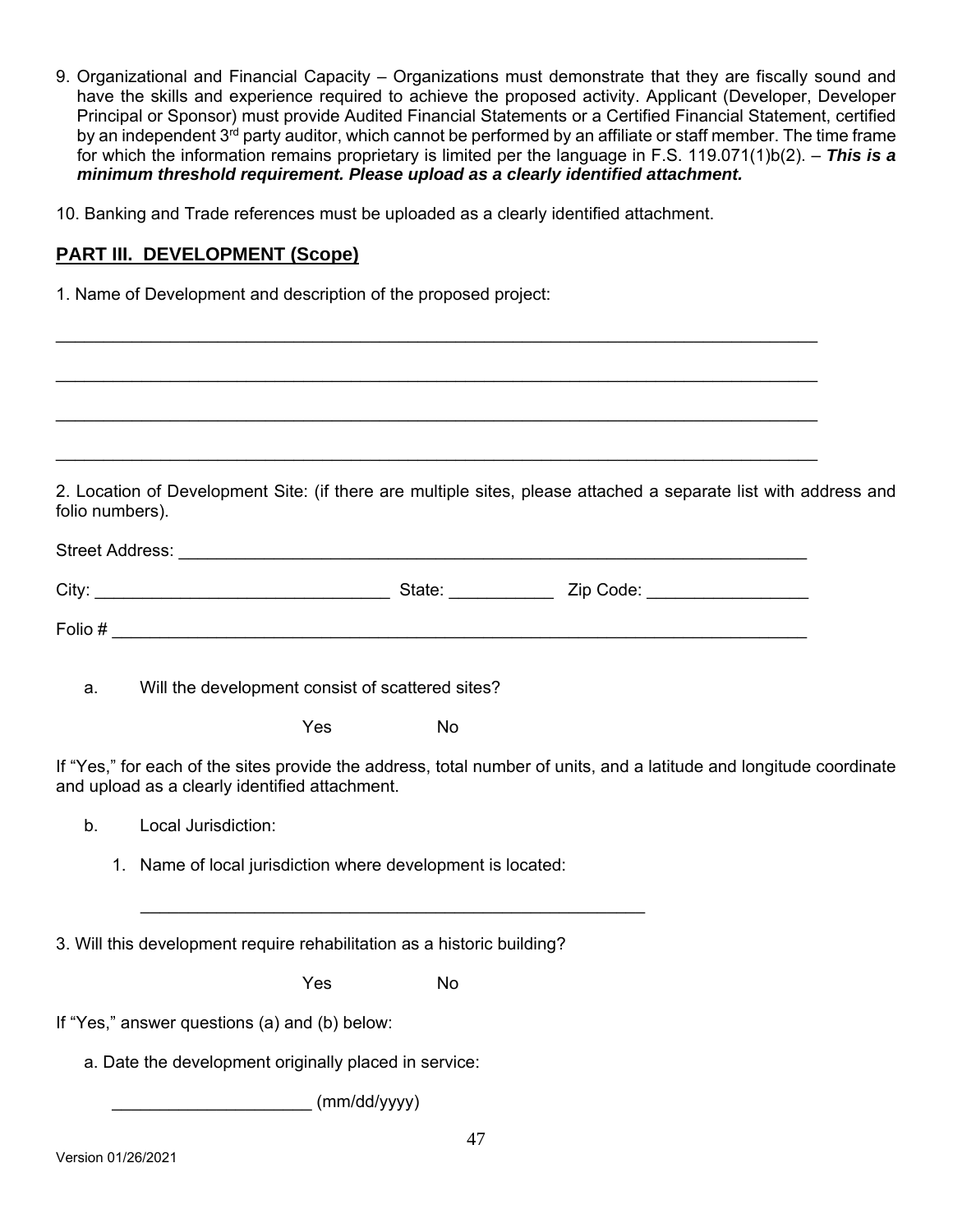| b. Date and cost of last rehabilitation: |  |  |  |  |  |  |
|------------------------------------------|--|--|--|--|--|--|
|------------------------------------------|--|--|--|--|--|--|

 $(mm/dd/yyy)$  Cost:  $\frac{6}{2}$ 

- 4. Development Category
- a. Select one category

 New Construction (where 100% of the units are new construction) for FHFC applicants at least 51% of the units are New Construction Rehabilitation (where at least 51% of the units are Rehabilitation) Redevelopment

5. Development Type

 Multi Family Rental Housing Garden Apartment **Townhouses**  High-Rise (a building comprised of 7 or more stories) Condominium

 Duplexes/Quadraplexes Mid-Rise with Elevator (a building comprised of 4, 5, or 6 stories) Single Room Occupancy (SRO) Other Specify: \_\_\_\_\_\_\_\_\_\_\_

# **PART IV ABILITY TO PROCEED**

In this section, please upload clearly identified supporting documentation as attachments:

1. Approved Construction Plans and Specifications, an accompanying Soils Report and accompanying Phase I Environmental Site Assessment include as a clearly identified attachment.

2. Evidence of Site Control. Does the organization/applicant have documented site control**? Site control is a minimum threshold requirement to receive funding.** Applicant must demonstrate site control by providing one of the following documents for each site:

- Provide a recorded deed or recorded certificate of title and include as a clearly identified attachment; or
- Provide a copy of the dated and fully executed long-term lease include as a clearly identified attachment; or
- Provide a dated and fully executed contract for purchase and sale for the subject property and include as a clearly identified attachment; for purposes of this RFA a fully executed contract for purchase and sale, of the subject property, must be dated through December  $31<sup>st</sup>$  2021 or have extension options in place to extend the contract through closing
- Other indications of site control such as an executed Option to Purchase or Clerk certified local government resolution. However, it is the responsibility of the Developer to meet all minimum threshold requirements of FHFC, if applicable; include as a clearly identified attachment.
- Provide a list of all addresses and folio numbers for the project site and **attach color photos** of the site/structure (including roof and interior) and include as a clearly identified attachment. Include a completed 40 year certification (if existing building is not 40 years old or on vacant land, this does not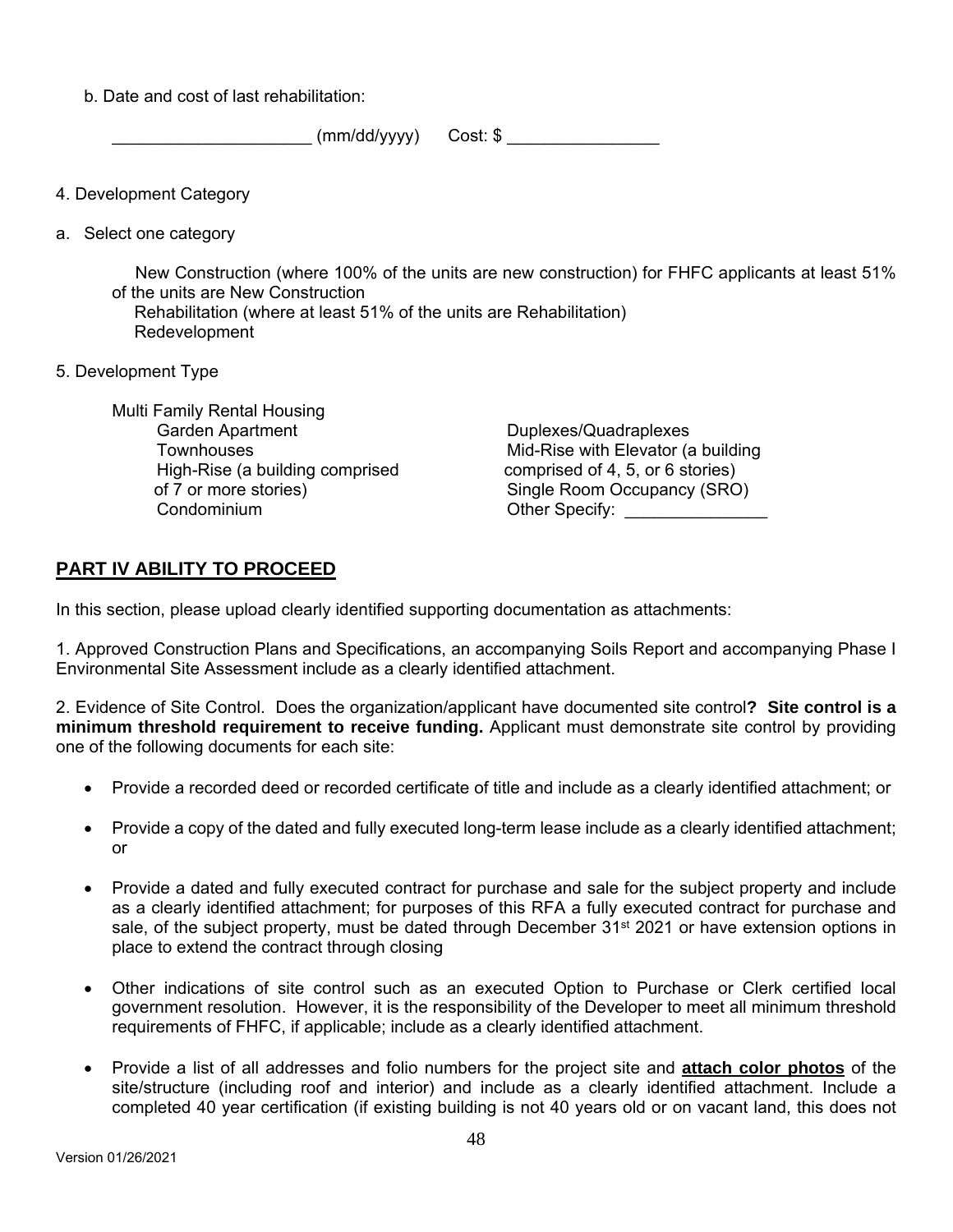apply); completed architectural/engineering plans; approved building and construction permits from the respective municipality and/or county for the proposed project. Property must be free of any Building Code violations and if there are existing violations a copy of the violation(s) must be provided from the municipality with a plan of how they will be addressed.

| <b>Site Address</b> | <b>Folio Number</b> |
|---------------------|---------------------|
|                     |                     |
|                     |                     |
|                     |                     |
|                     |                     |
|                     |                     |
|                     |                     |
|                     |                     |
|                     |                     |
|                     |                     |
|                     |                     |

If there are multiple sites, please attached a separate list with address and folio numbers.

3. Evidence of Infrastructure Availability. PHCD reserves the right to determine the appropriateness of documents submitted by the applicant.

- Electricity Provide a verification letter from the future provider of electricity to the site, and an opinion of cost to provide electricity to the development; and/or provide an electrical bill for service to the subject property and include as a clearly identified attachment. And/or provide FHFC's Verification of Availability of Infrastructure Electricity form.
- Water Provide a verification letter from the future provider of water to the site, and an opinion of cost to provide water to the development; and/or provide a water bill for service to the subject property and include as a clearly identified attachment. And/or provide FHFC's Verification of Availability of Infrastructure Water form.
- Sewer, Package Treatment or Septic Tank Provide a letter from the future sewer service provider, and an opinion of cost to provide sewer to the development; or a copy of a sewer bill for service to the subject property and include as a clearly identified attachment. And/or provide FHFC's Verification of Availability of Infrastructure Sewer Capacity, Package Treatment or Septic Tank form.
- Roads Provide a letter from the appropriate local government verifying that the development can be served by existing roads, or that new roads can be built to serve the development, and an opinion of cost to build roads and include as a clearly identified attachment. And/or provide FHFC's Verification of Availability of Infrastructure – Roads form.

4. Evidence of Appropriate Zoning/Evidence of RER Pre-Application Meeting. For applications with proposed development sites in unincorporated Miami-Dade County or sites located within municipalities, RER's Pre-Application process may be followed. Pre-Application forms are included in the attachments to this RFA. Applicants are advised to contact RER Development Services at (305) 375-1806 or dpnz@miamidade.gov for further information.

 New Construction Development/Redevelopment – Provide a copy of the Pre-Application meeting information submitted to the Department of Regulatory and Economic Resources and the response memorandums received from county departments; provide documentation that the proposed development is consistent with local zoning and land use regulations and include as a clearly identified attachment. Or, provide either 1) FHFC's Local Government Verification form that Development is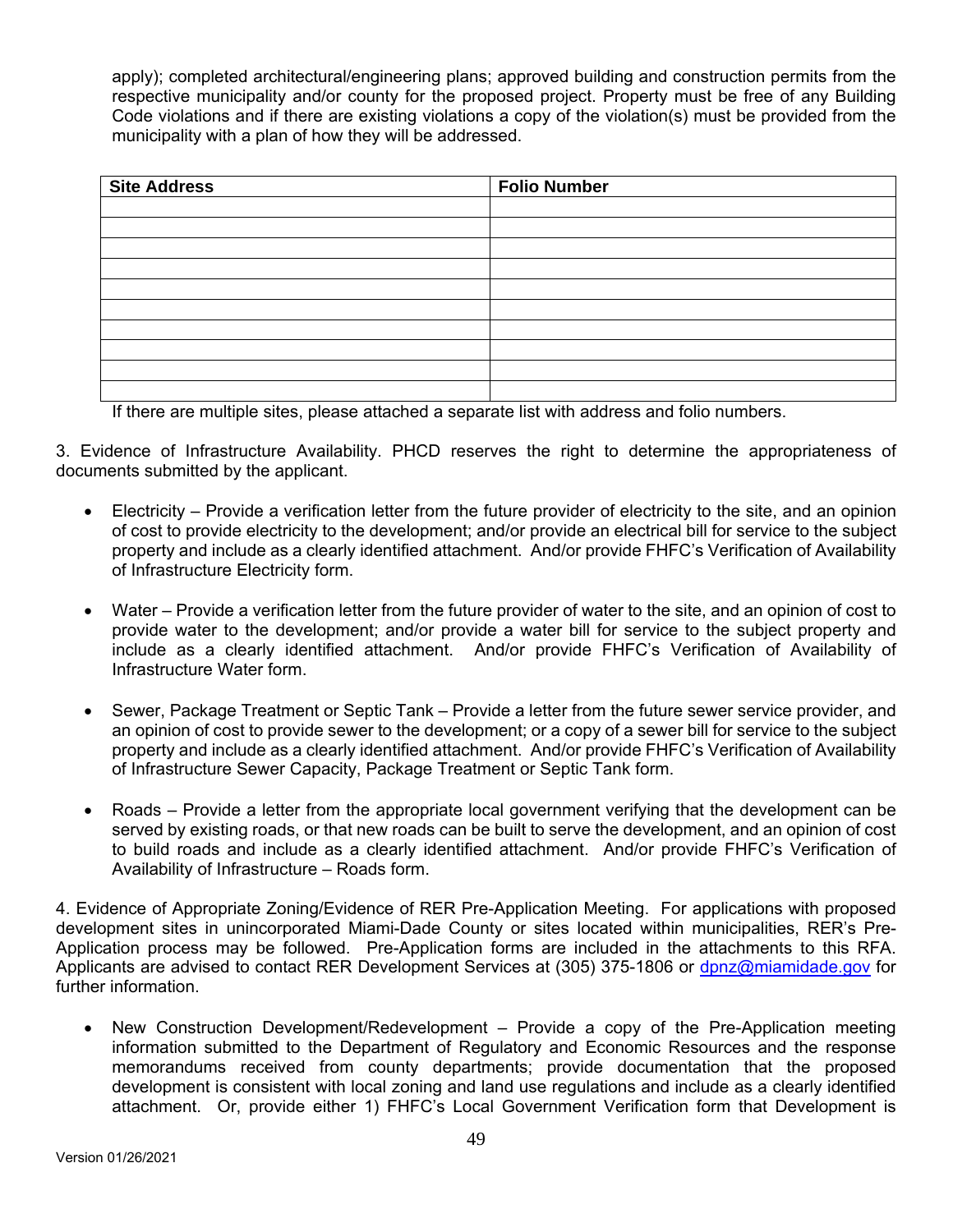Consistent with Zoning; and/or 2) FHFC's Land Use Regulations and Local Government Verification form that Permits are not Required for this Development. Official documentation from the municipality will serve as verification as well.

OR

 Rehabilitation/Substantial Rehabilitation Developments – Provide a copy of the Pre-Application meeting information submitted to the Department of Regulatory and Economic Resources and the response memorandums received from county departments; provide documentation that the proposed development is consistent with local zoning and land use regulations and include as a clearly identified attachment. Or, provide FHFC's Local Government Verification form that Development is Consistent with Zoning; and/or FHFC's Land Use Regulations and Local Government Verification form that Permits are not Required for this Development.

# **PART V. DEMOGRAPHIC COMMITMENT AND SET-ASIDES**

- 1. Demographic Targets
	- a. Elderly

| Is the proposed development an Assisted Living Facility (ALF)? |               |                   |                                                                                          |           |  |
|----------------------------------------------------------------|---------------|-------------------|------------------------------------------------------------------------------------------|-----------|--|
|                                                                |               |                   |                                                                                          | No        |  |
|                                                                |               |                   | Will the proposed Development serve Elderly residents 55 or over?                        |           |  |
|                                                                |               |                   |                                                                                          | No        |  |
|                                                                | b. Homeless   |                   |                                                                                          |           |  |
|                                                                |               |                   | Will the proposed Development set aside units for homeless persons?                      |           |  |
|                                                                |               |                   |                                                                                          | No.       |  |
|                                                                |               |                   | SINGLES ONLY                                                                             |           |  |
|                                                                |               |                   | <b>FAMILIES ONLY</b>                                                                     |           |  |
|                                                                |               |                   | SINGLES AND FAMILIES                                                                     |           |  |
|                                                                |               |                   | Percentage set-aside for Homelessness ________________                                   |           |  |
|                                                                |               |                   | c. Family – Development will serve the general population.                               |           |  |
|                                                                |               |                   |                                                                                          | No        |  |
|                                                                | d. Disability |                   |                                                                                          |           |  |
|                                                                |               |                   | Will the proposed Development serve persons with disabilities?                           |           |  |
|                                                                |               |                   |                                                                                          | <b>No</b> |  |
|                                                                |               | disabled persons. | If yes, specify the number of units _______ and percentage of units ______ set-aside for |           |  |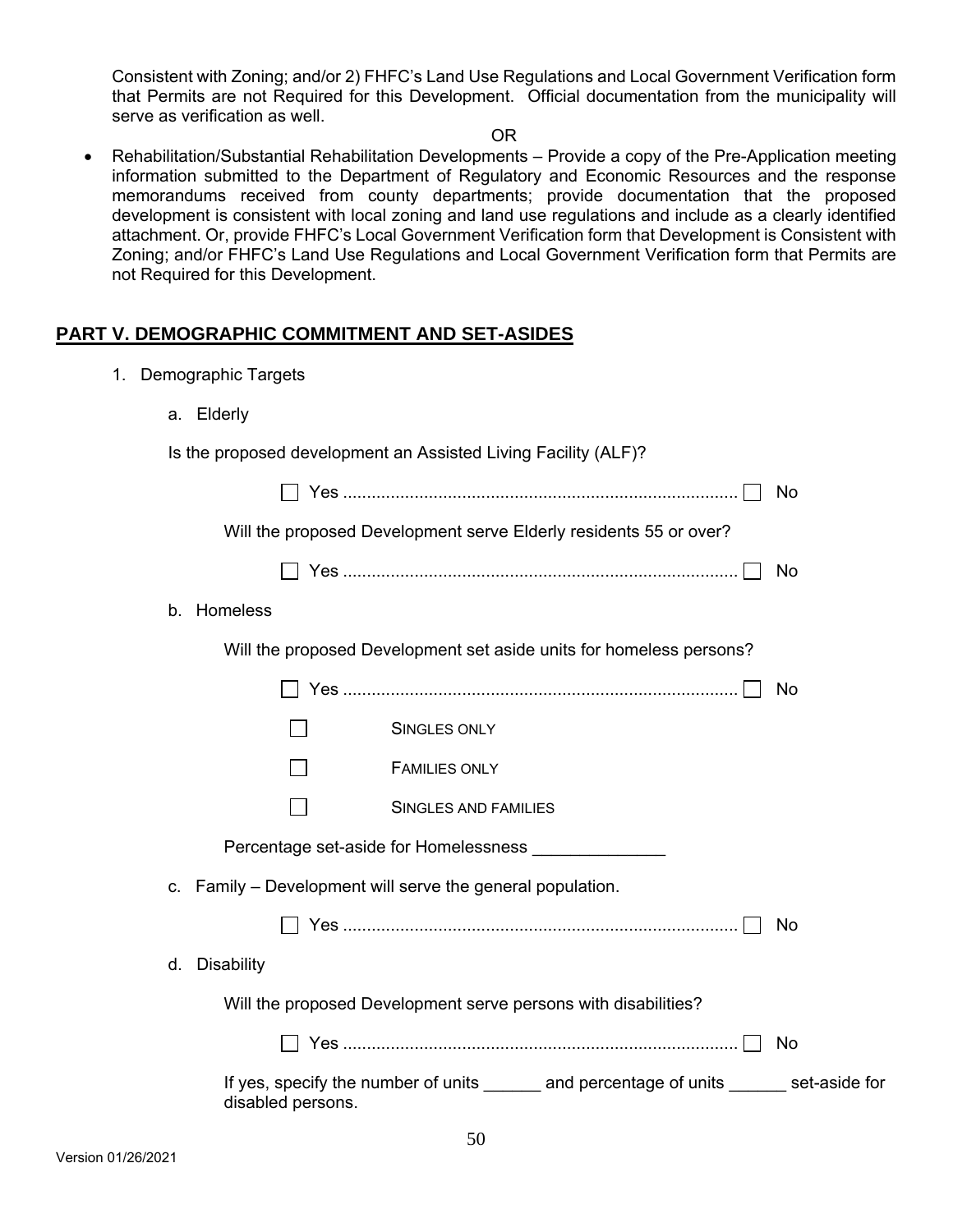#### 2. Income Targeting. **Points will not be awarded if requested documentation is not included in application and if items are not checked.**

Project will result in (check all that apply):

- Mixed-income residential housing, which includes units affordable to persons with incomes of 80% or less of AMI. Indicate % you will be providing:
	- Market rate units  $\%$ Workforce units  $\frac{9}{6}$ <br>Moderate income units  $\frac{9}{6}$ Moderate income units Low Income units  $\%$ Very low income units  $\%$ Extremely low income units %
- Housing units located within  $\frac{1}{2}$  mile of rapid transit facilities, (i.e., Metrorail); or if project is located within ½ mile of the South Miami-Dade Transitway; and/or if project is located within ½ mile of a corridor shown on the Strategic Miami Area Rapid Transit Corridors (SMART) Plan. Include a map indicating that the project is within ½ mile of transit stop.
- Specify the number of units reserved management or service units, which are not affordable units
- 3. Set-Aside Commitments
	- \_\_\_\_ A set-aside of 10% or more of units that is affordable to households at 33% or less of AMI. Units at 33% rents must be identified and included in 30-year pro forma.
		- Rental only:
	- An operating reserve for rental assistance for projects that set aside 10% or more of the units for households at 33% or less of AMI (the operating reserve must be shown in project's capital budget with an allowed source to fund the reserve. Funding from this RFA cannot be utilized for an operating reserve).

# **PART VI. FINANCING**

**Applicants must submit a total budget and upload as a clearly labeled attachment, including a list of all committed funds for the proposed project.** Budget section must include a sources and uses statement; evidence of leveraged funding, such as award letters, signed affidavits, and/or letters of firm commitment; and utility allowance chart.

When completing the budget all appropriate fees must be included.

Project development costs (including fees and soft costs) should reflect a pro-rata share of the total funding awarded by the County and other funding sources. If the project receives funding from the County from multiple funding years (i.e., 2019 and 2020 funding), Developer fees shall be prorated in accordance with the terms of the respective funding years, the Request for Applications and the respective applications for funding submitted to the County. The County's funds may not be used to pay a greater portion of the Developer Fee than the portion of the County's loan to the overall development cost absent the consent of the County. Developer fees must be reflective of actual construction completed. No part of the Developer fee can be disbursed until all loan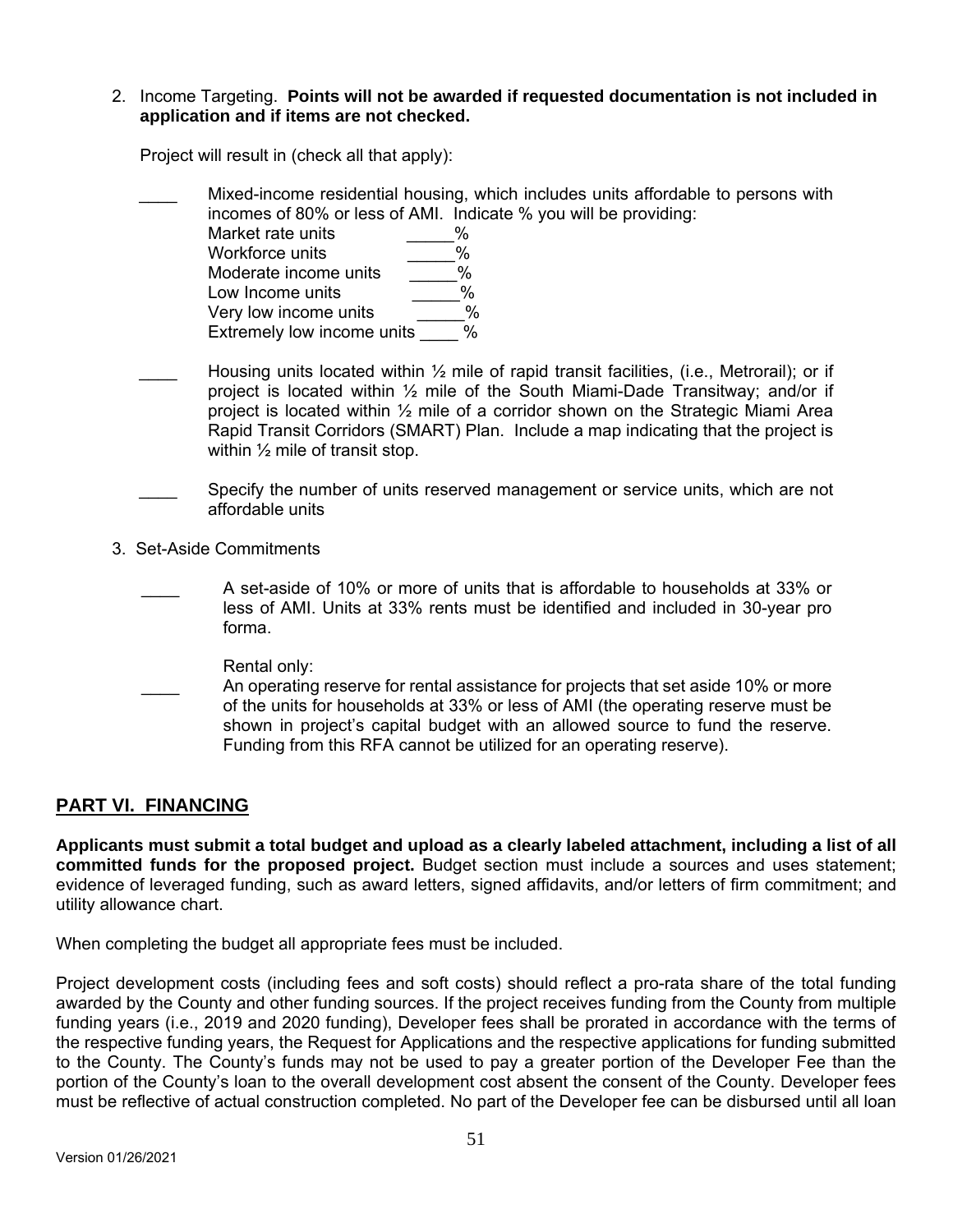closing conditions have been met. Under no circumstances will Miami-Dade County reimburse Developers for costs incurred on the development prior to an executed written agreement and loan closing with recorded documents in effect.

Funding Commitments should be uploaded attached and clearly labeled by commitments.

For purposes of this RFA, evidence of a firm commitment includes the following:

- Award letter or invitation to underwriting from FHFC
- Board approved allocation

Documented evidence of funding commitment from an industry recognized financial institution or other established entities (e.g., Philanthropic foundations, etc.)

Documented evidence of initial underwriting by a lender or from a financial source

### **Applicants may use this section OR use the FHFC form for operating budgets and pro-formas.**

#### **DEVELOPMENT COST PRO FORMA**

| <b>PROJECT COST</b>                           | <b>Costs</b> |  |  |  |
|-----------------------------------------------|--------------|--|--|--|
| <b>Actual Construction Cost</b>               |              |  |  |  |
| Demolition                                    |              |  |  |  |
| <b>New Units</b>                              |              |  |  |  |
| <b>Rehab of Existing Rental Units</b>         |              |  |  |  |
| <b>Accessory Buildings</b>                    |              |  |  |  |
| <b>Recreational Amenities</b>                 |              |  |  |  |
| Rehab of Existing Common Areas                |              |  |  |  |
| *Other (explain in detail)                    |              |  |  |  |
| <b>A1. Actual Construction Cost</b>           |              |  |  |  |
| <b>Contingency (explain in detail)</b>        |              |  |  |  |
| A1.1 Sub-Total                                |              |  |  |  |
| A1.2 General Contractor Fee cannot exceed 14% |              |  |  |  |
| <b>A1.3 Total Actual Construction Cost</b>    |              |  |  |  |

| <b>Financial Cost</b>                       |  |
|---------------------------------------------|--|
| <b>Construction Loan Credit Enhancement</b> |  |
| <b>Construction Loan Interest</b>           |  |
| <b>Construction Loan Origination Fee</b>    |  |
| <b>Bridge Loan Interest</b>                 |  |
| <b>Bridge Loan Origination Fee</b>          |  |
| Permanent Loan Credit Enhancement           |  |
| Permanent Loan Origination Fee              |  |
| Reserves Required By Lender                 |  |
| <b>A2. Total Financial Cost</b>             |  |

| <b>General Development Cost</b> |  |
|---------------------------------|--|
| <b>Accounting Fees</b>          |  |
| Appraisal                       |  |
| Architect's Fee - Design        |  |
| Architect's Fee - Supervision   |  |
| <b>Builder's Risk Insurance</b> |  |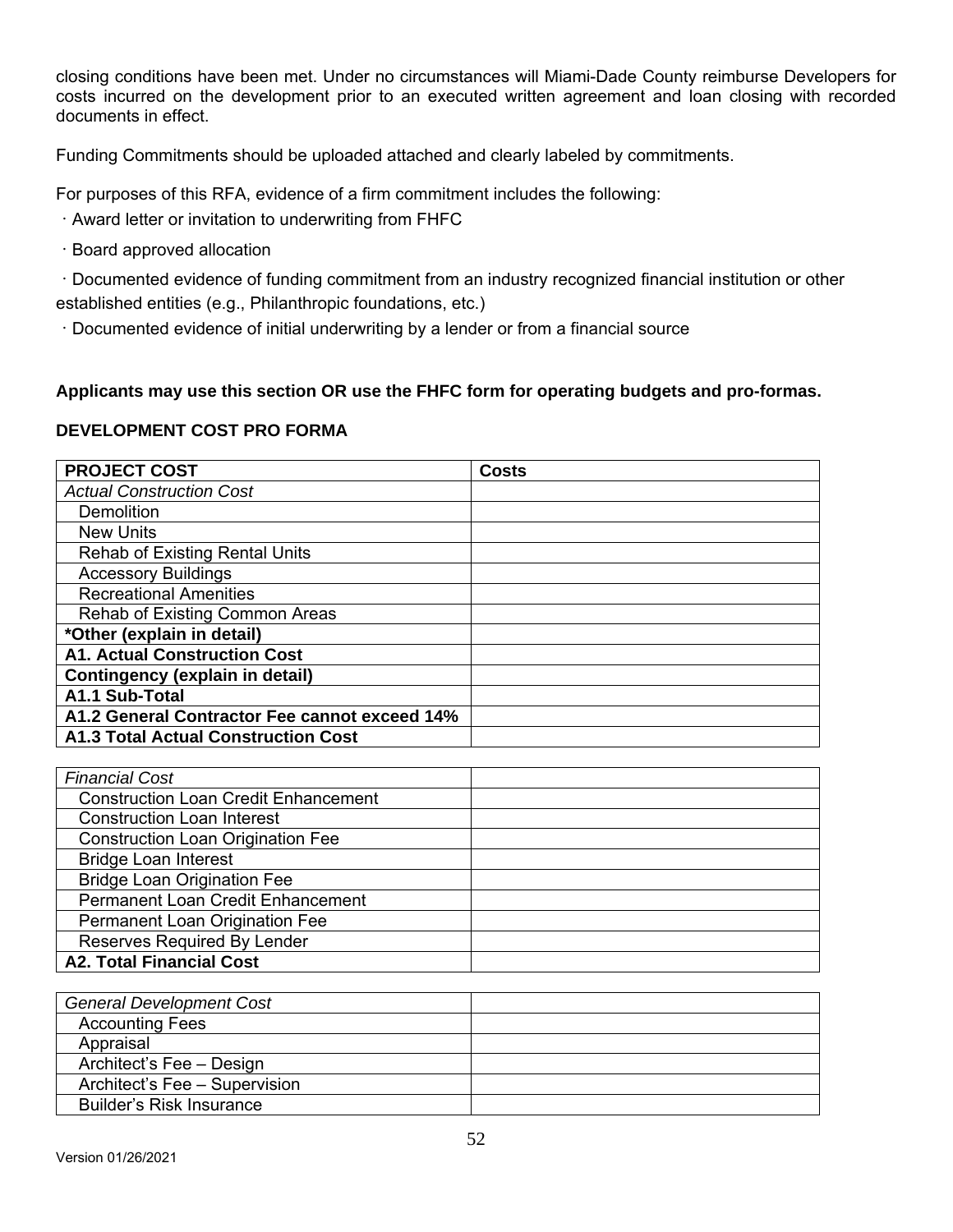| <b>Building Permit</b>                    |  |
|-------------------------------------------|--|
| Brokerage Fees - Land                     |  |
| Brokerage Fees - Building                 |  |
| Closing Costs - Construction Loan         |  |
| Closing Costs - Permanent Loan            |  |
| <b>Engineering Fee</b>                    |  |
| <b>Environmental Fee</b>                  |  |
| <b>Environmental Report</b>               |  |
| *Impact Fees (list in detail)             |  |
| <b>Inspection Fees</b>                    |  |
| Insurance                                 |  |
| <b>Legal Fees</b>                         |  |
| Market Study                              |  |
| Marketing/Advertising                     |  |
| <b>Property Taxes</b>                     |  |
| Soil Test Report                          |  |
| Survey                                    |  |
| <b>Title Insurance</b>                    |  |
| <b>Utility Connection Fee</b>             |  |
| *Other (explain in detail)                |  |
| *Contingency (7) (explain in detail)      |  |
| <b>A3. Total General Development Cost</b> |  |

| B. Development Cost (A1.3+A2+A3) |  |
|----------------------------------|--|

|  | Navalonar's Faa<br><b>U. DEVEIODEL S LEE</b> |  |
|--|----------------------------------------------|--|
|--|----------------------------------------------|--|

| ACQUISITION COST OF EXISTING        |  |
|-------------------------------------|--|
| DEVELOPMENTS (EXCLUDING LAND)       |  |
| <b>Existing Buildings</b>           |  |
| Developer Fee on Existing Buildings |  |
| *Other (explain in detail)          |  |
| <b>D. Total Acquisition Cost</b>    |  |
|                                     |  |

| _AND_                     |  |
|---------------------------|--|
| <b>E. Total Land Cost</b> |  |
|                           |  |

| F. Total Development Cost (B+C+D+E) |  |
|-------------------------------------|--|
|                                     |  |

# Explanation of Other costs.

| <b>Actual Construction Cost - Other</b> | <b>Amount</b> | <b>Description</b> |
|-----------------------------------------|---------------|--------------------|
|                                         |               |                    |
|                                         |               |                    |
|                                         |               |                    |
| <b>General Development Cost - Other</b> | <b>Amount</b> | <b>Description</b> |
|                                         |               |                    |
|                                         |               |                    |
|                                         |               |                    |
| <b>Acquisition Cost - Other</b>         | <b>Amount</b> | <b>Description</b> |
|                                         |               |                    |
|                                         |               |                    |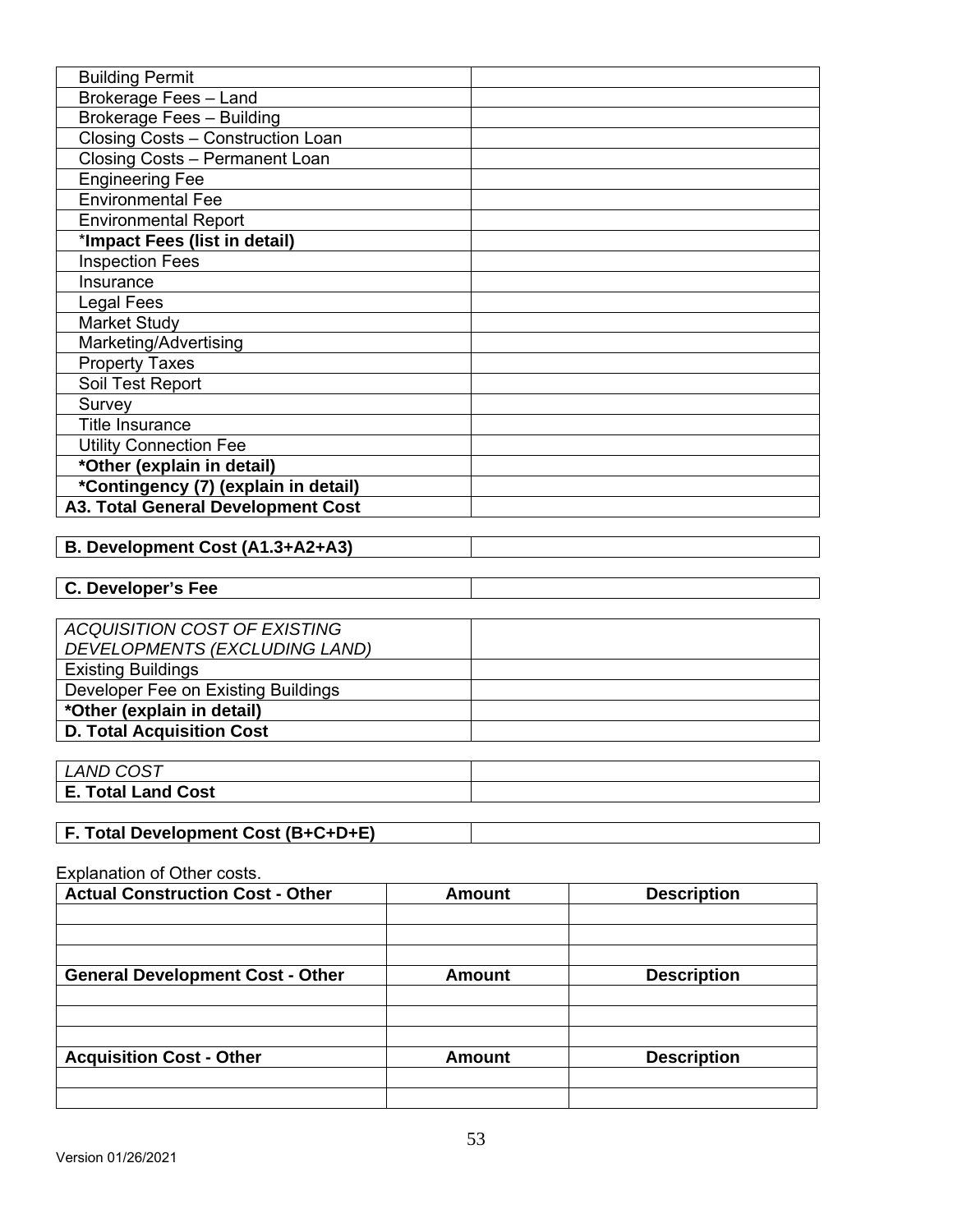#### **CONSTRUCTION OR REHABILITATION ANALYSIS**

|                                           | Amount | <b>Documentation Attached</b> |
|-------------------------------------------|--------|-------------------------------|
| <b>A. Total Development Cost</b>          |        |                               |
| <b>B. Sources</b>                         |        |                               |
| <b>County Funds</b>                       |        |                               |
| <b>First Mortgage Financing</b>           |        |                               |
| Second Mortgage Financing                 |        |                               |
| <b>Third Mortgage Financing</b>           |        |                               |
| Deferred Developer Fee                    |        |                               |
| Grants                                    |        |                               |
| Equity - Partner's Contribution           |        |                               |
| Other:                                    |        |                               |
| Other:                                    |        |                               |
| <b>Total Sources</b>                      |        |                               |
| <b>C. Financing Shortfall (A minus B)</b> |        |                               |

#### **PERMANENT ANALYSIS**

|                           | Amount | <b>Documentation Attached</b> |
|---------------------------|--------|-------------------------------|
| A. Total Development Cost |        |                               |
| <b>B. Sources</b>         |        |                               |
| C. County Funds Requested |        |                               |

# **PART VII. FINANCIAL BENEFICIARIES**

FINANCIAL BENEFICIARIES DISCLOSURE: Applicants seeking funds under this RFA must include and fully disclose any person or entity categorized as a financial beneficiary as defined by Rule 67-48.002, F.A.C.

#### **FAILURE TO ACCURATELY AND FULLY DISCLOSE ALL REQUESTED INFORMATION WILL RESULT IN REJECTION OF THE APPLICATION.**

#### **Financial Beneficiary Disclosure for the proposed development to be uploaded attached and clearly labeled:**

On the chart below list the names of all persons or entities that are financial beneficiaries as defined by Rule 67- 48.002, F.A.C. in the proposed development excluding limited partner investors through housing credit syndication, third-party lenders, and third-party management agents for each application submitted.

| <b>Name of Financial Beneficiary</b> |  |  |  |  |
|--------------------------------------|--|--|--|--|
|                                      |  |  |  |  |
|                                      |  |  |  |  |
|                                      |  |  |  |  |
|                                      |  |  |  |  |
|                                      |  |  |  |  |
|                                      |  |  |  |  |
|                                      |  |  |  |  |
|                                      |  |  |  |  |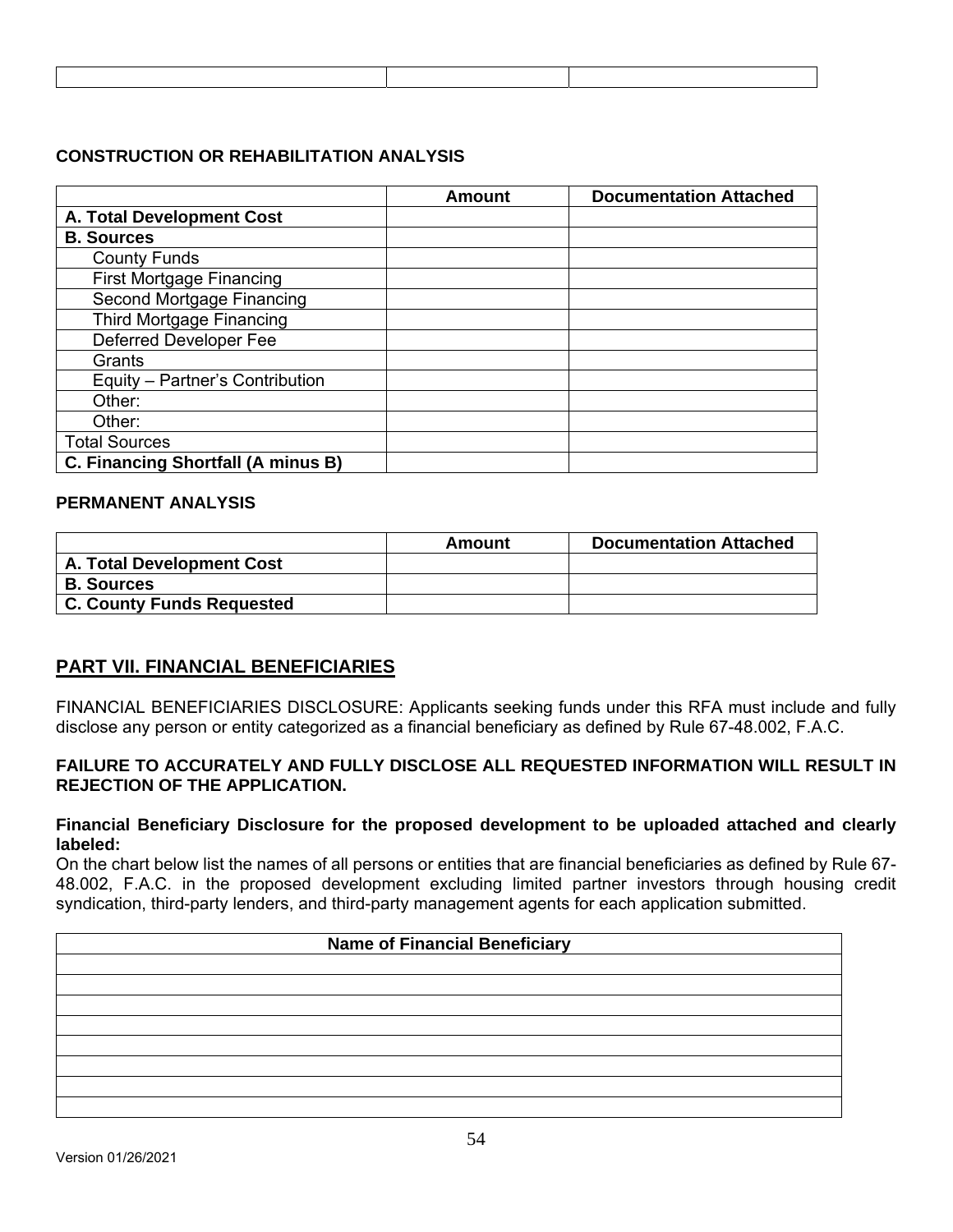# **PART VIII - RENTS AND OPERATING PRO FORMA Upload as a clearly labeled attachment**

# **A. Units and Rental Rates**

|                          | A                           | В                | $\mathbf c$   | D                              | E      | F                                | G                       | H                             |
|--------------------------|-----------------------------|------------------|---------------|--------------------------------|--------|----------------------------------|-------------------------|-------------------------------|
| % of<br>Median<br>Income | Target<br>Tenant<br>$\star$ | # of<br>Bedrooms | # of<br>Units | Sq. Ft.<br>of Living<br>Area** | Rent   | Tenant<br>Paid<br>Utility Allow. | Proposed<br>Net<br>Rent | <b>Net</b><br>Rent/Sq.<br>Ft. |
|                          |                             | 0                |               |                                | \$     | \$                               | \$                      |                               |
|                          |                             |                  |               |                                | \$     | \$                               | \$                      |                               |
|                          |                             | $\overline{2}$   |               |                                | \$     | \$                               | \$                      |                               |
|                          |                             | 3                |               |                                | \$     | \$                               | \$                      |                               |
|                          |                             | 4                |               |                                | \$     | \$                               | \$                      |                               |
|                          |                             | 5                |               |                                | \$     | \$                               | \$                      |                               |
|                          |                             | <b>TOTAL</b>     |               |                                | \$     | \$                               | \$                      |                               |
|                          |                             |                  |               |                                | Annual | <b>Income</b>                    | \$                      |                               |

# **Miami-Dade County Assisted Units**

**\***Homeownership only

# **Non Miami-Dade County Assisted Units**

|                          | A                     | В                       | $\mathbf c$   | D                            | E      | F                                | G                         | н                             |
|--------------------------|-----------------------|-------------------------|---------------|------------------------------|--------|----------------------------------|---------------------------|-------------------------------|
| % of<br>Median<br>Income | Target<br>Tenant<br>* | # of<br><b>Bedrooms</b> | # of<br>Units | Sq. Ft.<br>of Living<br>Area | Rent   | Tenant<br>Paid<br>Utility Allow. | Proposed<br>Net<br>Rent   | <b>Net</b><br>Rent/Sq.<br>Ft. |
|                          |                       | $\mathbf 0$             |               |                              | \$     | \$                               | \$                        | \$                            |
|                          |                       |                         |               |                              | \$     | \$                               | \$                        | \$                            |
|                          |                       | 2                       |               |                              | \$     | \$                               | \$                        | \$                            |
|                          |                       | 3                       |               |                              | \$     | \$                               | $\boldsymbol{\mathsf{S}}$ | \$                            |
|                          |                       | 4                       |               |                              | \$     | \$                               | \$                        | \$                            |
|                          |                       | 5                       |               |                              | \$     | \$                               | \$                        | \$                            |
|                          |                       | <b>TOTAL</b>            |               |                              | \$     | \$                               | \$                        | \$                            |
|                          |                       |                         |               |                              | Annual | <b>Income</b>                    | \$                        |                               |

 **\*Codes for Target Tenant: H = Homeless; LWA = Living with AIDS; E = Elderly; D Disabled (other than LWA); F = Exiting Foster Care Youth.** 

**\*\*Living area should be defined as only air-conditioned spaces.** 

**NOTE: The information provided on this page will be used as the basis for contract compliance, should the development be funded.**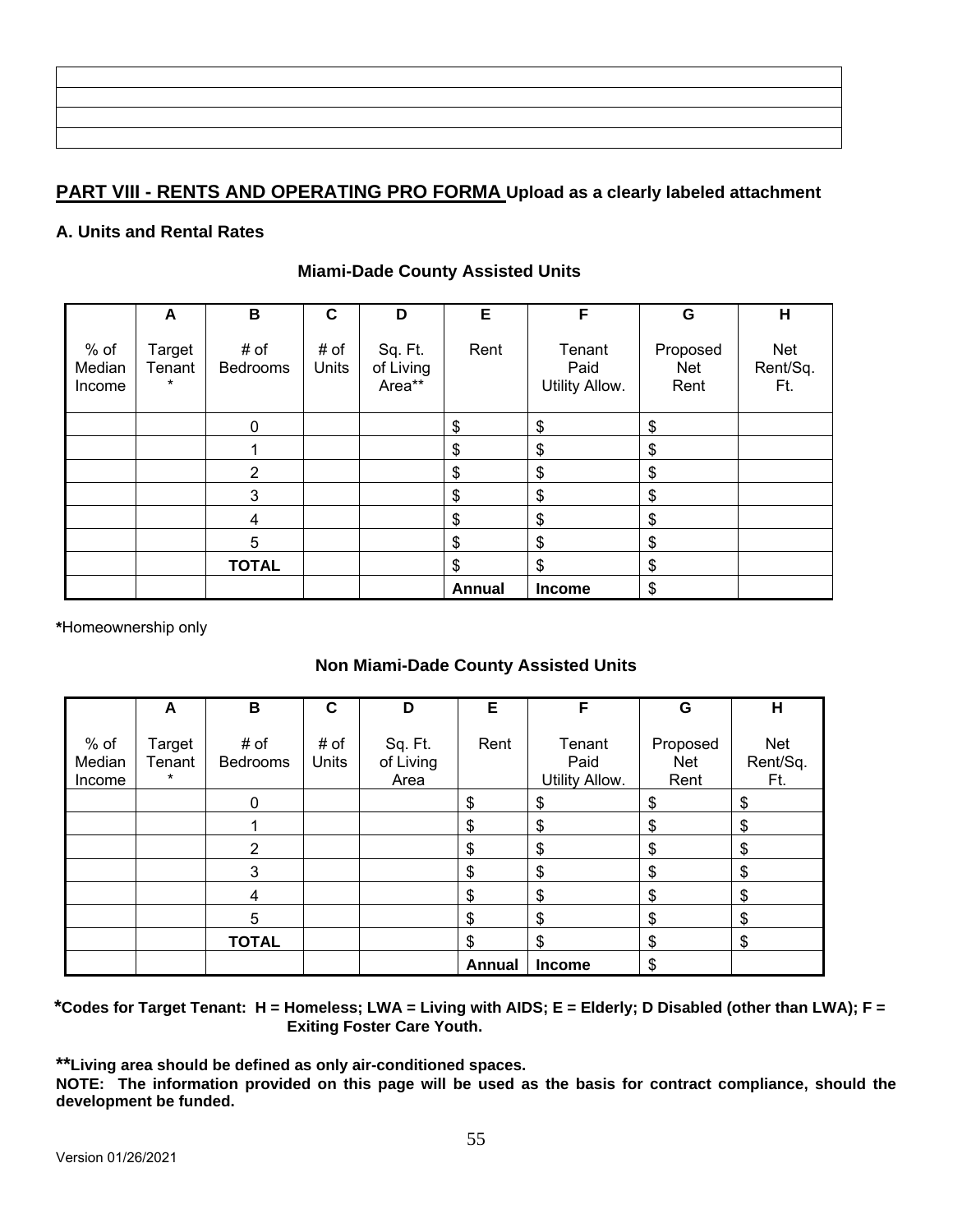### **Rents and Operating Pro Forma**

#### **Operating Pro Forma**

- 1) Submit an operating pro forma for the proposed development with projects operating expenses and income. The operating pro forma must be attached, labeled and clearly identified.
- 2) If loan or other funding approval is in place, insert the actual interest rate(s), terms and assumptions used in obtaining the commitment.
- 3) Evidence of the figures used to obtain the commitment must be located directly behind this form, labeled and clearly identified with the funding source guidelines.

#### **USE THE FOLLOWING ASSUMPTIONS IF ALL SOURCES OF FUNDING ARE NOT FIRMLY COMMITTED WITH CORRESPONDING INTEREST RATE: (FOR RENTAL ONLY)**

- 1. Mortgage Rate: 6% (includes servicing fees)
- 2. Mortgage Term: 30 year amortization
- 3. Vacancy Rate: 6%
- 4. Annual Rental Income Increase Rate: 3%
- 5. Operating Reserves of 3%
- 6. Replacement Reserves of a minimum amount of \$300 per unit per annum; must be used for all developments
- 7. Minimum Operating Expenses are \$4,500 and the maximum operating expenses are \$6,250
- 8. Annual Expense Increase Rate is 4%

#### **Rents and Operating Pro Forma**

**NOTE: Variances from the above assumptions may be made only if adequate data are attached hereto as an Exhibit to justify the exception**. If anticipated vacancy rates or annual expenses for a particular market area are higher, then the higher numbers should be used.

*If applicable, justification should be included and uploaded as a clearly identified attachment.* 

#### **Pro Forma Format**

Complete the Pro Forma Form shown below and project figures for New Construction which include Redevelopment and Rehabilitation developments for **30 years**. Attach a detailed explanation of all projections. *The detailed explanation of all projections should be included and uploaded as a clearly identified attachment.*

#### **Rental Forms Continued**

**Rents and Operating Pro Forma ("GAP" funding applications may use pro forma included in FHFC submittal).** 

#### **INCOME**

| <b>Gross Rental Income</b><br>(Attach rent schedule) |  |
|------------------------------------------------------|--|
| Other Income (specify source)                        |  |
| Subtotal                                             |  |
| Minus Vacancy (6% of Subtotal)                       |  |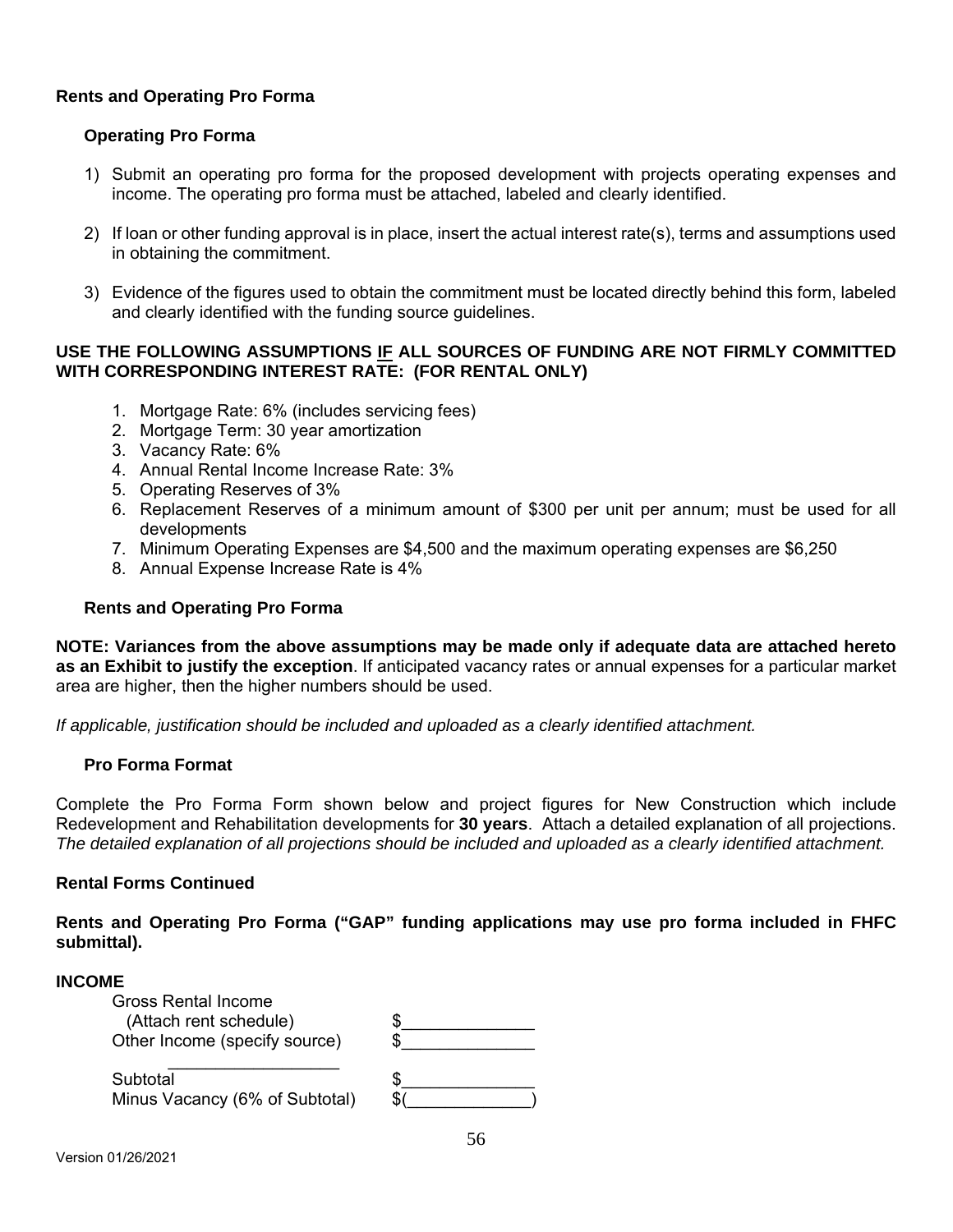|  |  | (A) INCOME |  |
|--|--|------------|--|
|--|--|------------|--|

| (A) INCOME                        | \$  |
|-----------------------------------|-----|
| <b>OPERATING EXPENSES</b>         |     |
| <b>Salaries</b>                   | \$  |
| Repair and Maintenance            | \$  |
| <b>Utilities</b>                  | \$  |
| Administration                    | \$  |
| <b>Contract Services</b>          | \$  |
| <b>Management Fees</b>            | \$  |
| Insurance                         | \$  |
| <b>Miscellaneous</b>              | \$  |
| <b>Real Estate Taxes</b>          | \$  |
| <b>Replacement Reserve</b>        | \$  |
| (B) EXPENSES                      | \$  |
| <b>NET OPERATING INCOME</b>       |     |
| (A) Income                        | \$  |
| (B) Expenses                      | \$( |
| <b>Net Operating Income</b>       | \$  |
| <b>DEBT SERVICE COVERAGE</b>      |     |
| (A) Net Operating Income          |     |
| <b>Annual Debt Service</b><br>(B) |     |
| for all mortgages                 | \$  |
| <b>Debt Service Ratio</b><br>(C)  |     |
| [Divide $(A)$ by $(B)$ ]*         |     |
|                                   |     |

If debt service coverage relies on other sources of funds in addition to net operating income, attach separate sheet(s) describing source of funds. *All attachment(s) should be uploaded and clearly identified.*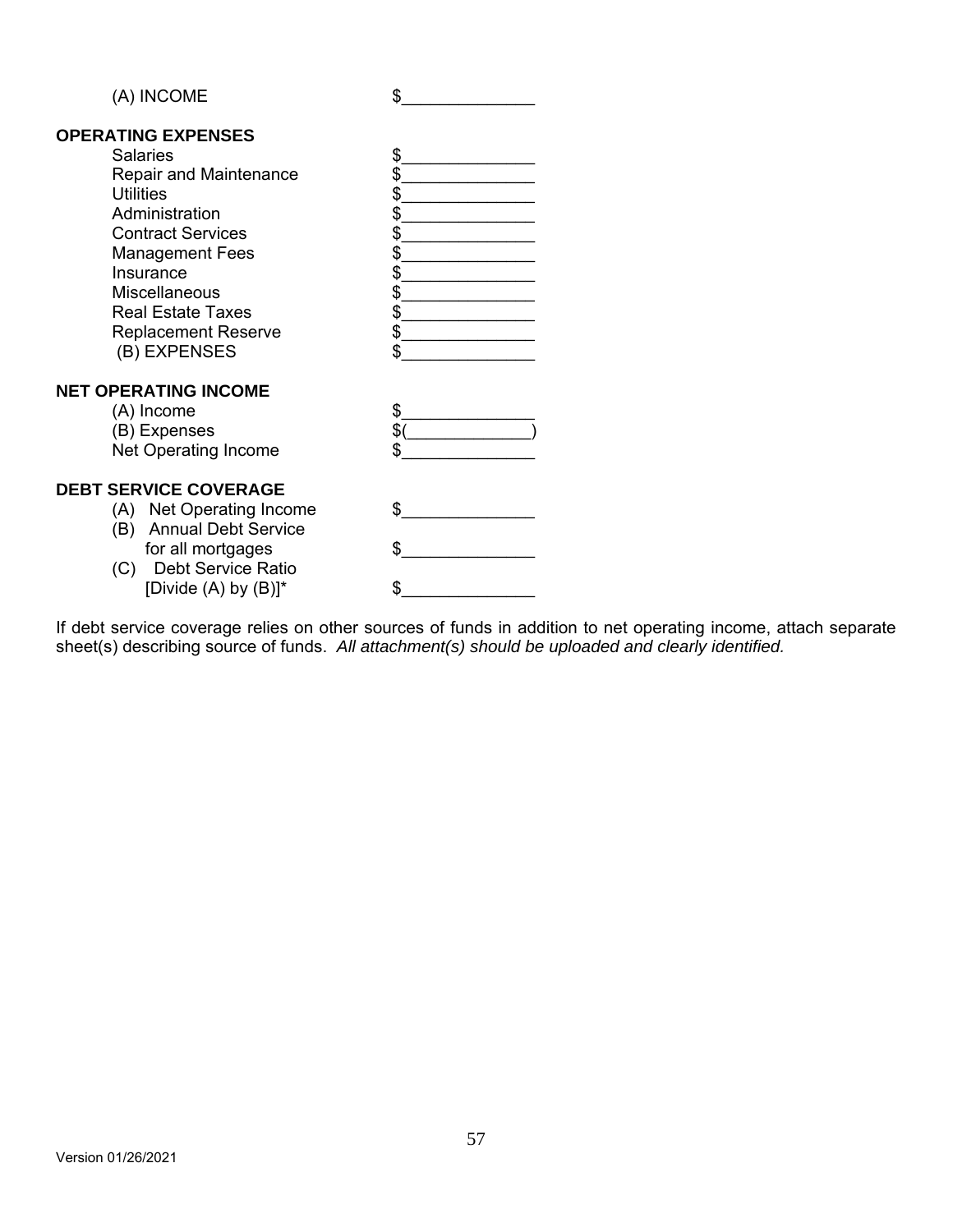| <b>COUNTYWIDE - MULTIFAMILY RENTAL</b>                                                                                                                               |  |                  |              |
|----------------------------------------------------------------------------------------------------------------------------------------------------------------------|--|------------------|--------------|
| <b>SCORING SHEET</b>                                                                                                                                                 |  |                  | <b>SCORE</b> |
| 1. Ability to Proceed                                                                                                                                                |  | 34 points        |              |
| a. Does Applicant have documented Site Control THRESHOLD                                                                                                             |  |                  |              |
| Yes                                                                                                                                                                  |  | Passes           |              |
|                                                                                                                                                                      |  | <b>Threshold</b> |              |
| <b>No</b>                                                                                                                                                            |  | Fails            |              |
|                                                                                                                                                                      |  | <b>Threshold</b> |              |
| b. Has public approval, such as land use, zoning and variances been<br>obtained to carry out the project?                                                            |  |                  |              |
| Yes                                                                                                                                                                  |  | 12 points        |              |
| <b>No</b>                                                                                                                                                            |  | 0 points         |              |
| c. Is there appropriate infrastructure or access to infrastructure for this<br>project? (i.e,. water and sewer connections, roadway access, and electric<br>service) |  |                  |              |
| Yes                                                                                                                                                                  |  | 10 points        |              |
| <b>No</b>                                                                                                                                                            |  | 0 points         |              |
| d. Permit Documents (New Construction only)                                                                                                                          |  |                  |              |
| <b>Master Permit Issuance</b>                                                                                                                                        |  | 10 points        |              |
| Permit ready letter w/approved construction plans                                                                                                                    |  | 8 points         |              |
| Copy of building process number                                                                                                                                      |  | 6 points         |              |
| d. Permit Documents (Rehabilitation of existing structures)                                                                                                          |  |                  |              |
| <b>Master Permit Issuance</b>                                                                                                                                        |  | 8 points         |              |
| Permit ready letter w/approved construction plans                                                                                                                    |  | 6 points         |              |
| Copy of building process number                                                                                                                                      |  | 2 points         |              |
| e. Copy of fully executed GC contract                                                                                                                                |  | 2 points         |              |
| 2. County subsidy including Surtax, CDBG, HOME, GOB or other County<br>resources and funding requested in current application on a per unit basis.                   |  | 16 points        |              |
| Less than or equal to \$25,000 per unit                                                                                                                              |  | 16 points        |              |
| $$25,001 - $40,000$ per unit                                                                                                                                         |  | 11 points        |              |
| \$40,001 - \$50,000 per unit                                                                                                                                         |  | 6 points         |              |
| Greater than \$50,000 per unit                                                                                                                                       |  | 2 points         |              |
| 3. Mixed Income Projects - Ratio of low-moderate to market rate rental units<br>provided                                                                             |  | 12 points        |              |
| 65% unrestricted/15% moderate/20% very low                                                                                                                           |  | 12 points        |              |
| 45% unrestricted/15% moderate/20% low /20% very low                                                                                                                  |  | 12 points        |              |
| 70% unrestricted/10% moderate/20% very low                                                                                                                           |  | 9 points         |              |
| 50% unrestricted/10% moderate/40% very low                                                                                                                           |  | 9 points         |              |
| 80% unrestricted/20% very low                                                                                                                                        |  | 7 points         |              |
| 60% unrestricted/40% very low                                                                                                                                        |  | 7 points         |              |
| 90% at or below 60% AMI                                                                                                                                              |  | 4 points         |              |
| 100% at or below 60% AMI (or up to 80% AMI using LIHTC income                                                                                                        |  | 4 points         |              |
| averaging or workforce housing)                                                                                                                                      |  |                  |              |
| 4. Experience of Development Team (based on RFA submittal)<br>For purposes of scoring, to receive points for developer experience applicant must                     |  | 17 points        |              |
| provide proof of unit development including certificate of occupancy. If a developer                                                                                 |  |                  |              |
| can demonstrate proof of "recent experience" additional points will be awarded.                                                                                      |  |                  |              |
| Specify if the experience on a development by development basis is for multi-family                                                                                  |  |                  |              |
| or homeownership.                                                                                                                                                    |  |                  |              |
| a. Units completed with Certificate of Occupancy                                                                                                                     |  |                  |              |
| More than 1000 units                                                                                                                                                 |  | 15 points        |              |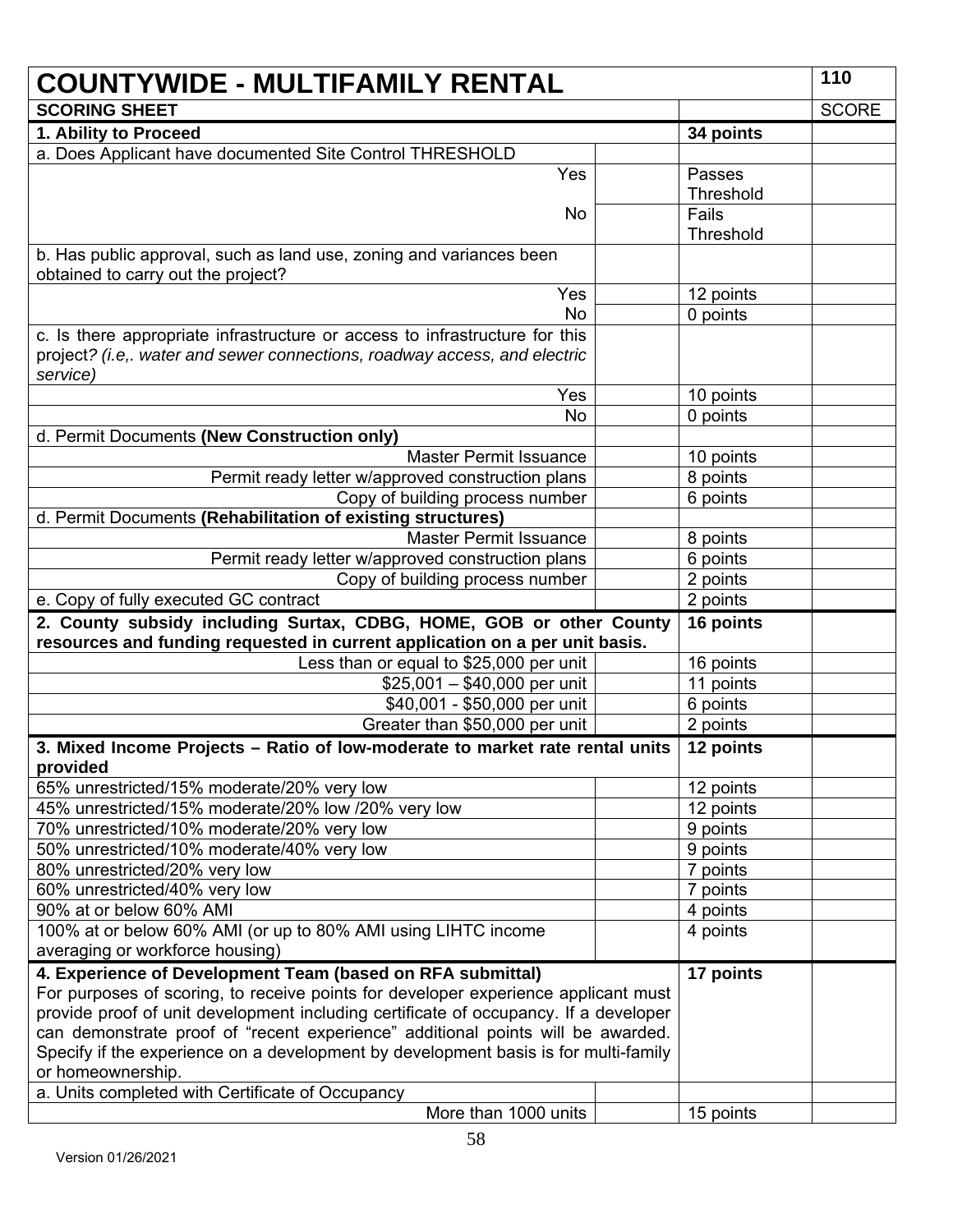| 700-999 units                                                                                                                                    | 12 points            |    |
|--------------------------------------------------------------------------------------------------------------------------------------------------|----------------------|----|
| 500-699 units                                                                                                                                    | 9 points             |    |
| 201-499 units                                                                                                                                    | 7 points             |    |
| 100-200 units                                                                                                                                    | 5 points             |    |
| 50-99 units                                                                                                                                      | 3 points             |    |
| 25-49 units                                                                                                                                      | 2 points             |    |
| Less than 25 units                                                                                                                               | 1 point              |    |
| b. Recent Experience - Projects completed within the last 4 years                                                                                |                      |    |
| (based on units counted above)                                                                                                                   |                      |    |
| 51% or more of the units                                                                                                                         | 2 points             |    |
| Less than 51% of the units                                                                                                                       | 0 points             |    |
| 5. Set Asides for Extremely Low Income (ELI) - at or below 33% AMI                                                                               | 7 points             |    |
| 16-20% of total units                                                                                                                            | 7 points             |    |
| 11%-15% of total units                                                                                                                           | 4 points             |    |
| 10% or fewer of total units                                                                                                                      | 0 points             |    |
|                                                                                                                                                  |                      |    |
| <b>Number of Housing HOME Set Aside Units</b>                                                                                                    | 10 points            |    |
| 100%<br>75%                                                                                                                                      | 10 points            |    |
| 50%                                                                                                                                              | 7 points<br>5 points |    |
| 25%                                                                                                                                              | 3 points             |    |
| 0                                                                                                                                                | 0 points             |    |
|                                                                                                                                                  |                      |    |
| 6. Not-for-Profit and/or Public Housing projects as member of development<br>team. Not-for-Profit must be at least 51% owner.                    | 7 points             |    |
| Yes                                                                                                                                              | 7 points             |    |
| No                                                                                                                                               |                      |    |
|                                                                                                                                                  | 0 points             |    |
| 7. Construction Features - Does the development commit to providing Green                                                                        | <b>Threshold</b>     |    |
| building Certification? THRESHOLD                                                                                                                |                      |    |
| Green Certified (LEED, FGBC, NGBS, Energy Star, etc.)<br>Yes                                                                                     | Passes<br>Threshold  |    |
| No                                                                                                                                               | Fails                |    |
|                                                                                                                                                  | Threshold            |    |
| 8. Disability Set-Aside: Does the Development provide additional units for                                                                       | 7 points             |    |
| disabled households, beyond what is required by Federal, State or local fair                                                                     |                      |    |
| housing laws? Evidence at contract execution is required.                                                                                        |                      |    |
| 6% or greater set-aside units for disabled households                                                                                            | 7 points             |    |
| <b>BONUS POINTS</b>                                                                                                                              |                      | 56 |
|                                                                                                                                                  |                      |    |
| <b>Proximity to Community Services and/or Rapid Transit Services</b>                                                                             | 14 points            |    |
| Choose the appropriate answer: a, b, c or d                                                                                                      |                      |    |
| a. Located within approximately 1/2 mile of the Strategic Miami Area Rapid<br>Transit Corridors (map of SMART plan can be found on PHCD website) | 2 points             |    |
| b. Located within approximately $\frac{1}{2}$ mile of rapid transit (Tri-Rail, Metrorail,                                                        | 5 points             |    |
| Metromover or South Miami-Dade Transitway)<br>c. Located within 1/ <sub>4</sub> -mile of rapid transit (Tri-Rail, Metrorail, Metromover          | 7 points             |    |
| or South Miami-Dade Transitway)<br>Located within 1/10-mile of rapid transit (Tri-Rail, Metrorail,<br>d.                                         | 9 points             |    |
| Metromover or South Miami-Dade Transitway)                                                                                                       |                      |    |
| <b>Recreation &amp; health facilities</b>                                                                                                        |                      |    |
| Choose the appropriate answer: a or b<br>a. Within 1 mile of development                                                                         | 5 points             |    |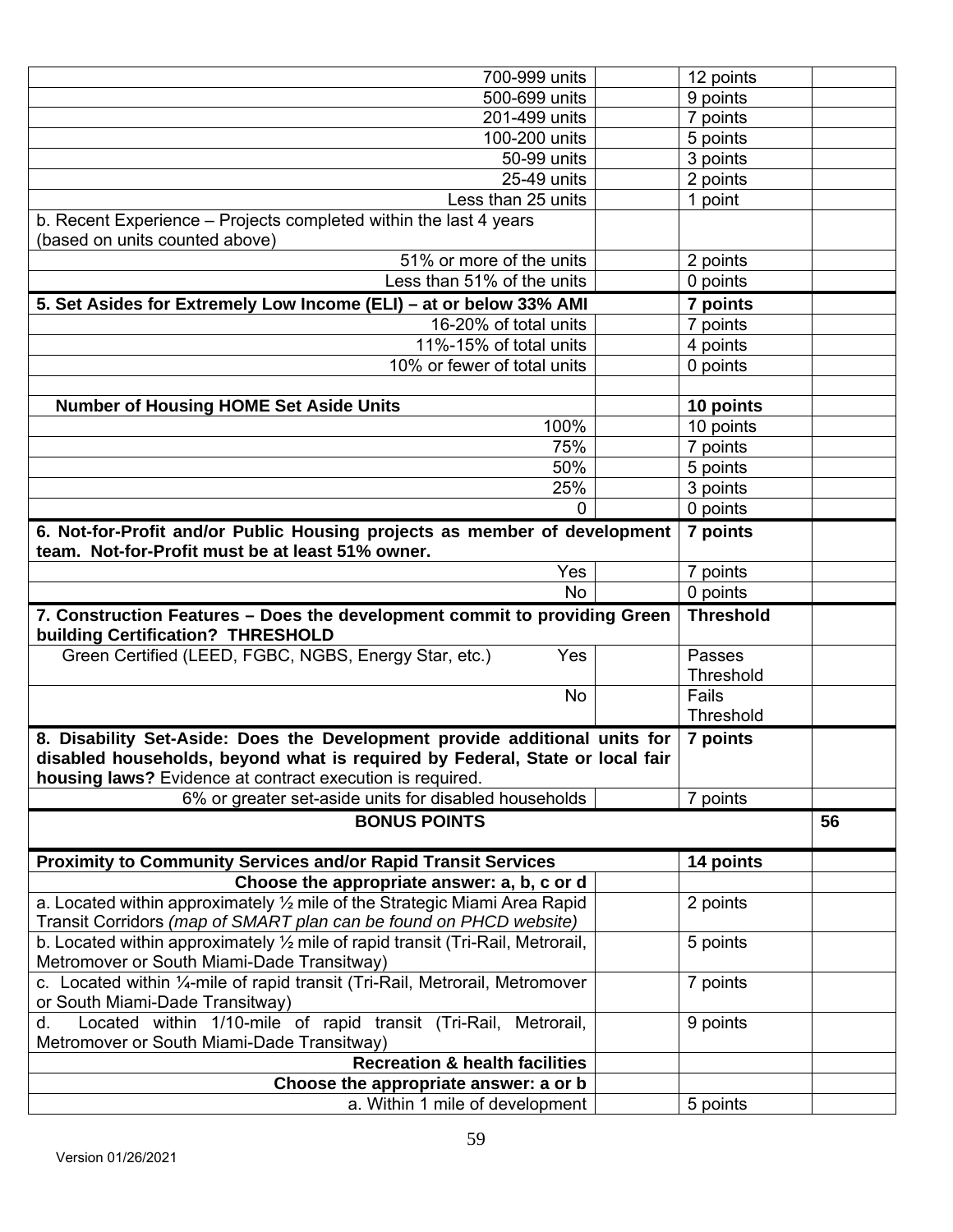| b. Within 1.25 miles                                                           | 4 points  |  |
|--------------------------------------------------------------------------------|-----------|--|
| <b>Project Completion and Compliance points.</b>                               | 8 points  |  |
| Projects associated, through ownership, to projects that have been in progress |           |  |
| for two years prior to this application and are contiguous to such previously  |           |  |
| initiated projects.                                                            |           |  |
| Completed projects choose up to 3                                              |           |  |
| Completed the initial project on time                                          | 2 points  |  |
| Completed the initial project within the original budget                       | 2 points  |  |
| Completed the initial project and is currently in compliance                   | 2 points  |  |
| Projects still in progress                                                     |           |  |
| The initial project if still in progress and if previously awarded             | 2 points  |  |
| Surtax/SHIP funding is currently in compliance                                 |           |  |
| Projects with FHFC or other Non-County firm commitments                        | 10 points |  |
| (Community Redevelopment Agency, Federal Home Loan Bank, Non-County HOME,      |           |  |
| Opportunity Zones resources, Philanthropic donations, etc.)                    |           |  |
| 9% LIHTC projects with letter of firm financial commitment from FHFC           | 10 points |  |
| Firm aggregate commitments totaling \$50,000 or more per unit                  | 10 points |  |
| Firm aggregate commitments totaling \$40,000-\$49,000 per unit                 | 6 points  |  |
| Firm aggregate commitments totaling \$25,000- \$39,000 per unit                | 3 points  |  |
| Firm aggregate commitments totaling \$1,000 - \$24,999 per unit                | 1 point   |  |
| <b>Commitment of Opportunity Zones Resources</b>                               | 2 points  |  |
| To achieve points, applications must document a commitment of                  |           |  |
| Qualified Opportunity Funds or eligible investments in Qualified               | 2 points  |  |
| Opportunity Zones to support development of affordable housing.                |           |  |
|                                                                                |           |  |
| <b>Efficient Building Costs for High Rise Developments</b>                     | 5 points  |  |
| To achieve points, applications for proposed high-rise developments            |           |  |
| must show a total development cost lower than the published 2018 Total         | 5 points  |  |
| Development Cost. In order to qualify for the bonus, the total                 |           |  |
| development cost per unit listed in the Pro Forma portion of the               |           |  |
| application must be lower than \$313,300 per unit.                             |           |  |
|                                                                                |           |  |
| <b>Non-Affiliated General Contractors</b>                                      | 1 point   |  |
| To achieve points, applications must evidence that the general                 |           |  |
| contractor is not affiliated with the applicant/developer. In order to         |           |  |
| qualify for the bonus, the applicant/developer must provide                    | 1 point   |  |
| documentation in the form of an agreement that evidences that the              |           |  |
| selected general contractor is not affiliated with the applicant/developer.    |           |  |
|                                                                                |           |  |
| <b>Mixed Income Flexibility in Local Government Ordinances</b>                 | 2 points  |  |
| To achieve points, applications must provide documentation that                |           |  |
| the proposed development specified in the application is a mixed               | 2 points  |  |
| income project within a municipality or jurisdiction that has local            |           |  |
| ordinances that allow for flexibility in developing and incentivizing          |           |  |
| mixed income housing, e.g., allowing for higher densities if only a            |           |  |
| portion of a project abuts a residentially zoned parcel; expedited             |           |  |
| permitting processing and approvals, etc.                                      |           |  |
|                                                                                |           |  |
| <b>RER Pre-Application Meeting</b>                                             | 5 points  |  |
| To achieve points, applications must provide documentation of County           |           |  |
| response memorandums received as part of RER's Pre-Application                 | 0 points  |  |
| meeting or similar documentation from municipalities. 1 point is               |           |  |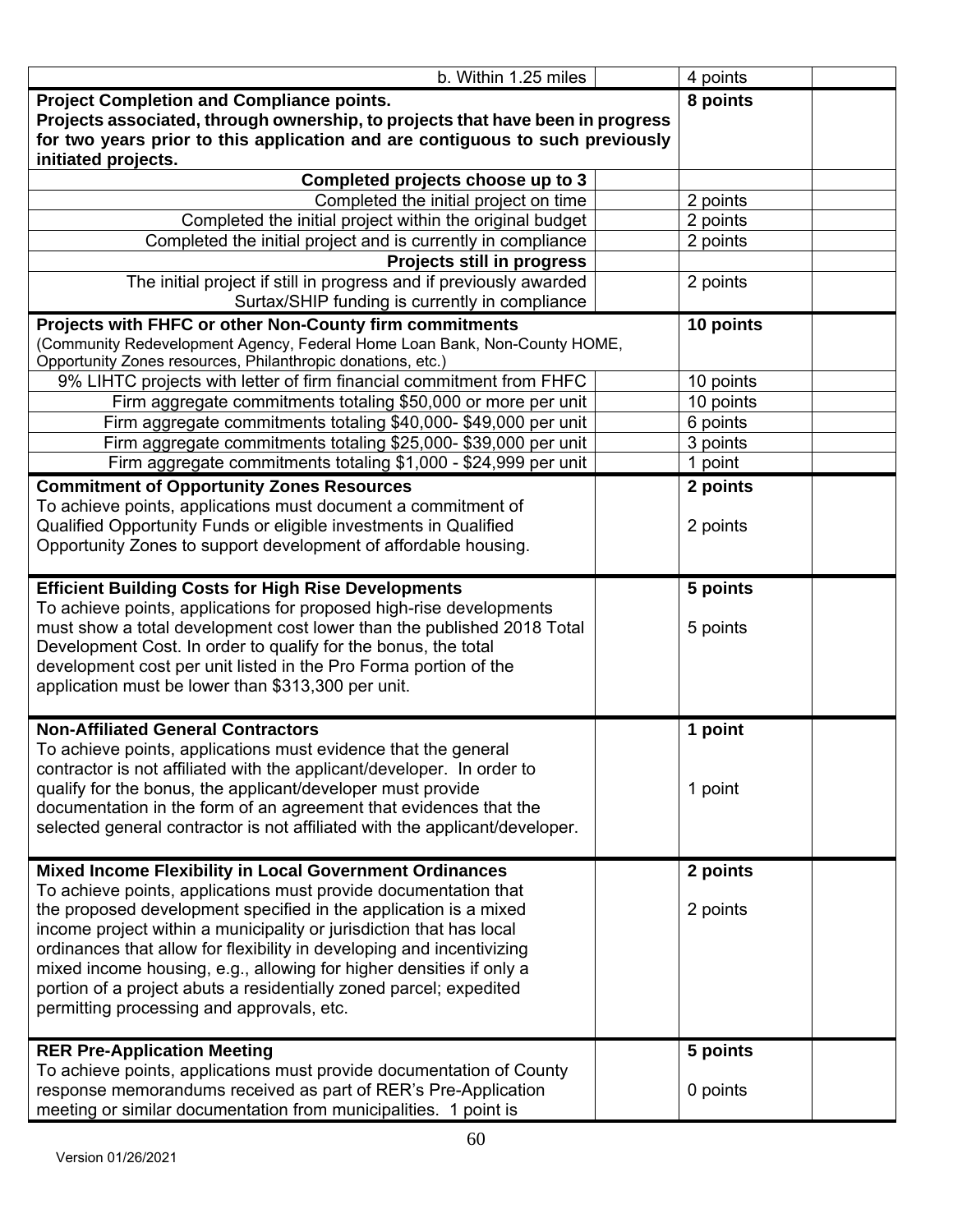| awarded for each departmental memorandum and/or letter that states<br>no objections or no further action required (maximum of 5 points).                                                                                                                                                                                                                                                                                                                                                                                                                                                                                                                                                                                                                                                                                                                                                            |          | Up to<br>5 points            |  |
|-----------------------------------------------------------------------------------------------------------------------------------------------------------------------------------------------------------------------------------------------------------------------------------------------------------------------------------------------------------------------------------------------------------------------------------------------------------------------------------------------------------------------------------------------------------------------------------------------------------------------------------------------------------------------------------------------------------------------------------------------------------------------------------------------------------------------------------------------------------------------------------------------------|----------|------------------------------|--|
| <b>Water and Sewer Capacity Analysis</b><br>To achieve points, applications must provide documentation of a<br>Water and Sewer capacity analysis, active and dated within one<br>year prior to the date of RFA application.                                                                                                                                                                                                                                                                                                                                                                                                                                                                                                                                                                                                                                                                         |          | 2 points<br>2 points         |  |
| <b>Diversity in Development Teams</b>                                                                                                                                                                                                                                                                                                                                                                                                                                                                                                                                                                                                                                                                                                                                                                                                                                                               | 5 points |                              |  |
| To achieve points, developers should provide evidence (through<br>narrative and other documentation - 4 pages maximum) of the team's<br>diversity in this project. Diversity can be achieved either through the<br>Developer's own internal hiring practices, planned mentoring activities or<br>through inclusion of these practices within the required development<br>team components in the application such as Architect, Engineer,<br>Attorney and other essential staff/professionals. Diversity can also be<br>achieved through MBE/WBE/DBE contracting practices specific to this<br>application for which Surtax/SHIP funds are being requested.<br>Community Breakdown Chart from Resolution R-1080-14<br>Miami-Dade's Diverse Community<br>65.6% Hispanic / Latino<br>16.8% Non-Hispanic Black or African American<br>15.0% Non-Hispanic White<br>1.6% Non-Hispanic Asian<br>1.0% Other |          | 5 points                     |  |
| <b>Sea Level Rise</b>                                                                                                                                                                                                                                                                                                                                                                                                                                                                                                                                                                                                                                                                                                                                                                                                                                                                               | 2 points |                              |  |
| Bonus points may be achieved by providing documentation within<br>the application that the development will prepare for sea level rise<br>and natural environmental hazards, such as elevating AC units, or<br>raising the building.                                                                                                                                                                                                                                                                                                                                                                                                                                                                                                                                                                                                                                                                |          | 2 points                     |  |
|                                                                                                                                                                                                                                                                                                                                                                                                                                                                                                                                                                                                                                                                                                                                                                                                                                                                                                     |          | <b>TOTAL</b><br><b>SCORE</b> |  |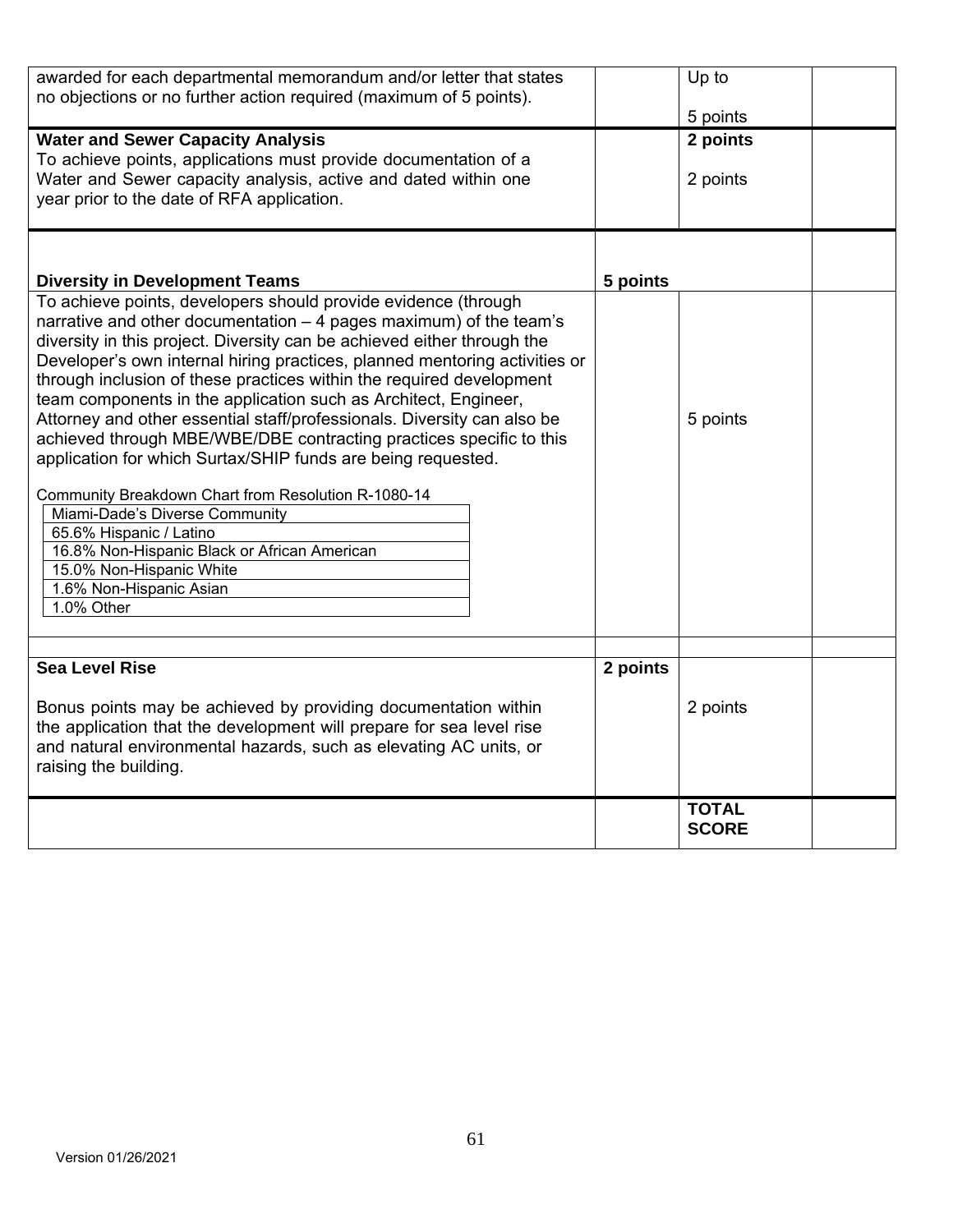| <b>ELDERLY HOUSING - MULTIFAMILY RENTAL</b>                                                                                         |                        | 110          |
|-------------------------------------------------------------------------------------------------------------------------------------|------------------------|--------------|
| <b>SCORING SHEET</b>                                                                                                                |                        | <b>SCORE</b> |
| 1. Ability to Proceed                                                                                                               | 34 points              |              |
| a. Does Applicant have documented Site Control THRESHOLD                                                                            |                        |              |
| Yes                                                                                                                                 | Passes                 |              |
| <b>No</b>                                                                                                                           | Threshold              |              |
|                                                                                                                                     | <b>Fails Threshold</b> |              |
| b. Has public approval, such as land use, zoning and variances<br>been obtained to carry out the project?                           |                        |              |
| Yes                                                                                                                                 | 12 points              |              |
| No                                                                                                                                  | 0 points               |              |
| c. Is there appropriate infrastructure or access to infrastructure<br>for this project? (i.e,. water and sewer connections, roadway |                        |              |
| access, and electric service)                                                                                                       |                        |              |
| Yes                                                                                                                                 | 10 points              |              |
| <b>No</b>                                                                                                                           | 0 points               |              |
| d. Permit Documents (New Construction only)                                                                                         |                        |              |
| <b>Master Permit Issuance</b>                                                                                                       | 10 points              |              |
| Permit ready letter w/approved construction plans                                                                                   | 8 points               |              |
| Copy of building process number                                                                                                     | 6 points               |              |
| d. Permit Documents (Rehabilitation of existing structures)                                                                         |                        |              |
| <b>Master Permit Issuance</b>                                                                                                       | 8 points               |              |
| Permit ready letter w/approved construction plans                                                                                   | 6 points               |              |
| Copy of building process number                                                                                                     | 2 points               |              |
| e. Copy of fully executed GC contract                                                                                               | 2 points               |              |
| 2. County subsidy including Surtax, CDBG, HOME, GOB or other<br>County resources and funding requested in current application on    | 16 points              |              |
| a per unit basis.                                                                                                                   |                        |              |
| Less than or equal to \$25,000 per unit<br>$$25,001 - $40,000$ per unit                                                             | 16 points<br>11 points |              |
| \$40,001 - \$50,000 per unit                                                                                                        | 6 points               |              |
| Greater than \$50,000 per unit                                                                                                      | 2 points               |              |
|                                                                                                                                     |                        |              |
| 3. Districts with highest need<br>District 10                                                                                       | 12 points<br>12 points |              |
| District 6                                                                                                                          | 11 points              |              |
| District 11                                                                                                                         | 10 points              |              |
| District 4                                                                                                                          | 9 points               |              |
| District 7                                                                                                                          | 8 points               |              |
| District 12 or 3                                                                                                                    | 7 points               |              |
| District 2 or 13                                                                                                                    | 6 points               |              |
| District 9 or 5                                                                                                                     | 5 points               |              |
| District 8 or 1                                                                                                                     | 4 points               |              |
| 4. Experience of Development Team (based on RFA submittal)                                                                          | 17 points              |              |
| For purposes of scoring, to receive points for developer experience                                                                 |                        |              |
| applicant must provide proof of unit development including certificate of                                                           |                        |              |
| occupancy. If a developer can demonstrate proof of "recent experience"                                                              |                        |              |
| additional points will be awarded. Specify if the experience on a                                                                   |                        |              |
| development by development basis is for multi-family or homeownership.                                                              |                        |              |
| a. Units completed with Certificate of Occupancy                                                                                    |                        |              |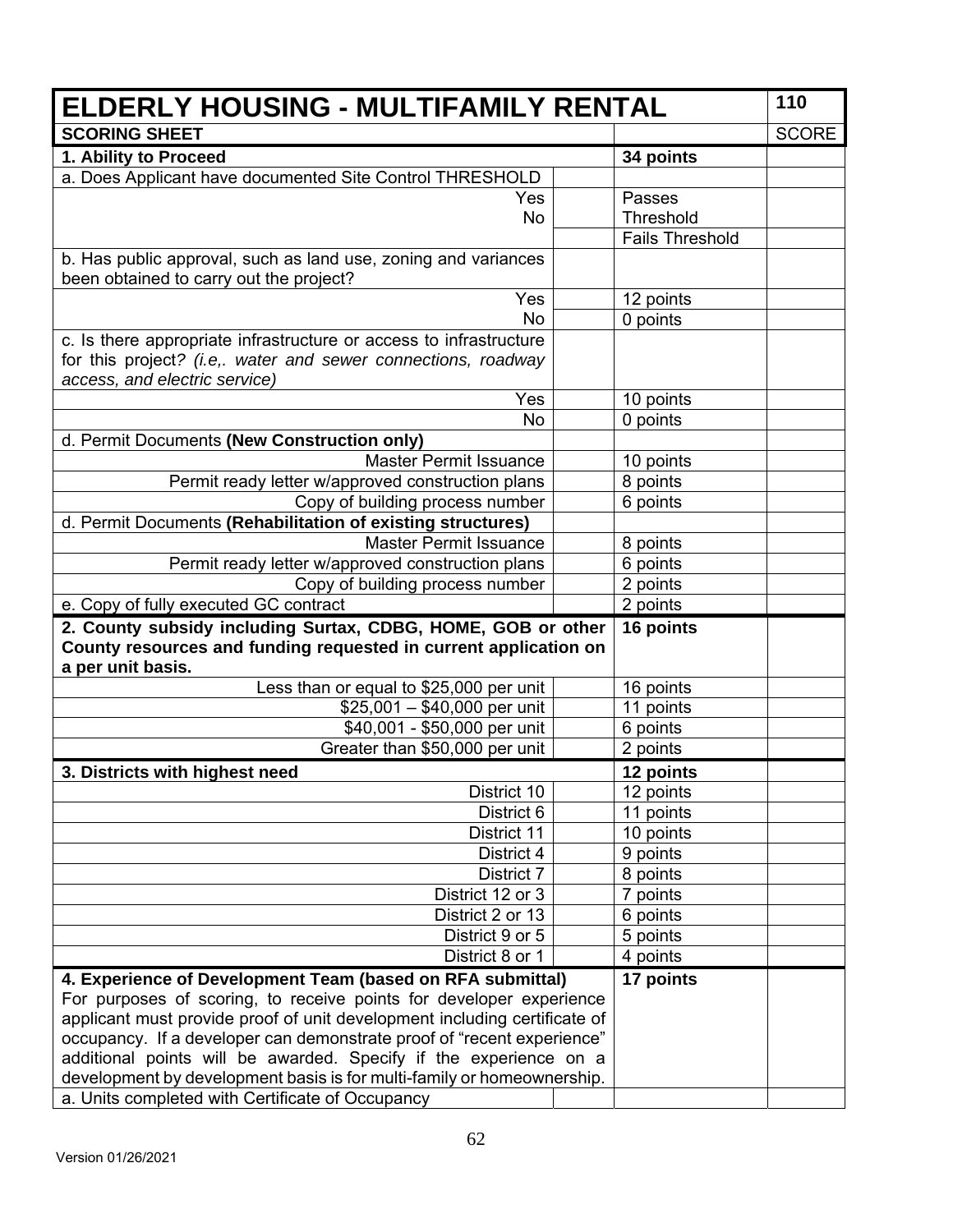| More than 1000 units                                                                                                                                   |          | 15 points              |    |  |
|--------------------------------------------------------------------------------------------------------------------------------------------------------|----------|------------------------|----|--|
| 700-999 units                                                                                                                                          |          | 12 points              |    |  |
| 500-699 units                                                                                                                                          |          | 9 points               |    |  |
| 201-499 units                                                                                                                                          |          | 7 points               |    |  |
| 100-200 units                                                                                                                                          |          | 5 points               |    |  |
| 50-99 units                                                                                                                                            |          | 3 points               |    |  |
| 25-49 units                                                                                                                                            |          | 2 points               |    |  |
| Less than 25 units                                                                                                                                     |          | 1 point                |    |  |
| b. Recent Experience - Projects completed within the last 4<br>years (based on units counted above)                                                    |          |                        |    |  |
| 51% or more of the units                                                                                                                               |          | 2 points               |    |  |
| Less than 51% of the units                                                                                                                             | 0 points |                        |    |  |
| 5. Set Asides for Extremely Low Income (ELI) - at or below 33%<br>7 points<br><b>AMI</b>                                                               |          |                        |    |  |
| 16-20% of total units                                                                                                                                  |          | 7 points               |    |  |
| 11%-15% of total units                                                                                                                                 |          | 4 points               |    |  |
| 10% or fewer of total units                                                                                                                            |          | 0 points               |    |  |
|                                                                                                                                                        |          |                        |    |  |
| <b>Number of Housing HOME Set Aside Units</b>                                                                                                          |          | 10 points              |    |  |
|                                                                                                                                                        | 100%     | 10 points              |    |  |
|                                                                                                                                                        | 75%      | 7 points               |    |  |
|                                                                                                                                                        | 50%      | 5 points               |    |  |
|                                                                                                                                                        | 25%      | 3 points               |    |  |
|                                                                                                                                                        | 0%       | 0 points               |    |  |
| 6. Not-for-Profit and/or Public Housing projects as member of<br>7 points<br>development team. Not-for-Profit must be at least 51% owner.              |          |                        |    |  |
| Yes                                                                                                                                                    |          | 7 points               |    |  |
| <b>No</b>                                                                                                                                              |          | 0 points               |    |  |
| 7. Construction Features - Does the development commit to<br>providing Green building Certification? THRESHOLD                                         |          | <b>Threshold</b>       |    |  |
| Green Certified (LEED, FGBC, NGBS, Energy Star, etc.)                                                                                                  |          | Passes                 |    |  |
| Yes                                                                                                                                                    |          | <b>Threshold</b>       |    |  |
| <b>No</b>                                                                                                                                              |          | <b>Fails Threshold</b> |    |  |
| 8. Disability Set-Aside: Does the Development provide additional                                                                                       |          | 7 points               |    |  |
| units for disabled households, beyond what is required by Federal,<br>State or local fair housing laws? Evidence at contract execution is<br>required. |          |                        |    |  |
| 6% or greater set-aside units for disabled households                                                                                                  |          | 7 points               |    |  |
| <b>BONUS POINTS</b>                                                                                                                                    |          |                        | 56 |  |
| <b>Proximity to Community Services and/or Rapid Transit Services</b>                                                                                   |          | 14 points              |    |  |
| Choose the appropriate answer: a, b, c, or d                                                                                                           |          |                        |    |  |
| a. Located within approximately $\frac{1}{2}$ mile of the Strategic Miami                                                                              |          | 2 points               |    |  |
| Area Rapid Transit Corridors (map of SMART plan can be found<br>on PHCD website)                                                                       |          |                        |    |  |
| b. Located within approximately $\frac{1}{2}$ mile of rapid transit (Tri-Rail,<br>Metrorail, Metromover or South Miami-Dade Transitway)                |          | 5 points               |    |  |
| Located within 1/4-mile of rapid transit (Tri-Rail, Metrorail,<br>C.<br>Metromover or South Miami-Dade Transitway)                                     |          | 7 points               |    |  |
| d. Located within 1/10-mile of rapid transit (Tri-Rail, Metrorail,<br>Metromover or South Miami-Dade Transitway)                                       |          | 9 points               |    |  |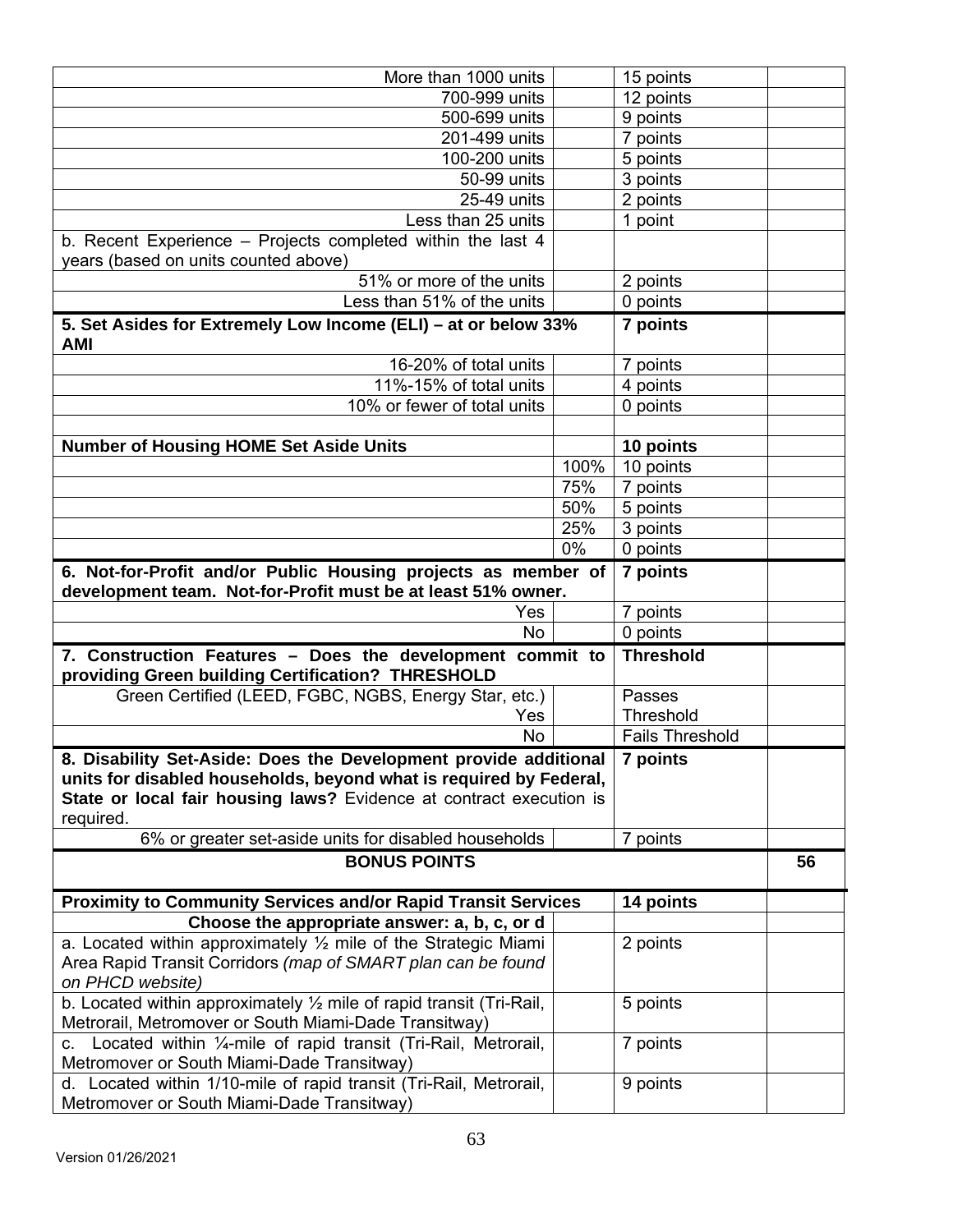| <b>Recreation &amp; health facilities</b>                                                                                                |           |
|------------------------------------------------------------------------------------------------------------------------------------------|-----------|
| Choose the appropriate answer: a or b                                                                                                    |           |
| a. Within 1 mile of development                                                                                                          | 5 points  |
| b. Within 1.25 miles                                                                                                                     | 4 points  |
| <b>Project Completion and Compliance points.</b>                                                                                         | 8 points  |
| Projects associated, through ownership, to projects that have been                                                                       |           |
| in progress for two years prior to this application and are                                                                              |           |
| contiguous to such previously initiated projects.                                                                                        |           |
| Completed projects choose up to 3                                                                                                        |           |
| Completed the initial project on time                                                                                                    | 2 points  |
| Completed the initial project within the original budget                                                                                 | 2 points  |
| Completed the initial project and is currently in compliance                                                                             | 2 points  |
| Projects still in progress                                                                                                               |           |
| The initial project if still in progress and if previously awarded                                                                       | 2 points  |
| Surtax/SHIP funding is currently in compliance                                                                                           |           |
| Projects with FHFC or other Non-County firm commitments                                                                                  | 10 points |
| (Community Redevelopment Agency, Federal Home Loan Bank, Non-County<br>HOME, Opportunity Zones resources, Philanthropic donations, etc.) |           |
| 9% LIHTC projects with letter of firm financial commitment from FHFC                                                                     | 10 points |
| Firm aggregate commitments totaling \$50,000 or more per unit                                                                            | 10 points |
| Firm aggregate commitments totaling \$40,000-\$49,000 per unit                                                                           | 6 points  |
| Firm aggregate commitments totaling \$25,000-\$39,000 per unit                                                                           | 3 points  |
| Firm aggregate commitments totaling \$1,000 - \$24,999 per unit                                                                          | 1 point   |
| <b>Commitment of Opportunity Zones Resources</b>                                                                                         | 2 points  |
| To achieve points, applications must document a commitment                                                                               |           |
| of Qualified Opportunity Funds or eligible investments in                                                                                | 2 points  |
| Qualified Opportunity Zones to support development of                                                                                    |           |
| affordable housing.                                                                                                                      |           |
|                                                                                                                                          |           |
| <b>Efficient Building Costs for High Rise Developments</b>                                                                               | 5 points  |
| To achieve points, applications for proposed high-rise                                                                                   |           |
| developments that can show a total development cost lower                                                                                | 5 points  |
| than the published 2018 Total Development Cost. In order to                                                                              |           |
| qualify for the bonus, the total development cost per unit listed                                                                        |           |
| in the Pro Forma portion of the application must be lower than                                                                           |           |
| \$313,300 per unit.                                                                                                                      |           |
|                                                                                                                                          |           |
| <b>Non-Affiliated General Contractors</b>                                                                                                | 1 point   |
| To achieve points, applications must evidence that the general                                                                           |           |
| contractor is not affiliated with the applicant/developer. In order                                                                      | 1 point   |
| to qualify for the bonus, the applicant/developer must provide<br>documentation in the form of an agreement that evidences that          |           |
| the selected general contractor is not affiliated with the                                                                               |           |
| applicant/developer.                                                                                                                     |           |
|                                                                                                                                          |           |
| <b>Mixed Income Flexibility in Local Government Ordinances</b>                                                                           | 2 points  |
| To achieve points, applications must provide documentation that                                                                          |           |
| the proposed development specified in the application is a                                                                               | 2 points  |
| mixed income project within a municipality or jurisdiction that                                                                          |           |
| has local ordinances that allow for flexibility in developing and                                                                        |           |
| incentivizing mixed income housing, e.g., allowing for higher                                                                            |           |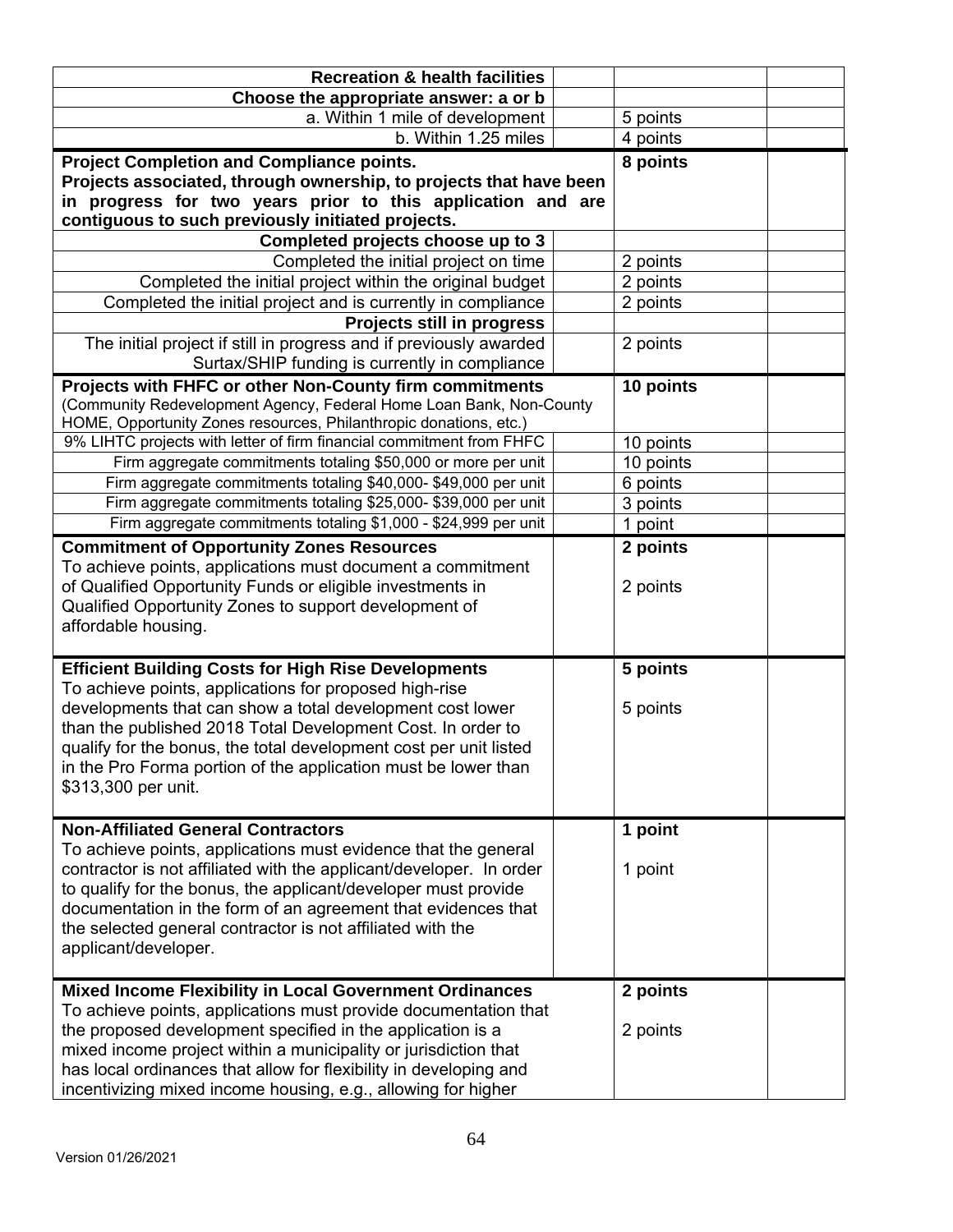| densities if only a portion of a project abuts a residentially zoned<br>parcel; expedited permitting processing and approvals, etc.                                                                                                                                                                                                                                                                                                                                                                                                                                                                                                                                                                                                                                                                                                                                                                       |  |                                           |  |
|-----------------------------------------------------------------------------------------------------------------------------------------------------------------------------------------------------------------------------------------------------------------------------------------------------------------------------------------------------------------------------------------------------------------------------------------------------------------------------------------------------------------------------------------------------------------------------------------------------------------------------------------------------------------------------------------------------------------------------------------------------------------------------------------------------------------------------------------------------------------------------------------------------------|--|-------------------------------------------|--|
| <b>RER Pre-Application Meeting</b><br>To achieve points, applications must provide documentation of County<br>response memorandums received as part of RER's Pre-Application<br>meeting or similar documentation from municipalities. 1 point is<br>awarded for each departmental memorandum and/or letter that states<br>no objections or no further action required (maximum of 5 points).                                                                                                                                                                                                                                                                                                                                                                                                                                                                                                              |  | 5 points<br>0 points<br>Up to<br>5 points |  |
| <b>Water and Sewer Capacity Analysis</b><br>To achieve points, applications must provide documentation of a Water<br>and Sewer capacity analysis, active and dated within one year prior to<br>the date of RFA application.                                                                                                                                                                                                                                                                                                                                                                                                                                                                                                                                                                                                                                                                               |  | 2 points<br>2 points                      |  |
| <b>Diversity in Development Teams</b>                                                                                                                                                                                                                                                                                                                                                                                                                                                                                                                                                                                                                                                                                                                                                                                                                                                                     |  | 5 points                                  |  |
| To achieve points, developers should provide evidence<br>(through narrative and other documentation - 4 pages<br>maximum) of the team's diversity in this project. Diversity can<br>be achieved either through the Developer's own internal hiring<br>practices, planned mentoring activities or through inclusion of<br>these practices within the required development team<br>components in the application such as Architect, Engineer,<br>Attorney and other essential staff/professionals. Diversity can<br>also be achieved through MBE/WBE/DBE contracting practices<br>specific to this application for which Surtax/SHIP funds are<br>being requested.<br>Community Breakdown Chart from Resolution R-1080-14<br>Miami-Dade's Diverse Community<br>65.6% Hispanic / Latino<br>16.8% Non-Hispanic Black or African American<br>15.0% Non-Hispanic White<br>1.6% Non-Hispanic Asian<br>1.0% Other |  | 5 points                                  |  |
| <b>Sea Level Rise</b><br>points<br>achieved<br><b>Bonus</b><br>providing<br>may<br>be<br>by<br>documentation within the application that the development<br>will prepare for sea level rise and natural environmental<br>hazards, such as elevating AC units, or raising the building.                                                                                                                                                                                                                                                                                                                                                                                                                                                                                                                                                                                                                    |  | 2 Points                                  |  |
|                                                                                                                                                                                                                                                                                                                                                                                                                                                                                                                                                                                                                                                                                                                                                                                                                                                                                                           |  | <b>TOTAL SCORE</b>                        |  |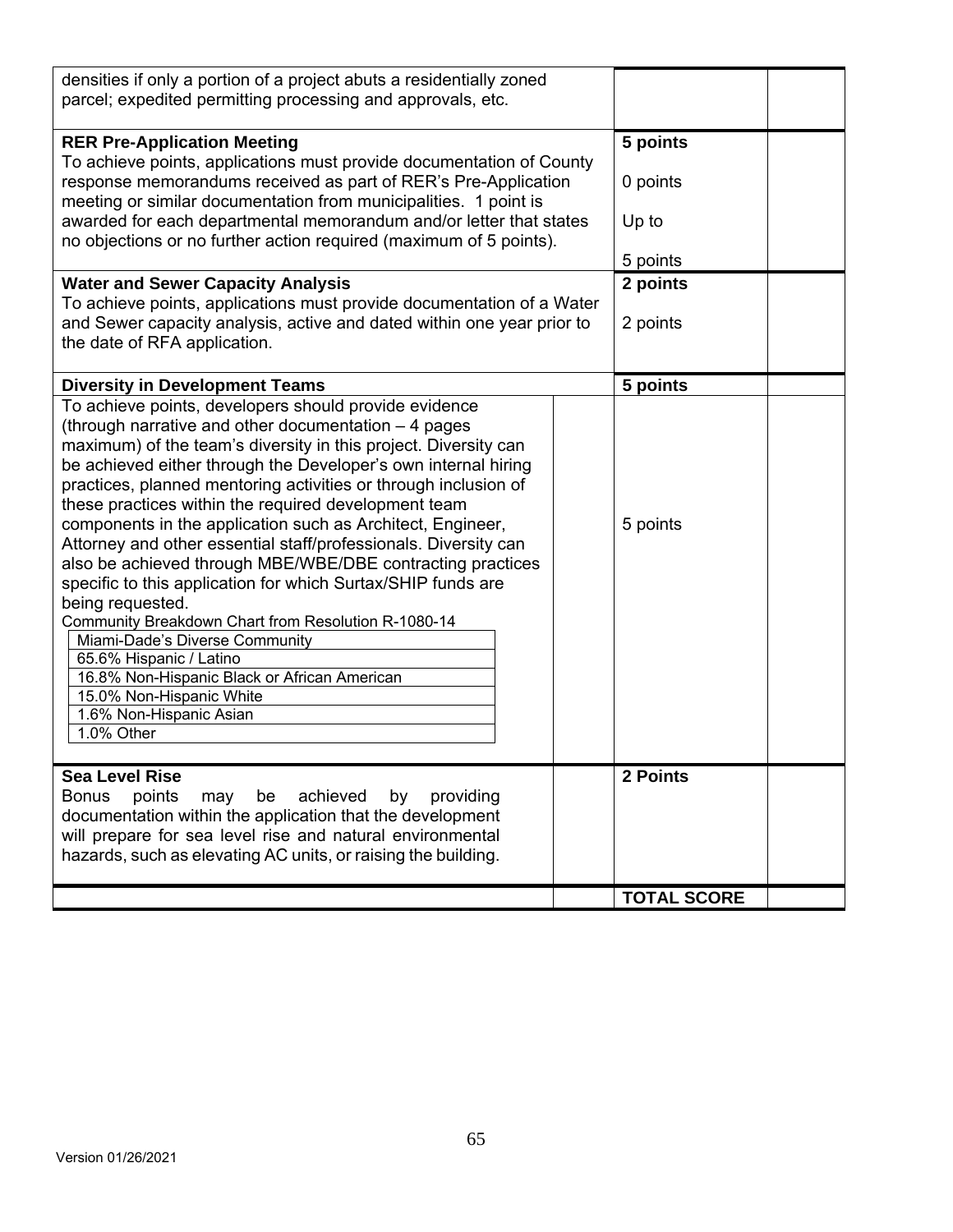# **Reference List**

#### **Codes and Ordinances:**

**Miami-Dade County Code 9-71 through 9-75 and Implementing Order 8-8 Sustainable Buildings Program:** PHCD will adhere to compliance guidelines pursuant to Sections 9-71 through 9-75 of the Code, together with Miami-Dade County Implementing Order IO 8-8, PHCD will adhere to compliance guidelines pursuant to Sections 9-71 through 9-75 of the Code of Miami-Dade County. Sections 9-71 through 9-75 of the Code, together with Implementing Order IO 8-8, are referred to as the "Sustainable Buildings Program." which applies to building(s) owned, financed and/or operated by Miami-Dade County. Sustainable Building (Green) Certification through an independent third-party verifiable sustainable building standard is a contractual requirement for receiving HOME, Surtax and SHIP funding. Applicant must certify to the Green Certification and specify which certification is being sought at the time of application. **Green Certification is a contractual requirement for receiving HOME, Surtax and SHIP funding.** *This is a minimum threshold requirement.*

**Ordinance No. 14-26:** PHCD will adhere to compliance guidelines pursuant to Ordinance No.14-26 expanding training and employment opportunities for County residents for buildings or public works projects funded completely or partially by Miami-Dade County. Developers shall also execute and submit the Responsible Contractor Affidavit as set forth in Section 2-11.16, et Seq. of the Code of Miami-Dade County. *This is a minimum threshold requirement.*

**Resolution No. 630-13:** PHCD will adhere to compliance guidelines pursuant to Resolution No. R-630- 13 approved by the Miami-Dade County Board of County Commissioners on July 16, 2013, requiring (1) Entities certify that within the past five (5) years, neither Entity nor its directors, partners, principals, member or board members (i) have been sued by a funding source for breach of contract or failure to perform obligations under a contract; or (ii) have been cited by a funding source for non-compliance or default under a contract; or (iii) have been a defendant in a lawsuit based upon a contract with a funding source; and (2) Provide a detailed project budget and sources and uses statement which shall be sufficiently detailed to show (i) total project cost; (ii) the amount of funds used for administrative overhead costs; (iii) amount of funds designated toward the provision of desired services or activities; and (iv) profit to be made by the person or entity. Complete and report a Due Diligence investigation on all applicants using the Due Diligence Checklist. **Unless expressly authorized by the County Mayor or the County Mayor's designee (R-630-13, Section 3), any entity NOT clearing the Due Diligence Investigation will NOT be recommended to the Board for funding.** *This is a minimum threshold requirement.* 

**Resolution No. R-1080-14:** PHCD will encourage development teams to include a diversified team of professionals to be reflective of the Miami-Dade population.

**Resolution No. R-343-15:** PHCD will adhere to compliance guidelines pursuant to Resolution No. R-343-15 establishing a limitation on the total amount of Documentary Stamp Surtax funding awarded to any affordable housing development. Subsidy Caps for 9% and 4% Low Income Housing Tax Credits (LIHTC) are as follows (subsidy cap percentages below are of the total development cost excluding land: *This is a minimum threshold requirement.*

**Resolution No. R-345-15:** PHCD will adhere to compliance guidelines pursuant to Resolution No. R-345-15 establishing a cap on the number of additional funding applications that an agency may submit for Documentary Stamp Surtax Funds, if the project has been awarded GAP funding for its first application; and require that all applications for additional funding be approved for funding only under extenuating circumstances. Those extenuating circumstances are at the sole discretion of the County. *This is a minimum threshold requirement.*

**Resolution No. R-346-15:** PHCD will adhere to compliance guidelines pursuant to Resolution No. R-346-15 establishing the Maximum Development Costs per unit to construct rehabilitate or acquire Affordable Housing with County funds. (For purposes of this RFA, caps for total development cost per unit can be found on page.) High-Rise shall mean affordable housing structures which are seven or more